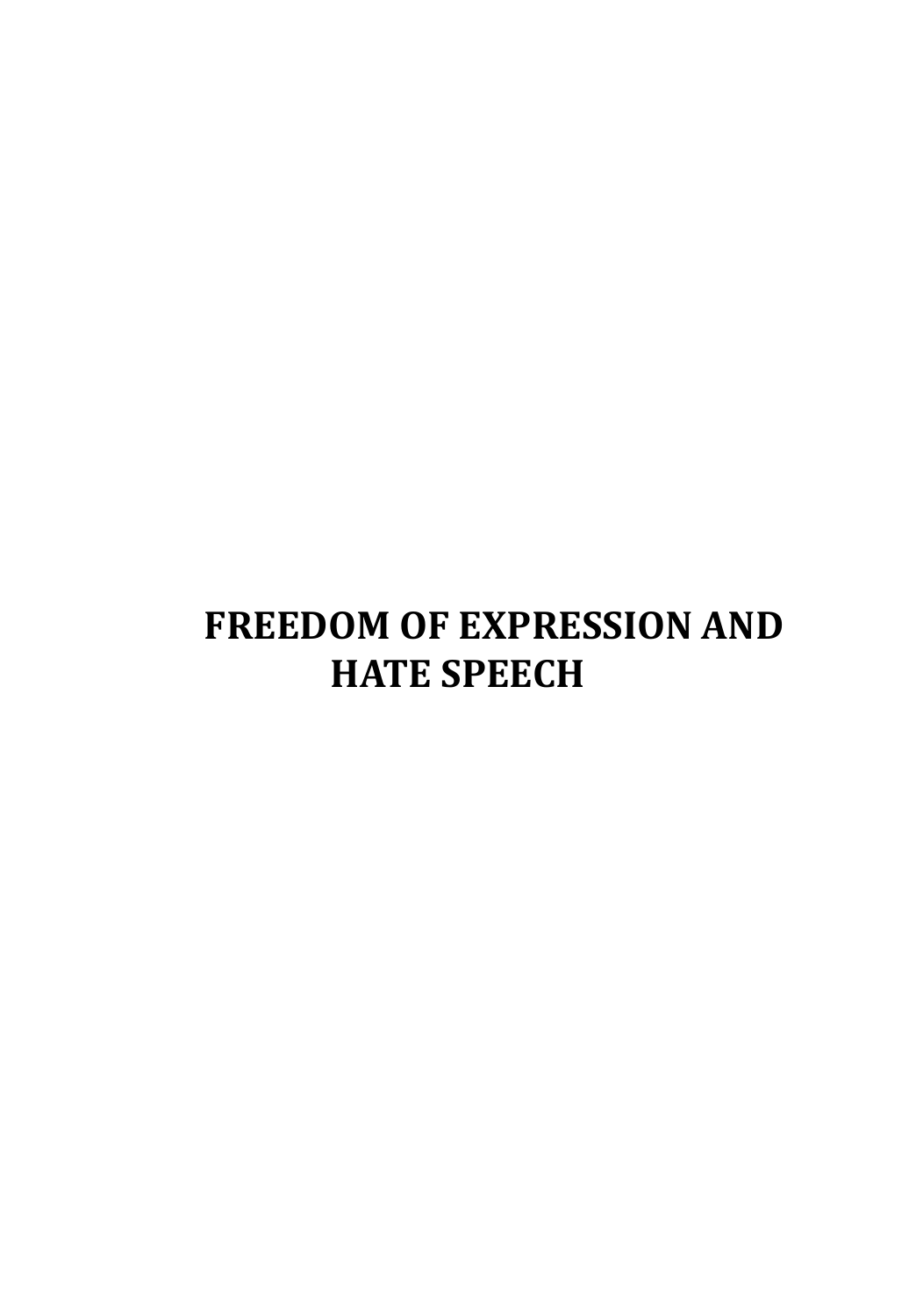### **freedom of expression and hate speech**

**Authors:** Elena Mihajlova, Ph.D. Jasna Bacovska, Ph.D. Tome Shekerdjiev LLM

#### **Print: Polyesterday, Skopje**

100 Copy

Skopje, December 2013

CIP - Каталогизација во публикација Национална и универзитетска библиотека «Св. Климент Охридски», Скопје 342.727:343.42/.43(497.7) MIHAJLOVA, Elena Freedom of expression and hate speech / authors Elena Mihajlova, Jasna Bacovska, Tome Shekerdjiev. - Skopje : OBSE, 2013. - 42 стр. ; 23 см Фусноти кон текстот. - Библиографија: стр. 41 ISBN 978-608-4630-64-7 1. Bacovska, Jasna [автор] 2. Shekerdjiev, Tome [автор] а) Слобода на изразување - Говор на омраза - Македонија COBISS.MK-ID 95302666



The content of this publication does not necessarily represent the view or the position of the OSCE Mission to Skopje.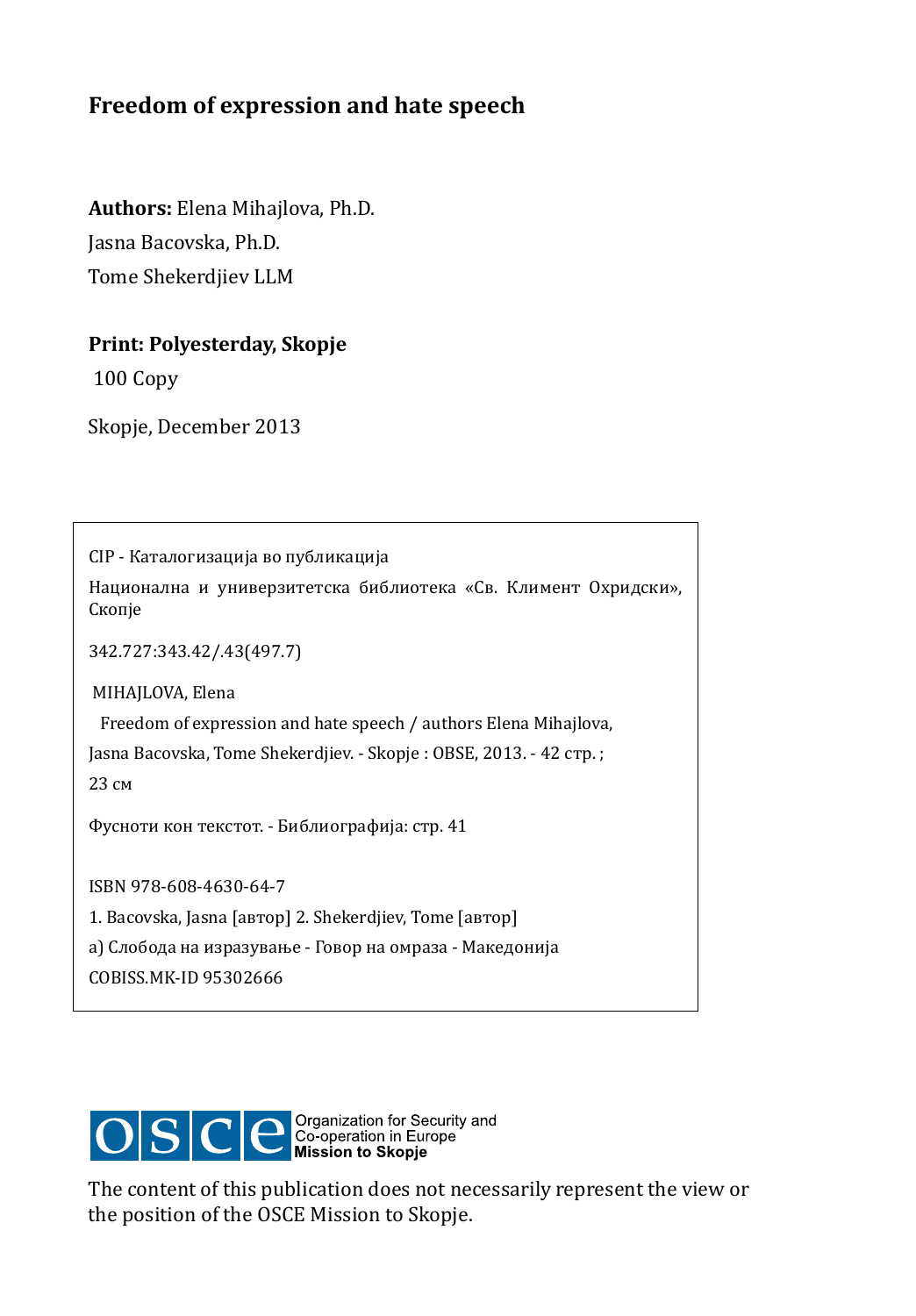### Content

| $1_{-}$                                                                  |  |
|--------------------------------------------------------------------------|--|
|                                                                          |  |
|                                                                          |  |
| 1.2.1.                                                                   |  |
| Organization for Security and Cooperation in Europe (OSCE)10<br>1.2.2.   |  |
| 1.2.3.                                                                   |  |
| 1.2.4.                                                                   |  |
| 1.3 National Provisions on Protection of Freedom of Expression  19       |  |
| 2.                                                                       |  |
|                                                                          |  |
|                                                                          |  |
|                                                                          |  |
|                                                                          |  |
| 2.5 Detrimental Consequences Stemming from Hate Speech 33                |  |
| 3.                                                                       |  |
|                                                                          |  |
|                                                                          |  |
|                                                                          |  |
|                                                                          |  |
| Liability and Responsibility of ISPs for third-party content37<br>3.4.1. |  |
| 4.                                                                       |  |
| 5.                                                                       |  |
|                                                                          |  |
| APPROACH TO FIGHT AGAINST HATE CRIME 1966 42<br>6.                       |  |
| Literature                                                               |  |
|                                                                          |  |
|                                                                          |  |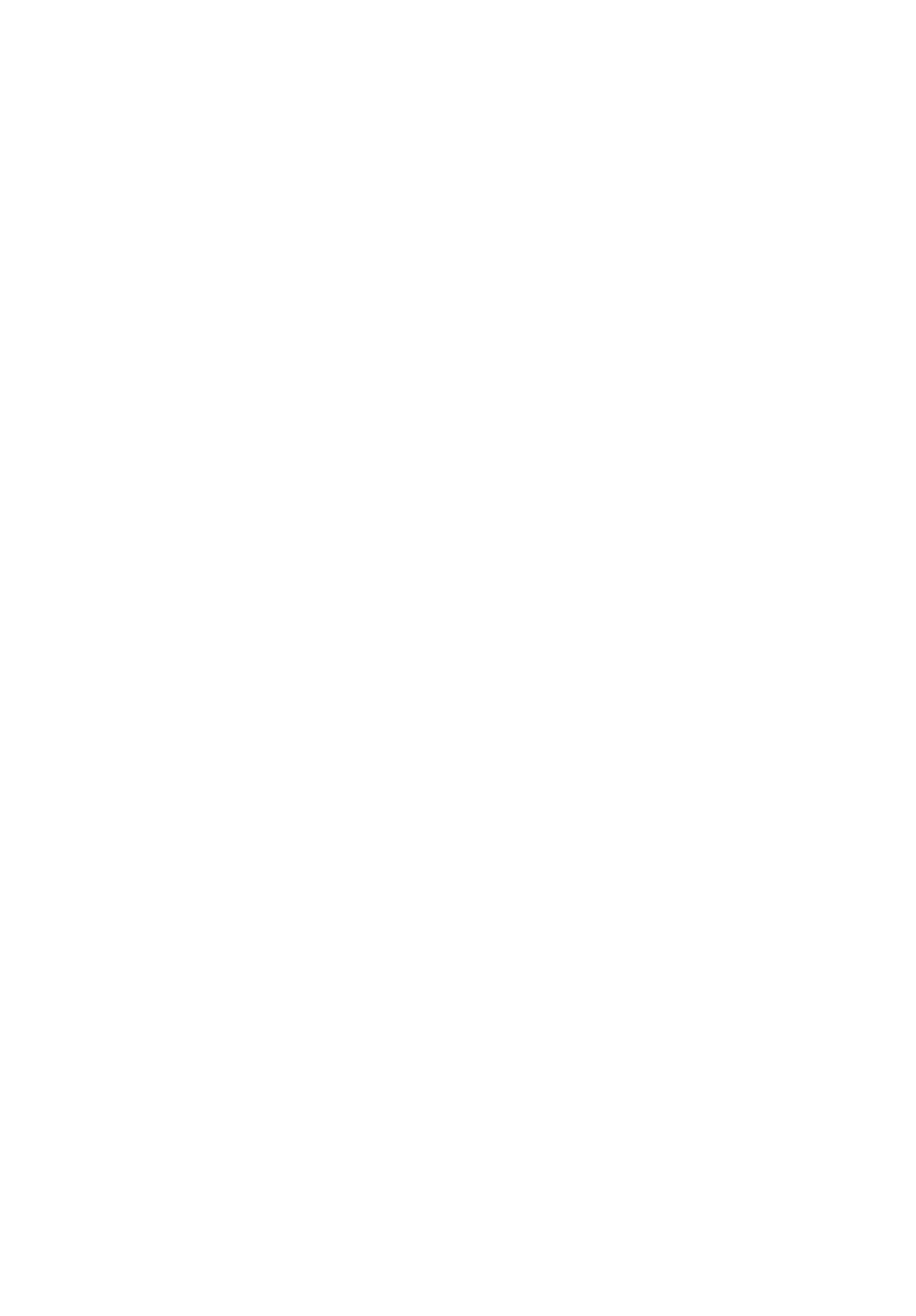# **Introduction**

Freedom of speech and expression is fundamental human right, playing vital role in exercising and protecting other rights. Possibility to express opinion and to share information is a value indicator for the democratic capacity and institutional commitment to democracy in the societies. Concepts of both citizenship and pluralism cannot be attained without the possibility to freely express thought and the objective competition of opposing political ideas. Tolerance of thought of the other and different one provides for co-existence in modern multicultural societies.

However, freedom of expression can be abused in certain situations and it transfers into a completely opposite phenomenon. Certain individuals and groups can express ideas on superiority of a certain race, religion or nation, with the intention to humiliate all those not belonging to "their" group, as well as to incite to exile, isolation and even genocide. In such cases, freedom of expression is interpreted too broadly and transfers into a hate speech. These phenomena highlight the discussion on freedom of expression, its limitations and abuse of this freedom. "The transition we are in and the situation with the media*,*  including the poor "word" culture, is fertile ground for such public dissemination or fuelling of hatred, without any sense of responsibility for the uttered word, which becomes the main generator of the social climate of intolerance and prejudice on national, ethnic and other grounds, which is emerging as a general psychological framework for expansion of all forms of hate crimes- from physical to verbal and psychological violence:"<sup>1</sup>

To the end of undertaking educated actions against such circumstances, the idea of this Brochure is to make distinction, both from terminology and legal point of view, between freedom of expression and hate speech, as well as to differentiate them from other related concepts, such as defamation and insult. All statements in the Brochure will be presented through the national legislation, as well as the case law of the European Court of Human Rights. All explanations should contribute to recognizing, isolating and condemning the antonyms of free expression.

The Brochure is prepared with the support of OSCE Mission to Skopje extended to the Institute of Journalism, Media and Communications, within the Faculty of Law "Iustinianus I" within "Ss. Cyril and Methodius" University in Skopje.

It is intended, above all, for journalists, journalism students, media and their editors, as well as the general public, dealing with the issues of freedom of expression, hate speech, defamation and insult, as well as the legal framework in the country.

 $1$  Legal Analysis on the Concept of Hate Crime and Hate Speech, OSCE, Polyesterday, Skopje, 2012, p. 37.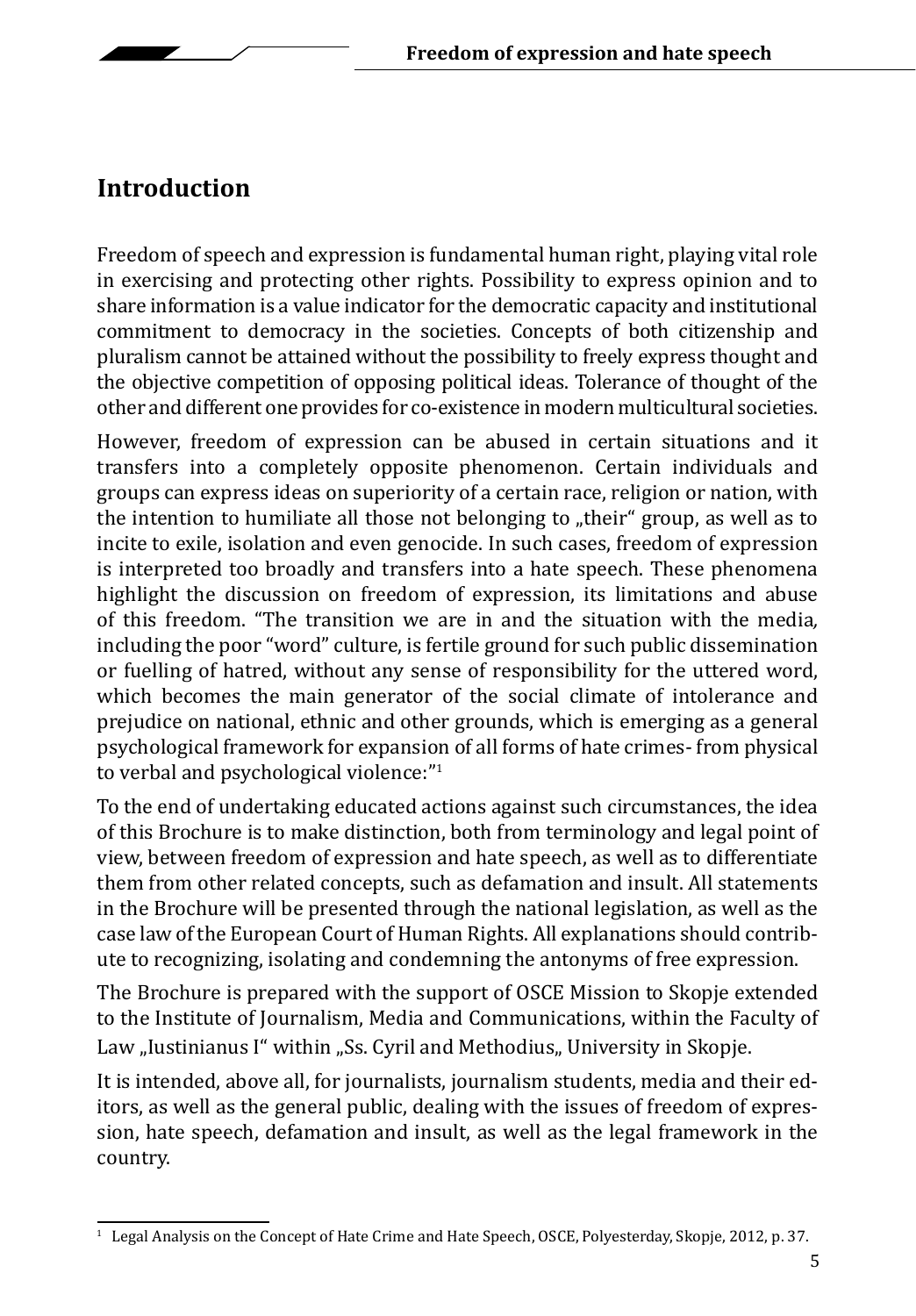## **1. FREEDOM OF EXPRESSION**

Freedom of expression, as a right, actually steams from the idea for equality in the freedoms and the rights of all people. This right has a long five-decade philo- $\operatorname{sophical}\nolimits$ ethical and legal-political history $^2$ . History of this freedom corresponds to the history of democracy in Europe and North America and the fight for freedom of the press, i.e. freedom of the media.

As far as the  $20<sup>th</sup>$  century is concerned, both the affirmation and the considerable importance of the freedom of expression are especially emphasized following large social traumas (the period between the two World Wars, the Holocaust, the Cold War, the fall of the Berlin Wall). Numerous papers dedicated to this right quote *John Stuart Mill* thought*:* freedom of expression secures us against corrupt and tyrannical government*.* This freedom is one of the *fundamental guarantees* for an open and pluralistic society.

Following the fall of the Berlin Wall, what was mainly expected was ensuring freedom of speech and information, ensuring competition, pluralism and market economy, enjoying the human rights, as well as individuality. However, freedom of expression, as a right, was also radicalized in all of its aspects, especially in Southeast European countries. The media was occupied with direct political speeches, demonstrations, pamphlets, free interviews, analytical articles, while free communication between governments and citizens was to be established as main principle of democratic equality.

### **1.1 Defining Freedom of Expression**

By analyzing international documents (listed below: UDHR<sup>3</sup>, Article 19; ICCPR<sup>4</sup>, Article 19; ECHR<sup>s</sup>, Article 10; ECHR, Article 11°; ADRDM', Article iv; ACHR<sup>s</sup>, Article 13 and ACHPR9 , Article 9), which actually set the basis for this right, one comes to the conclusion that freedom of expression is fundamental civil and political right.

This right is qualified as a framework right. Its manifestations range from the freedom of opinion and the free individual expression of opinion to the institutional

<sup>&</sup>lt;sup>2</sup> US Declaration of Independence, French Declaration of the Rights of Man and of the Citizen dated 1789 (Article 11), Virginia Declaration of Rights dated 1776 (Article 12), The Constitution of the United States of America dated 1791 (First Amendment).

<sup>3</sup> Universal Declaration of Human Rights.

<sup>4</sup> International Covenant on Civil and Political Rights.

<sup>5</sup> European Convention on Human Rights.

<sup>6</sup> Charter of Fundamental Rights of the European Union.

<sup>7</sup> American Declaration of the Rights and Duties of Man.

<sup>8</sup> American Convention on Human Rights.

<sup>&</sup>lt;sup>9</sup> African Charter on Human and People's Rights.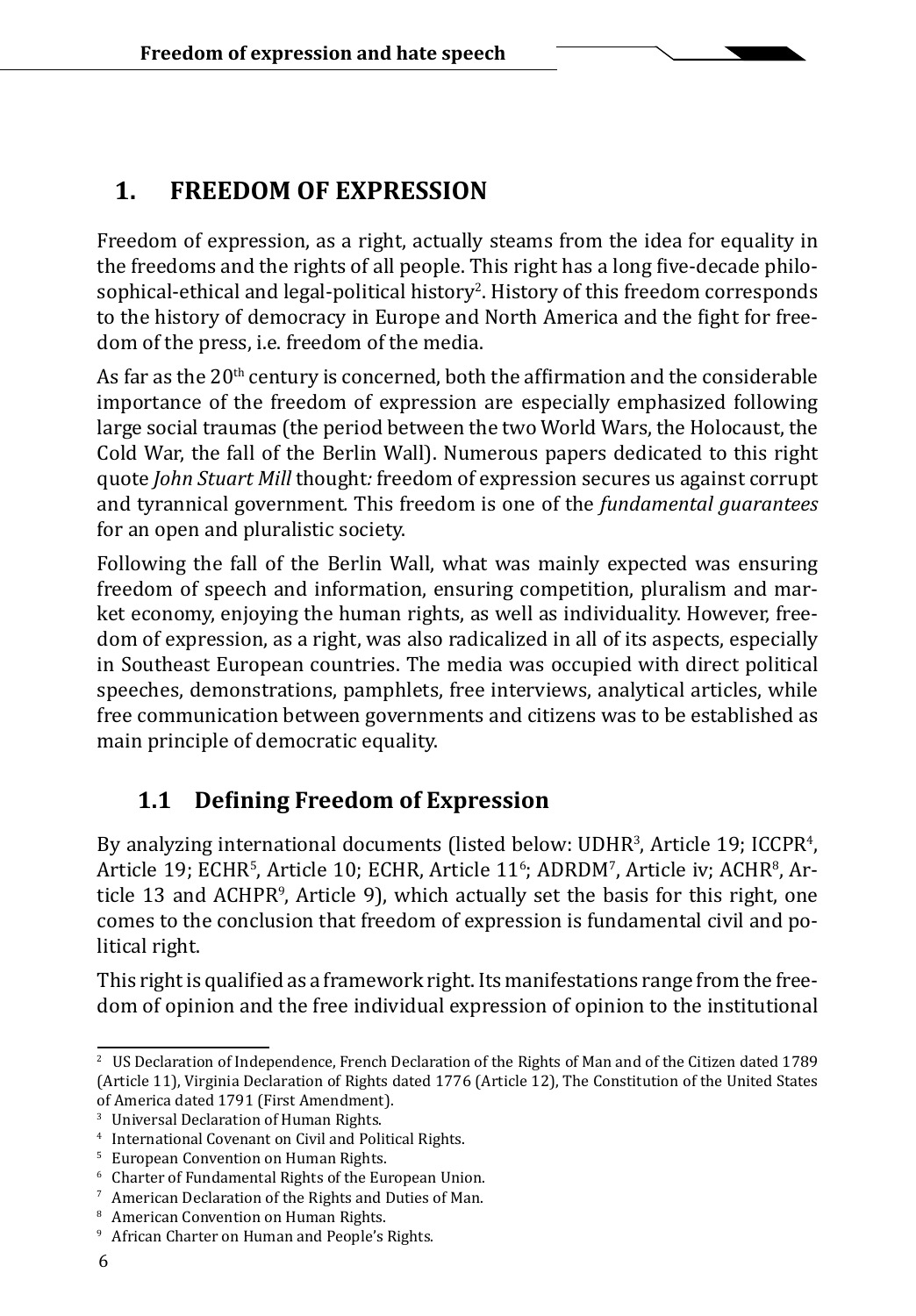freedom of the media. Freedom of opinion is an absolute civil right, meaning no one can jeopardize or limit human thinking, whereas freedom of expression of opinion is treated as a political right. As a political right, it can be subjected to certain restrictions or limitations that have to be closely interpreted and in line with certain legally set objective goals, which will be elaborated below.

Legal theory also treats this right as a compilation of several rights (such as the right to freedom of though, conscience and religion or belief, right to public expression of thought, right to participate in cultural life, right to privacy), due to which certain vagueness in the concept appears.

Freedom of expression is treated as a dual right as well. In fact, *first*, the right to send, disseminate or express opinions and ideas of any kind (political, artistic, commercial expression) and *second*, the right to seek and receive information in any form (orally, in writing, in the form of art, or through any other media, including new technologies).

Being set as such, this right is *an integral part of the right to communicate*. Being defined as such, this right is to be of interest, above all, to the policy creators, those designing the policies pertaining to legal, economic and political matters. Hence, the emphasis here is also put on the creation of media policies and therefore, for instance, broad scope of activities is observed to be undertaken in the light of this context by the Council of Europe, which manages, to a considerable extent, to regulate part of the basic principles regarding the issues such as the freedom of expression and privacy. Thus, the Council of Europe, as well as the European Court of Human Rights, have played a role similar to the role of the constitutional courts in some national jurisdictions<sup>10</sup>.

As regards the terminology and legal meaning of the freedom of expression, the European Convention on Human Rights (Article 10) is of importance to us. Firstly, the Convention was treated as reflection of the identity of Western European liberal democracies and a means by which the countries could protect against internal threat of authoritative conduct by lodging an application to an international court (European Court of Human Rights). "However, since the beginning of the 21st century, the Convention's principle roles are to articulate an "abstract constitutional model" for the entire continent, including and especially for the newly-admitted post-Communist countries, and to provide a device for promoting convergence in the deep structure and function of public institutions at all levels of governance in Europe."<sup>11</sup>

<sup>&</sup>lt;sup>10</sup> See: Regulating the Changing Media, A Comparative Study, David Goldberg, Tony Prosser and Stefaan Verhulst, Ars Lamina, Skopje, 1998, pp. 155-184.

<sup>&</sup>lt;sup>11</sup> European Convention on Human Rights, Steven Greer, Prosvetno Delo, Skopje, 2009, p. Xv.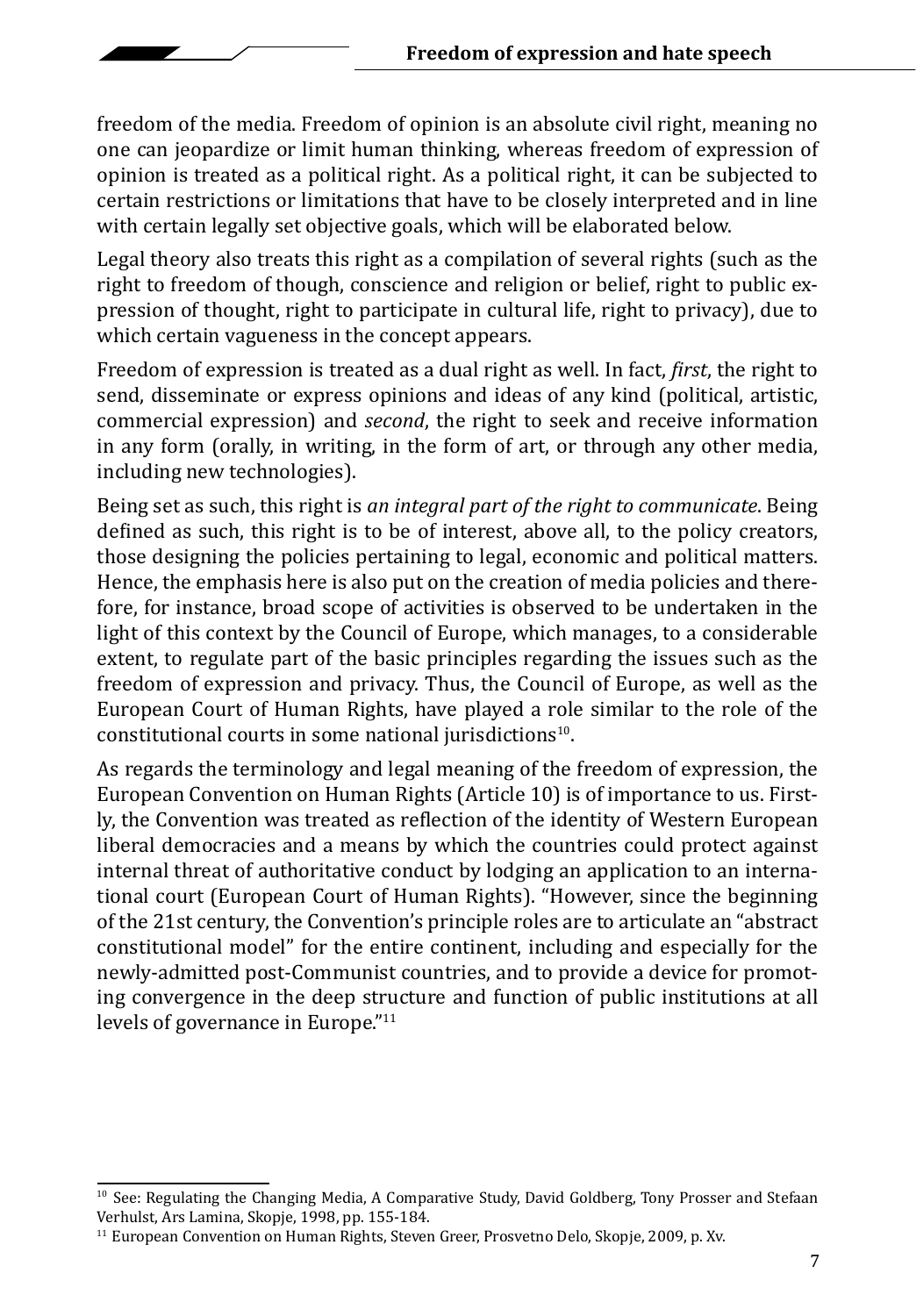#### **1.2 International Standards**

Status of freedom of expression stems from the international legal acts. Minimum standards derive from the international binding acts at both general international level and regional level. Firstly, obligation of states is to incorporate freedoms and rights in the national legislation and to provide for remedies in case of their violation, however, positive obligation to provide for enabling environment for exercising the envisaged human rights is also important. Accordingly, freedom of expression can be found in most of the Constitutions as part of fundamental rights and freedoms.

#### **1.2.1. United Nations**

Following the Second World War, legal grounds for the freedom of expression were established with the UN core acts, such as the **Universal Declaration of Human Rights** dated 194812, which is considered to be the core international legal document on standards of human rights and it applies to all UN Member States. This act was the initial international legal reaction to what the world experienced following the two World Wars.

Article 1913 of the Universal Declaration of Human Rights clearly sets that everyone has the right to freedom of opinion and expression, whereby this right also includes freedom to hold certain opinion, as well as to seek, receive and impart information and ideas through any media.

*Article 19 of the Universal Declaration of Human Rights dated 1948:*

*Everyone has the right to freedom of opinion and expression; this right includes freedom to hold opinions without interference and to seek, receive and impart information and ideas through any media and regardless of frontiers.* 

Pursuant to Article 29 of the Universal Declaration of Human Rights, exercise of rights and freedoms is subject to the national law. According to the legal interpretation, limitations on the right should be determined restrictively, meaning that the core right should not be underestimated and the limitation should not exceed the need to protect the rights and the basic public goods. At

<sup>12</sup> UN General Assembly Resolution, no. 217(III) of 10th December 1948, http://www.un.org/en/documents/udhr/

<sup>&</sup>lt;sup>13</sup> ARTICLE 19 is a London-based organization founded in 1987, with the aim of cooperating with international government institutions, such as United Nations Organization and OSCE, as well as with international NGOs. The mission of the Organization is to realize the three tiers of the freedom of expression contained in Article 19 of the Universal Declaration of Human Rights, as follows: 1. Freedom of expression as a right to speak, i.e. to voice political, cultural, social and economic opinions. The right of each individual to dissent certain opinions and it makes electoral democracy and builds public trust in administration; 2. Freedom of expression is freedom of the press (freedom of the media), i.e. the right to free and independent media to report without fear, interference, persecution or discrimination. Building media systems to provide knowledge, give voice to the marginalised and to highlight corruption. This would, on the other hand, create an environment where people feel safe to question government action and to hold power accountable; and 3. Freedom of expression is the right to know, which means access all media: Internet, art, academic writings, information held by government, etc.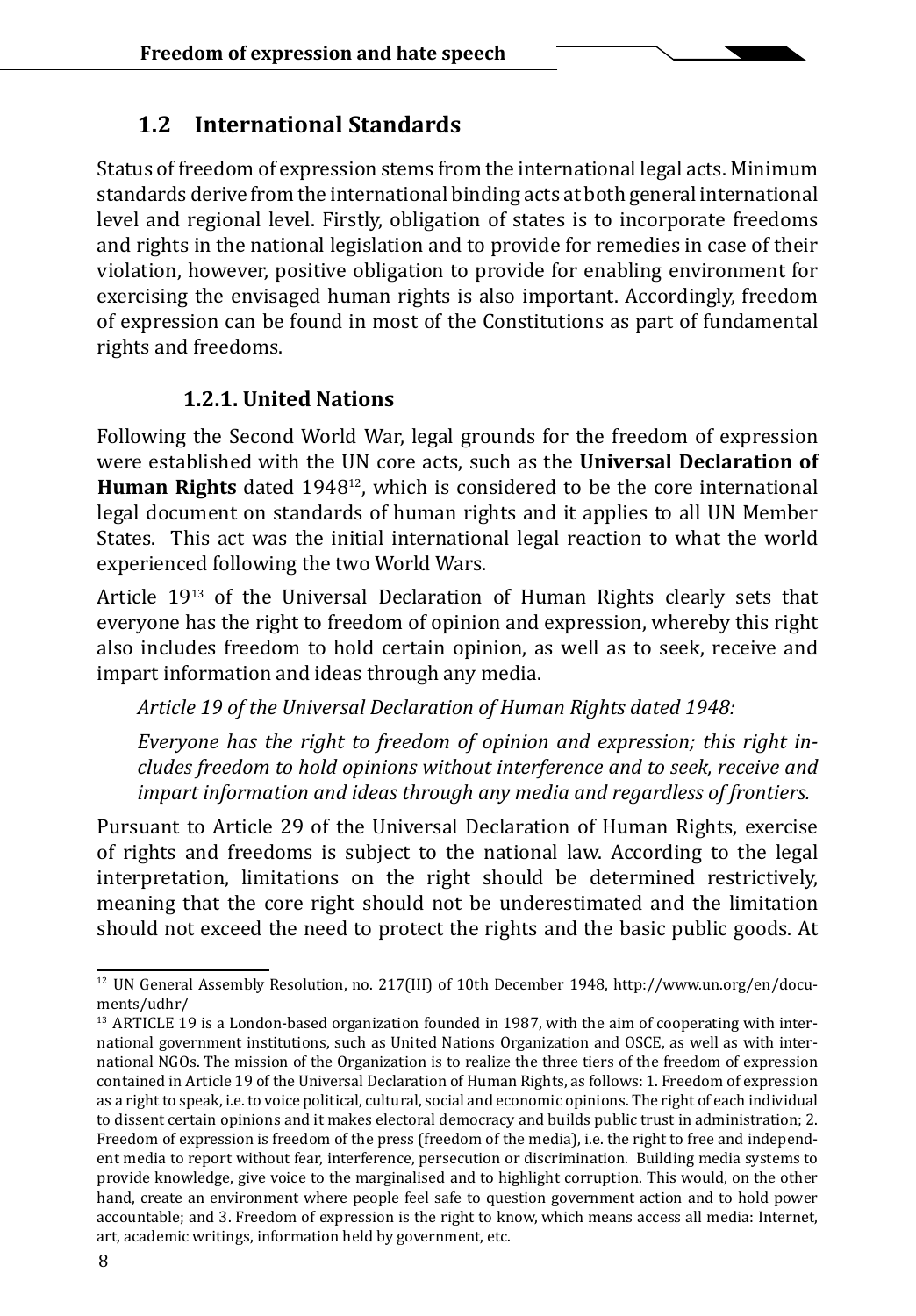the same time, United Nations are at the position that there cannot be freedom without any responsibility and that freedom without any limitations could lead to violation of other human rights, such as the right to privacy. The states should elaborate the restrictions, accompanied by legally substantiated reasons, which can be discussed on a public debate and approved by the court institutions so as to be processed later on.

**International Covenant on Civil and Political Rights** is a multilateral treaty adopted by the United Nations General Assembly on 16th December 1966, and in force from 13th March 1976. It commits its parties to respect the civil and political rights of individuals, including the right to life, freedom of religion, freedom of expression, freedom of assembly and association, electoral rights and the right to fair trial. International Covenant on Civil and Political Rights dated  $1966^{14}$ guarantees the freedom of expression in Article 19.

*Article 19 of the International Covenant on Civil and Political Rights dated 1966:*

*1. Everyone shall have the right to hold opinions without interference.*

*2. Everyone shall have the right to freedom of expression. This right shall include freedom to seek, receive and impart information and ideas of all kinds, regardless of frontiers, either orally, in writing or in print, in the form of art, or through any other media of his choice.* 

*3. The exercise of the rights provided for in paragraph 2 of this Article carries with it special duties and responsibilities. It may therefore be subject to certain restrictions, but these shall only be such as are provided by law and are necessary: a) for respect of the rights or reputations of others; b) for the protection of national security or of public order, or of public health or morals.* 

Pursuant to Article 19 of the International Covenant on Civil and Political Rights, freedom of expression includes all stages of identification and dissemination of information, as well as of ideas as processed information, regardless of the format or the media on which they appear. Such freedom of expression is subject to duties and responsibilities, which are determined by the national legislation, as well as the codes of professional ethics. Restrictions on the freedom of expression should be provided by law and are necessary: for respecting the rights and reputations of others; for protecting the national security or the public order, or the public health or morals.

Article 19 is inevitably related to Article 20 of the ICCPR, which supplements and additionally limits the expression which propagates war or advocates hatred, discrimination and violence. Such formulation is a qualificatory protection of the freedom of expression, as well as protection against the most severe forms of abuse of free communication.

<sup>14</sup> UN General Assembly Resolution, no. 2200А(XXI) of 16th December 1966, which entered into force on 23rd March 1976.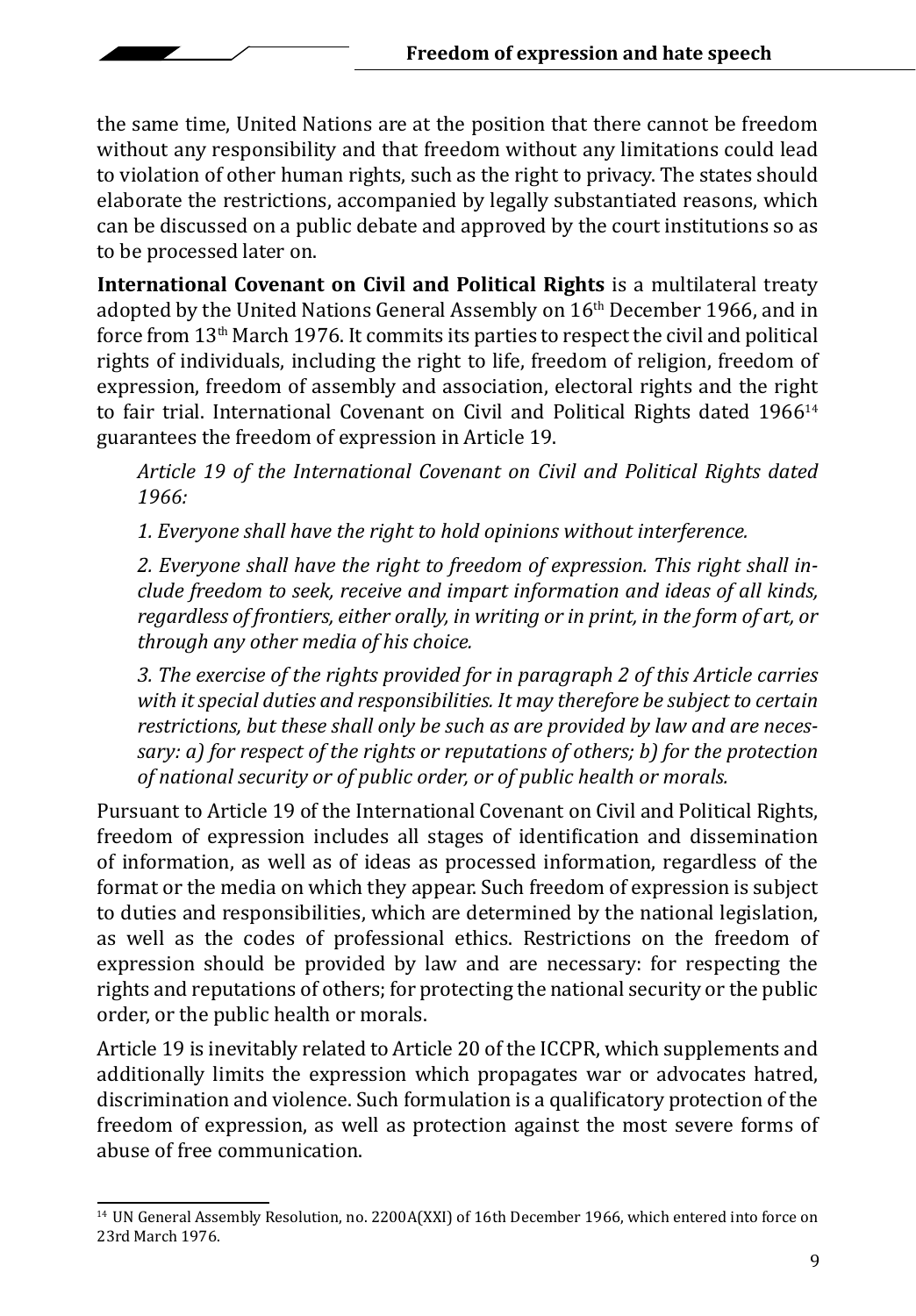*Article 20 of the International Covenant on Civil and Political Rights:*

*1. Any propaganda for war shall be prohibited by law. 2. Any advocacy of national, racial or religious hatred that constitutes incitement to discrimination, hostility or violence shall be prohibited by law.*

Implementation of the International Covenant on Civil and Political Rights by the Member States is monitored by the **Human Rights Committee**, which is a body composed of independent experts. Member States are obliged to submit regular reports to the Committee as regards the quality of implementing the rights envisaged therein. After examining each report, the Committee provides its recommendations to the Member States in the form of "concluding observations". In addition, the Committee publishes its interpretation of the content of human rights provisions, known as general comments on thematic issues or its methods of work. In 1983, UN Human Rights Committee adopted a general comment on Article 19 of the ICCPR. Later on, in 1993, recognizing the role of the new communications and the power of the media, UN Special Rapporteur on the protection and promotion of the right to freedom of opinion and expression was appointed.

As an UN act, **International Convention on the Elimination of All Forms of Racial Discrimination** dated 196515 is also of relevance – Article 4 of the Convention requires the Member States to declare all dissemination of ideas based on racial superiority or hatred as an offence punishable by law. In addition, the Convention prohibits incitement of ethnic or racial discrimination, hatred and violence.

In addition to these international legal act, which are relevant at universal level, there are three regional systems for protection of human rights and, more specifically, freedom of expression, sublimated in the European Convention for the Protection of Human Rights and Fundamental Freedoms (Article 10), the African Charter on Human and People's Rights (Article 9) and the American Convention on Human Rights (Article 13).

#### **1.2.2. Organization for Security and Cooperation in Europe (OSCE)**

OSCE, as a regional organization for cooperation and security in Europe, plays a pivotal role in exercising the freedom of expression, as well as preventing the hate speech, mainly through numerous acts (declarations, resolutions) that pertain to using this right. Therefore, important documents in the light of this context are the Decision of the Committee of Ministers on Tolerance and Non-Discrimination condemning manifestations of hate speech, as well as the Concluding Document from the Conference on Human Dimension held in Copenhagen in 1990<sup>16</sup>.

<sup>15</sup> International Convention on the Elimination of All Forms of Racial Discrimination dated 1965.

<sup>&</sup>lt;sup>16</sup> As regards more detailed review of OSCE commitments for freedom of expression, freedom of the media and free flow of information, please see: Freedom of the Media, Freedom of Expression, Free Flow of Information; Conference on Security and Co-operation in Europe (CSCE) and Organization for Security and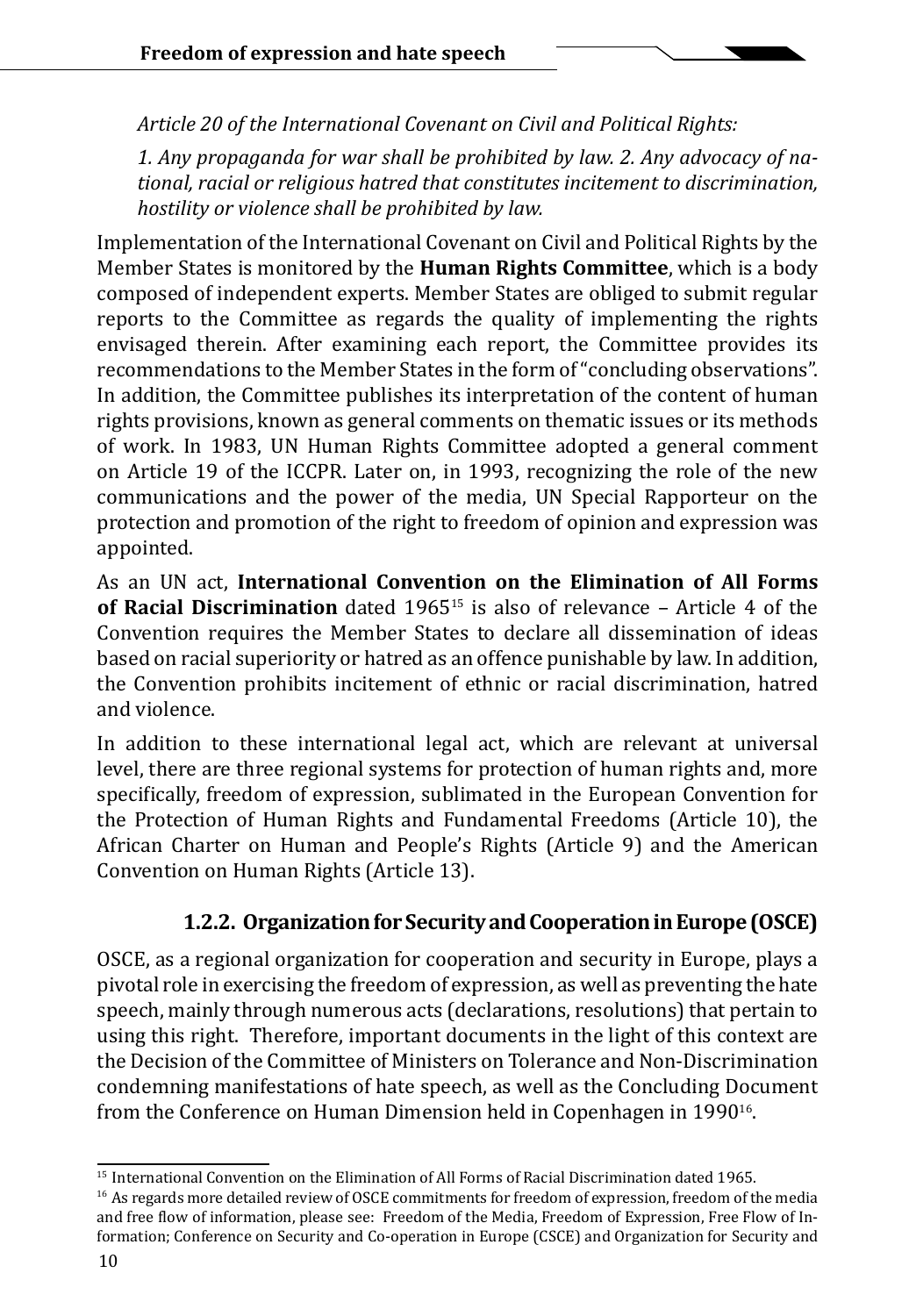In order to ensure observance of the commitments for freedom of expression and freedom of media, Office of the OSCE Representative on Freedom of the Media<sup>17</sup> was established in December 1997. The function of the Representative is to observe relevant media developments in OSCE Member States with a view of providing early warning on violations of freedom of expression. In addition, the Representative's second main task is to assist Member States by advocating and promoting full compliance with OSCE principles and commitments regarding freedom of expression and freedom of the media.

In March 2010, Dunja Mijatovik was appointed as OSCE Representative on Freedom of the Media, and she was reappointed for a second three-year term in March 2013. Office of the OSCE Representative on Freedom of the Media is based in Vienna.

#### **1.2.3. Council of Europe**

Council of Europe (Strasburg) is an international organization established in 1949, including 47 Member States at the moment. Objective of this organization is to advocate democracy, protection of human rights and the rule of law in Europe. Republic of Macedonia is a member of the Council of Europe since 1995.

Hence, a relevant document for the Republic of Macedonia is the **European Convention on Protection of Human Rights and Fundamental Freedoms** of the Council of Europe dated 1950<sup>18</sup>, where Article 10 guarantees the right to freedom of expression.

Taking into account the tradition of the European policy in nurturing democratic values, simultaneous protection of the national identity and nurturing cultural differences and pluralism, freedom of expression is one of the core rights in the Convention, which is the basis of the European policy on public information. This Convention, in particular, Article 10 therein, which has become symbol of freedom of thought and freedom to hold opinions, protects the freedom of thought, but also defines the requirements for its limitation. Convention signatory states bear the responsibility to protect this right.

*Article 10 of the European Convention on Protection of Human Rights and Fundamental Freedoms:*

*Everyone has the right to freedom of expression. This right shall include freedom to hold opinions and to receive and impart information and ideas without interference by public authority and regardless of frontiers. This Article shall not prevent States from requiring the licensing of broadcasting, television or cinema enterprises.*

Co-operation in Europe (OSCE) 1975-2012, 2nd Edition - Vienna: OSCE Representative on Freedom of the Media, 2013, p. 56 http://www.osce.org/fom/99565.

<sup>17</sup> http://www.osce.org/fom

<sup>18</sup> http://conventions.coe.int/Treaty/en/Treaties/Html/005.htm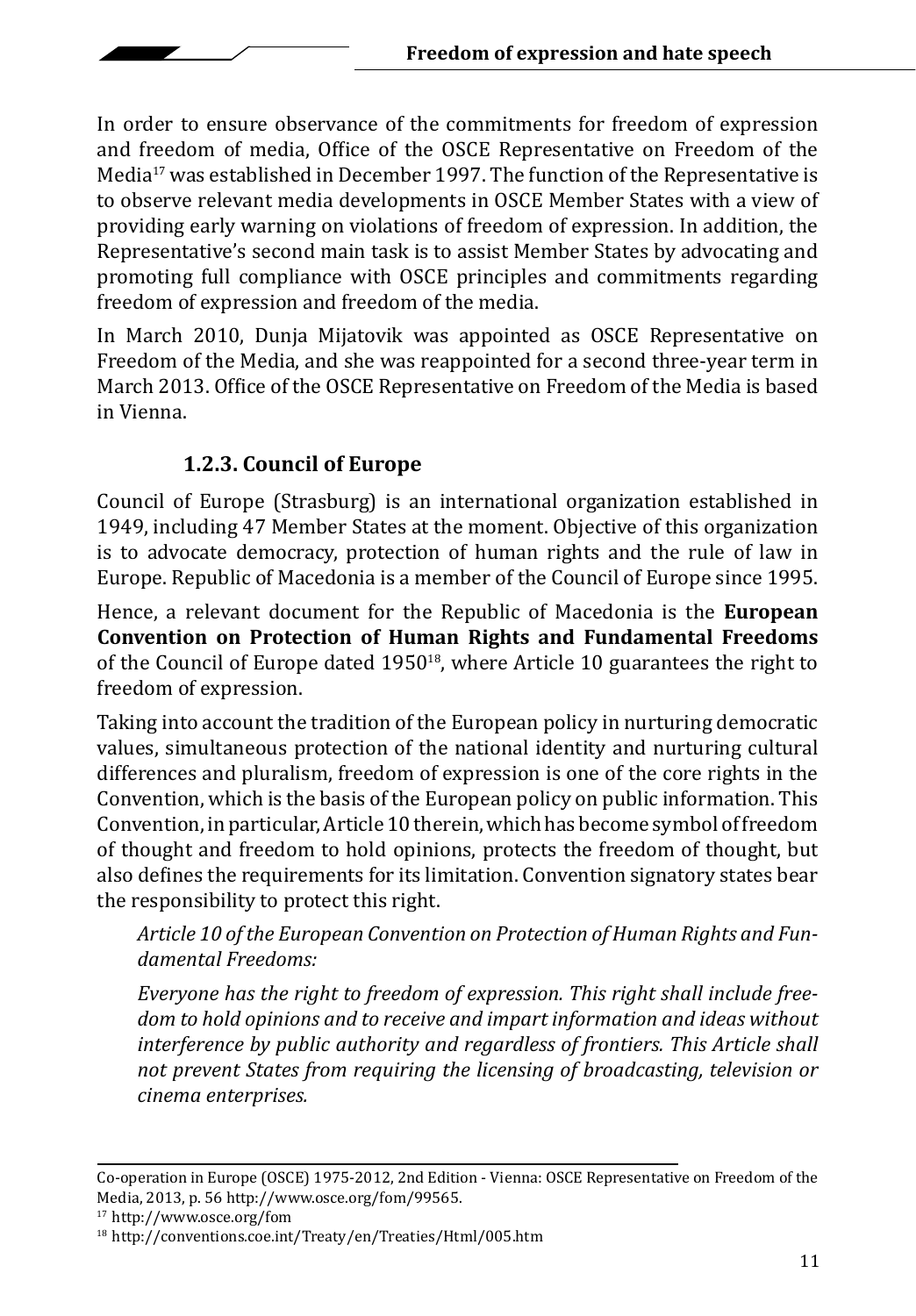*The exercise of these freedoms, since it carried with it duties and responsibilities, may be subject to such formalities, conditions, restrictions or penalties as are prescribed by law and are necessary in a democratic society, in the interests of national security, territorial integrity or public safety, for the prevention of disorder or crime, for the protection of health and morals, for the protection of the reputation or rights of others, for preventing the disclosure of information received in confidence, or for maintaining the authority and impartiality of the judiciary.*

When evaluating whether limitation of freedom of expression by the state is legitimate or not, the Court determines it through criteria set in Article 10 itself, paragraph 2, which need to be met:

#### *1. Prescribed by Law*

Prescribed by law means that limitation on the freedom of expression can be imposed solely on the basis of previously established and stipulated rule, as well as on the basis of the common law which is clear enough for the individual to be able to assume that sanction will be imposed for his/her action. Such formulation of "prescribed by law" also includes the continental legal systems with codified law, as well as the Anglo-Saxon case law. The idea of this formulation is to avoid possible limitation which is not envisaged in the legal system, but is rather arbitrary and without any legal basis.

In addition, the idea behind this first criterion is "First, the law has to be adequately accessible – the citizens have to be knowledgeable/informed, adequately to the circumstances, of the legal rules applicable to a particular case. Second, certain rule cannot be considered as a law, unless it is formulated precisely enough so as to enable the citizen to comply its behaviour, who has to be able, with an adequate advice if necessary, to predict the level, which is reasonable in given circumstances, of the consequences that can occur as a result of a certain action. These consequences should not be absolutely predictable, experience shows it is unattainable".<sup>19</sup>

#### *2. Legitimate Aim*

Limiting the freedom of expression, unless prescribed by law, can refer to the reasons indicated in paragraph 2, Article 10, being the following: national security, territorial integrity or public safety, prevention of disorder or crime, protection of health or morals, protection of the reputation or rights of others, preventing the disclosure of information received in confidence, or maintaining the authority and impartiality of the judiciary.

<sup>&</sup>lt;sup>19</sup> Slagjana Dimiskova, p. 18, Freedom of Expression and Democracy, Vecer Press Doo Skopje, Cetis Print, 2008, Skopje.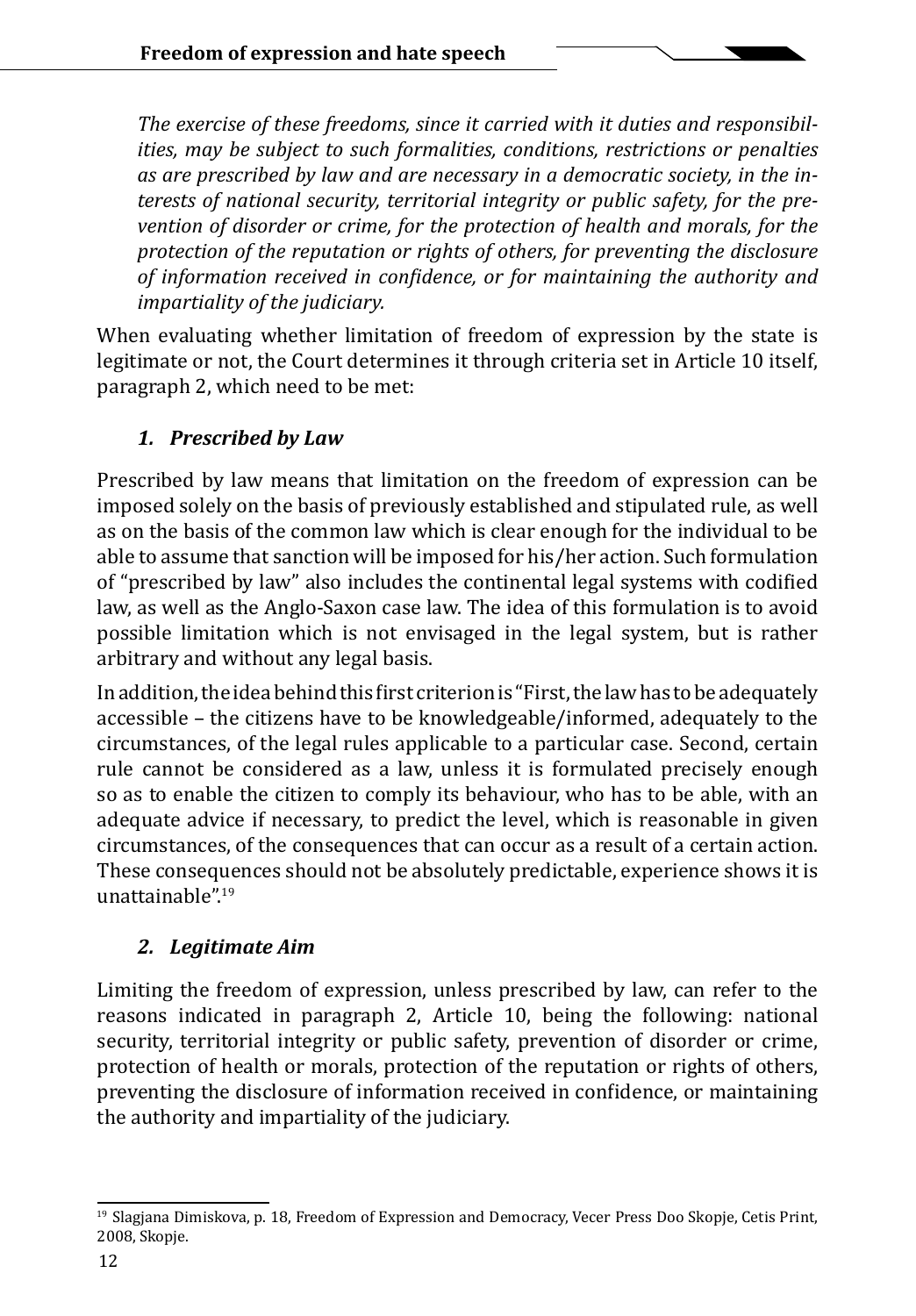#### *3. Necessary in a Democratic Society*

The qualification "necessary in a democratic society" is especially important. This criterion measures whether the restriction on the freedom of expression is a fair and proportionate measure in a democratic society or a government reaction is too strict of a sanction to a specific expression of thought. An important legal principle in the light of this context is the "margin of appreciation", allowing the national authorities to determine and value whether restrictive measures are proportional. However, this margin is limited depending on the cases (whether limitation on the freedom of expression prevents violence, assault or whether such limitation is too strict). This associates the freedom of expression with the concept of open and pluralistic society, governed on the basis of democratic principles. In fact, European Court of Human Rights highly appreciates the freedom of expression as compared to the personal interests to protect the reputation of public officials included in the political process<sup>20</sup>.

As regards exercising freedom of expression, Article 17 is also important, which prohibits the abuse of the rights in the Convention, envisaging that nothing in the Convention may be interpreted as implying for any State, group or person, any right to engage in any activity or perform any act aimed at the destruction of any of the rights and freedoms set forth therein or at their limitation to a greater extent than is provided for in the Convention. As regards the limiting of the freedom of expression, European Court of Human Rights applies Article 17 to prevent totalitarian groups to abuse the rights in the Convention. Hence, statements advocating violence or racial hatred can be excluded from enjoying the freedom of expression by referring to Article 17 as well. Such cases can be observed when advocating totalitarian regime<sup>21</sup>, Holocaust denial<sup>22</sup>, hate speech on the basis of racial discrimination<sup>23</sup>, as well as advocating intolerance against Muslims24.

Scope of the freedom of expression is more clearly defined through the case law of the European Court of Human Rights in Strasburg. "Freedom of expression … is applicable not only to "information" or "ideas" that are favourably received or regarded as inoffensive or as a matter of indifference, but also to those that offend,

 $20$  Mr. Lingens was an editor who was fined for publishing comments about the behaviour of the Austrian Chancellor, such as "the basest opportunism", "immoral" and "undignified". The editor was accused of damaging the reputation of the Chancellor and was fined pursuant to the Austrian laws. The Court held that, although the limitation on the expression of Lingens was prescribed by law and had a legitimate aim, an active politician should accept negative value judgments for him/herself with a greater tolerance than the ordinary citizens, since public interest for adequate information is necessary for attaining a sound democratic process.

 $21$  Communist party (KPD) v Federal Republic of Germany, Decision of European Commission of Human Rights, 20<sup>th</sup> July 1957.

<sup>&</sup>lt;sup>22</sup> Honsik v Austria, European Commission of Human Rights, Application No. 25062/94, Report of the Commission 28th October 1997.

<sup>&</sup>lt;sup>23</sup> Glimmerveen and Hagenbeek v Netherlands, Applications  $N^{\circ}$  8348/78 & 8406/78.

<sup>&</sup>lt;sup>24</sup> Norwood v United Kingdom, Application no. 23131/03 Decision on admissibility,16th July 2003.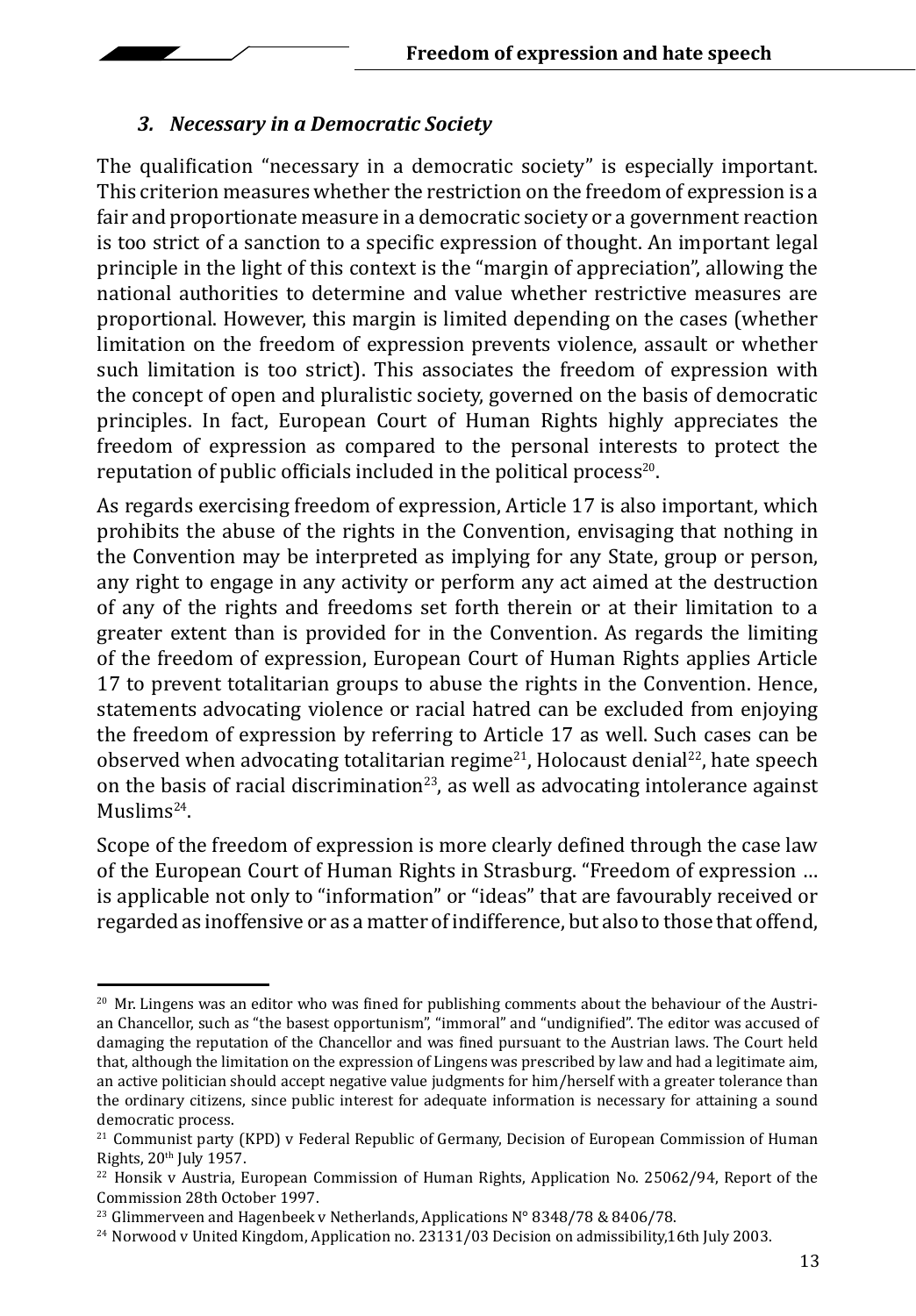shock or disturb the State or any sector of the population" (*case of Handyside*25 v. the United Kingdom).

European Court of Human Rights, through its case law, has also determined the scope of protection of freedom of expression in the Convention "Article 10 does not protect the expression which refers only to speech, but it also pertains to pictures, ideas and actions intended to present information or ideas. This Article does not protect only the content of the ideas, but their form as well. Printed documents, broadcasting, drawings, films or electronic information are also protected under this Article."<sup>26</sup>

States have a positive obligation to secure the use of the freedom of expression, rather than just not to interfere in exercising of this right. As regards the positive obligation of the State to secure enabling environment to exercise the freedom of expression, the case of Özgür Gündem v. Turkey<sup>27</sup> is often cited, where the Court concluded that the Government had failed to comply with their positive obligation to create an enabling environment to exercise this freedom.

States have positive obligation to secure freedom of expression, i.e. horizontal application of Article 10 in relation to individuals. Individuals have to use their right to communicate, whereas access to information has to be provided to them. Public interest needs to be observed in the light of the interests of the individual, i.e. a balance has to be struck. In determining whether or not a positive obligation of the State exists, regard must be had to the fair balance that has to be struck between the general interest of the community and the interests of the individual.

Judgment in the case of Eon v. France<sup>28</sup> is a good example of political expression in the light of freedom of expression. The applicant Mr Hervé Eon was French citizen who, in 2008, during a visit to Laval by the President of France, Nicolas Sarkozy, waved a small placard reading "Get lost, you sad prick". This phrase was practically the same one which the President Sarkozy himself used several month previously at an Agricultural Show in response to a farmer who had refused to shake his hand. On 6th November the same year, the Laval *tribunal de grande instance* found the applicant Eon guilty of insulting the President pursuant to Article 30 of the Freedom of the Press Act dated 29<sup>th</sup> July 1881 and fined him EUR 30, a penalty which was suspended later on.

The Court held that France violated Article 10 of the Convention and held that

 $25$  Handyside v. the United Kingdom, Application no. 5493/72, Judgment 7th December 1976.

 $^{26}$  Slagjana Dimiskova, p. 12, Freedom of Expression and Democracy, Vecer Press Doo Skopje, Cetis Print, 2008, Skopje.

 $^{27}$  Özgür Gündem v. Turkey, Application no. 23144/93, Judgment 16th March 2000. In fact, Özgür Gündem was a Turkish newspaper with a circulation of some thousand copies, reporting on the Turkish-Kurdish conflict. Its journalists, editors and distributors were victims of constant attacks, and there were even murders that were not adequately processed by the police and the prosecution. Turkish government accused the newspaper of separatist propaganda of the Kurdistan Workers' Party, however, the Court held that the authorities had the obligation to undertake actions to systemically protect the expression of freedom.

<sup>&</sup>lt;sup>28</sup> Eon v. France, Application no. 26118/10, Judgment 14th June 2013.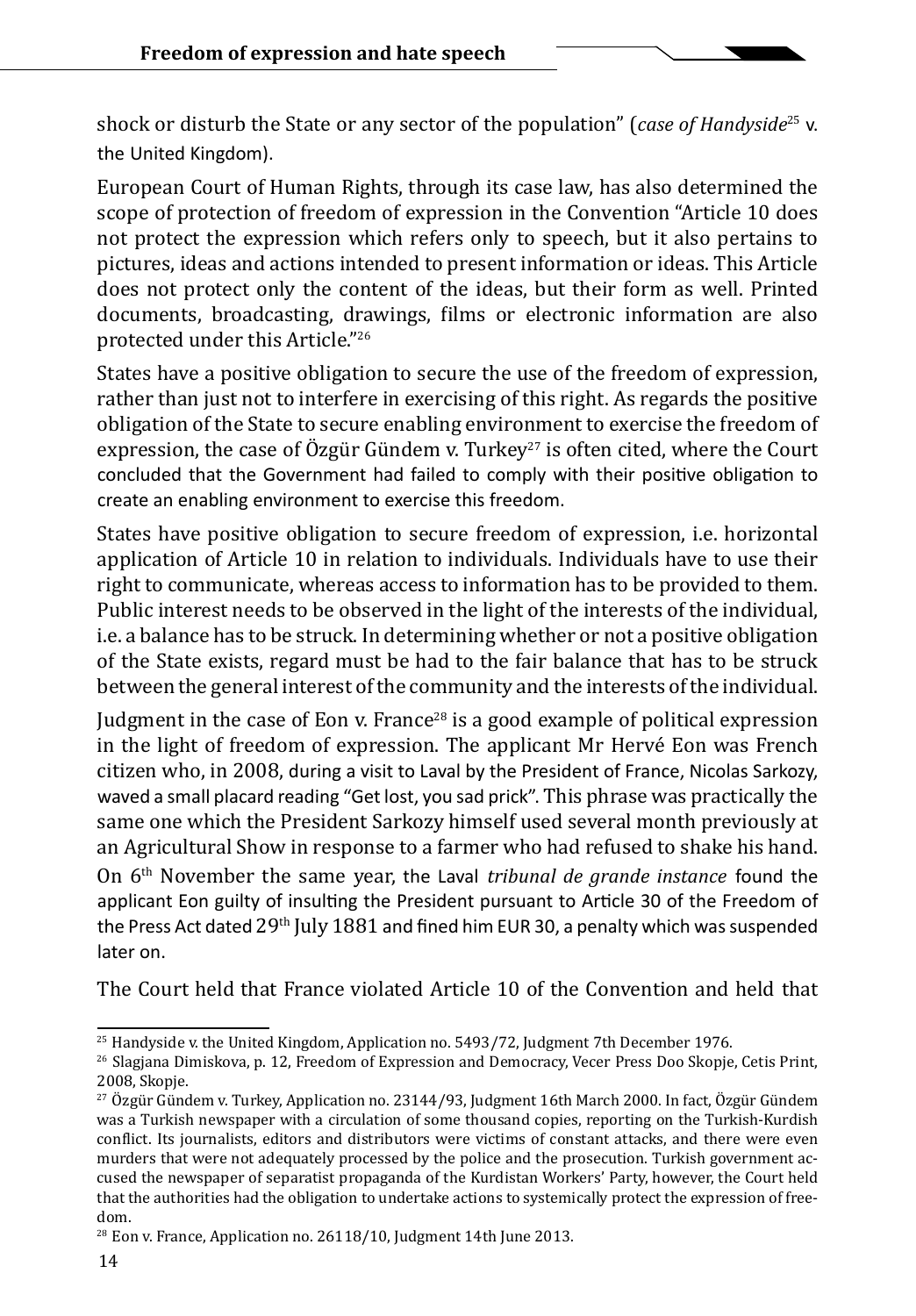the finding that France was convicted of a violation constitutes sufficient just satisfaction for the non-pecuniary damage sustained by the applicant. The main point of the hearing in the Court was "the balance that has to be struck between limiting the freedom of expression and the right to free discussion of questions of public interest". Hence, the Court concluded that "the phrase used by the applicant had not targeted the President's private honour … nor had it simply amounted to a gratuitous personal attack against the President". The Court concluded that "the verbal attack" in its essence was of political nature and that possible limitations on political discussion, pursuant to Article 10 of the Convention, were very rare. The Court further concluded that the fact that the phrase used by Eon, which attracted extensive media coverage, much of it being in satirical tone, clearly pointed out that "verbal attack" in this case could be treated as a political satire. Political satire, by its very nature, is aimed at provoking and mockery. Hence, according to the Court, founding Eon guilty could have a negative effect on the "satire as a way of discussing questions of public interest", and such type of discussion is the foundation of each democratic society. Therefore, the Court concluded that "criminal penalty pronounced against Eon was disproportionate to the aim pursued in Article 10 and hence unnecessary in a democratic society".

Compared to the political expression, the Court sets a lower level of tolerance for artistic expression. Such claim does not mean that, a priori, all artistic expressions, which can be interpreted as unfavourable for any structure in the society, are disputed, but on the contrary, the Court acknowledges the contribution of art to the development of a healthy democratic society. Still, works of art can be offensive to religious or moral beliefs of people. Under such circumstance, legitimate aim to protect public moral or rights of others can be considered as justification for certain measures against artistic expression (the case of Otto Preminger Institut v. Austria<sup>29</sup>). In cases when the honour of other persons is affected, special attentions is to be paid to the nature of the offensive elements (including the tone of the accusation), public status of the person recognized in the work of art, as well as its detrimental effects. Circumstances under which prevention of artistic activities is defended with public interest for prevention of crime, disturbance of public order or protection of national security, cause controversies. Literature or pictures can serve as a medium to communicate certain political messages, which can also be considered to incite violence. However, the standpoint that artistic expression can be limited on the basis of its nature to incite hatred or violence among opposing religious or ethnic groups seems to be unjustifiable in the liberal democracies<sup>30</sup>.

As regards the documents of the Council of Europe pertaining to freedom of expression, *Convention on Criminalisation of Acts of Racist and Xenophobic Nature Committed through Computer Systems* (Convention on Cybercrime) dated 200131

 $29$ Otto-Preminger-Institut v. Austria, Application no. 13470/87, Judgment 20th September 1994.

<sup>30</sup> Ibid.

<sup>&</sup>lt;sup>31</sup>Additional Protocol dated 2003 to the Convention on Criminalisation of Acts of Racist and Xenophobic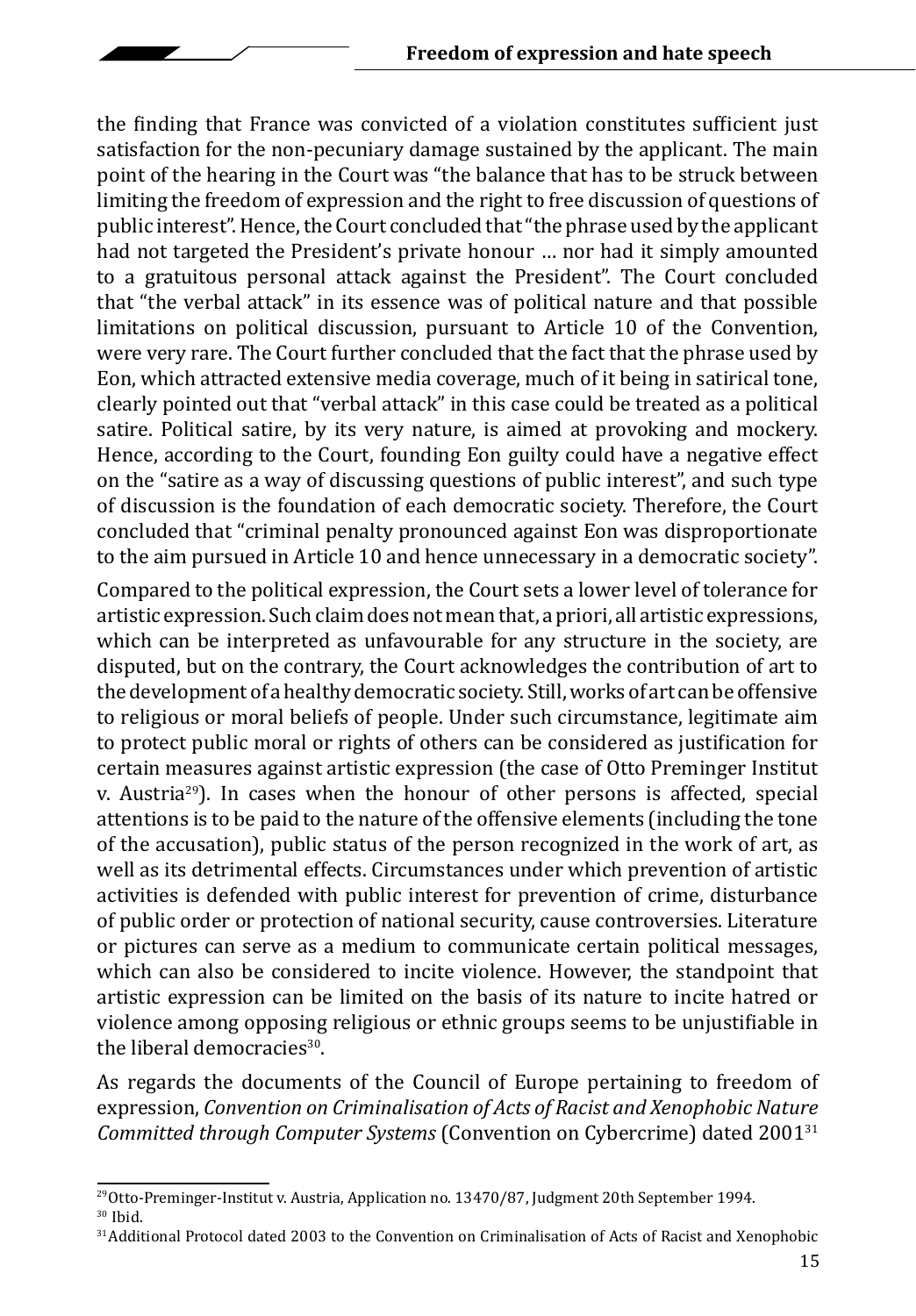is to be mentioned. This Convention, together with the Additional Protocol, also envisage an obligation to establish as criminal offences the dissemination of racist and xenophobic materials through computer systems (Article 3), as well as an obligation to establish as criminal offences racist and xenophobic motivated insult committed through a computer system (Article 5). Article 6 envisages the following conduct to be established as criminal offences: denial, gross minimisation, approval or justification of genocide or crimes against humanity.

European Commission against Racism and Intolerance (ECRI) is established by the Council of Europe as an independent specialized body, comprising independent and impartial experts to monitor human rights with respect to racism and intolerance. Within its activities, ECRI monitors each country separately, analyzing the situation concerning the manifestations of racism and intolerance, and provides proposals and suggestions as to how the countries might deal with the problems identified. Report was prepared for our country within the fourth monitoring cycle in 2010, while the conclusions on implementation of the recommendations are adopted in 2013<sup>32</sup>.

In addition to the function to prepare special reports, ECRI, as a monitoring and advisory body of the Council of Europe regarding racism, xenophobia and other forms of intolerance, has issued several general policy recommendations which, although not legally binding, contribute to setting standards, which are referred to in the decisions of the European Court of Human Rights. Following recommendations<sup>33</sup> are of significant relevance:

- ECRI General Policy Recommendation No. 1: Combating racism, xenophobia and intolerance, adopted by ECRI on 4th October 1996;
- ECRI General Policy Recommendation No. 6: Combating the dissemination of racist, xenophobic and anti-Semitic material via the Internet, adopted on 15<sup>th</sup> December 2000;
- ECRI General Policy Recommendation No. 7: National legislation to combat racism and racial discrimination, adopted on 13<sup>th</sup> December 2002.

#### *4. Institutional Setup for Protection of Freedom of Expression*

Any person, non-governmental organization or group of individuals can lodge an application to the **European Court of Human Rights in Strasburg**, claiming that their rights guaranteed under the Convention are breached. The Court can only deal with the matter after all domestic remedies have been exhausted and within a period of six<sup>34</sup> months from the date on which the final national decision was

- <sup>33</sup> Recommendations are available at http://www.coe.int/t/dghl/monitoring/ecri/library/publications.asp.<br><sup>34</sup> Pursuant to Article 4 of Protocol 15 to ECHR, period of six months will be reduced to four months
- 

Nature Committed through Computer Systems (Convention on Cybercrime) dated 2001.

<sup>&</sup>lt;sup>32</sup> Documents can be found at http://www.coe.int/t/dghl/monitoring/ecri/Country-by-country/Former\_<br>Yugoslav\_Republic\_Macedonia/FormerYugoslavRepublicMacedonia\_CBC\_en.asp.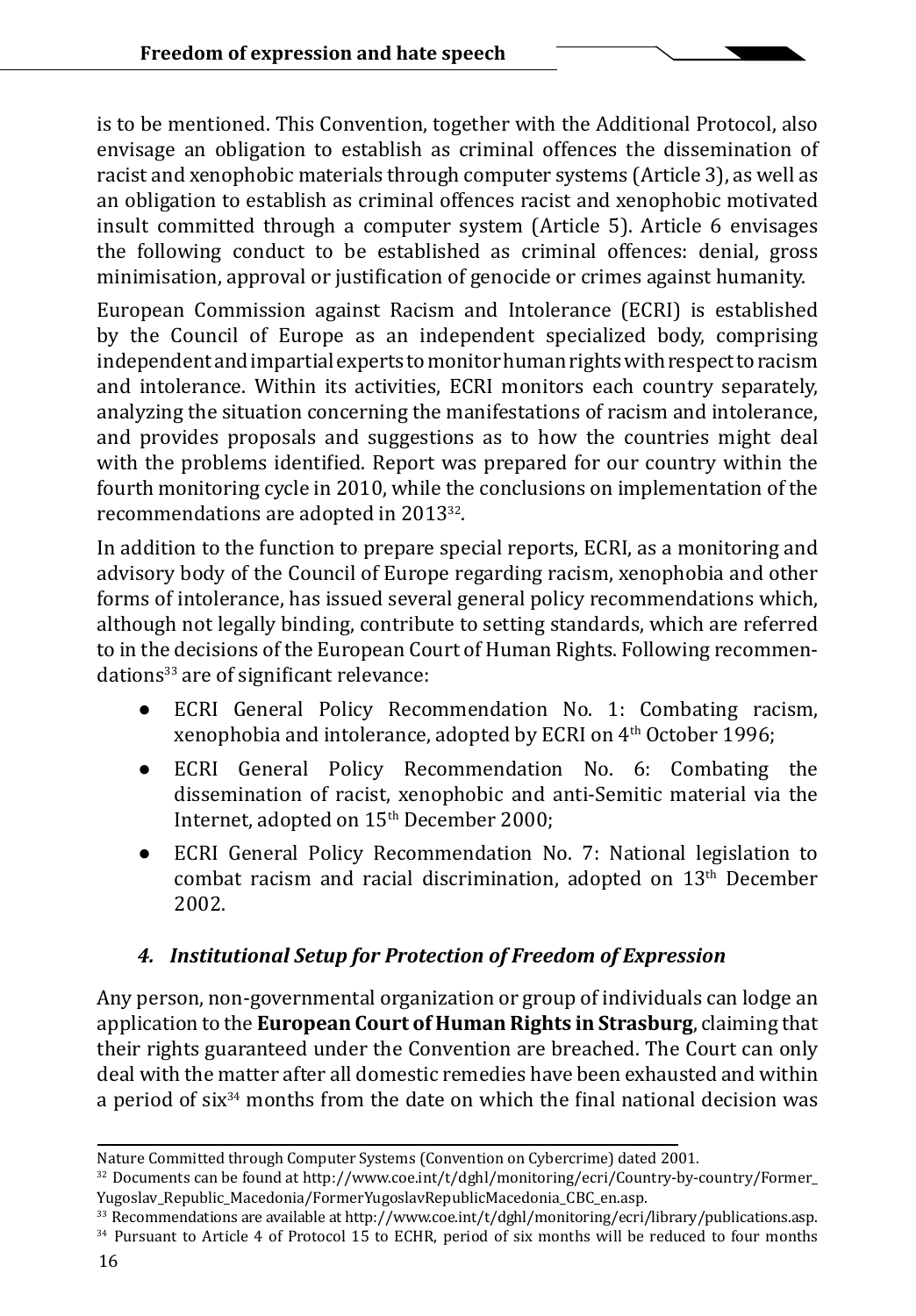taken. Certain application may not be dealt with if it is submitted anonymously, if it is substantially the same as a matter that has already been examined by the Court, if it has already been submitted to another procedure of international investigation or the application may not be dealt with if it is incompatible with the provisions of the Convention or the Protocols thereto, manifestly ill-founded, or an abuse of the right of individual application<sup>35</sup>. Applications on breach are awarded to individual sections. First of all, a committee of three judges is composed to examine the application, which may, by unanimous vote, declare the application inadmissible, without further examination. Once the application is examined by the committee, hearing is held and judgment is adopted by all members of the Chamber. Cases which raise serious issues of general importance can be referred to be decided upon to the Grand Chamber. Each judgment of the Court is binding for the Member States and has to be abode by, except in cases of an advisory opinion.

As regards a delivered judgment, both parties may request referral of the case to the Grand Chamber within three months. Should such request be rejected, the case is to be re-examined.

Execution of the court judgments is supervised by the **Committee of Ministers**  of the Council of Europe, though it has no formal means of using force against Member States in order to comply. However, the ultimate sanction of noncompliance is expulsion from the Council of Europe.

The **Commissioner for Human Rights** is an independent institution within the Council of Europe, mandated to promote the awareness of and respect for freedom of expression and other human rights in Council of Europe Member States. The initiative for setting up the institution was taken by the Council of Europe's Heads of State and Government at their Second Summit held in Strasbourg in October 1997, while in May 1999, the Committee of Ministers adopted a resolution which instituted the office of the Commissioner and elaborated the Commissioner's mandate. The Commissioner's work focuses on encouraging reform measures to achieve tangible improvement in the area of human rights promotion and protection. Commissioner has the competence to gather information on violation of the freedom of expression and other human rights violations suffered by individuals. Therefore, the Commissioner co-operates with a broad range of international and national human rights monitoring bodies, as well as other universities and other bodies which focus on these issues.

Main goals of the Commissioner for Human Rights are the following: to foster the effective observance of human rights, and assist Member States in the implementation of Council of Europe human rights standards, to promote education in and awareness of human rights in Council of Europe Member States;

when all 47 Member States will ratify the Protocol http://www.conventions.coe.int/Treaty/EN/Treaties/<br>Html/213.htm.

<sup>&</sup>lt;sup>35</sup> Article 35 of the European Convention on Human Rights.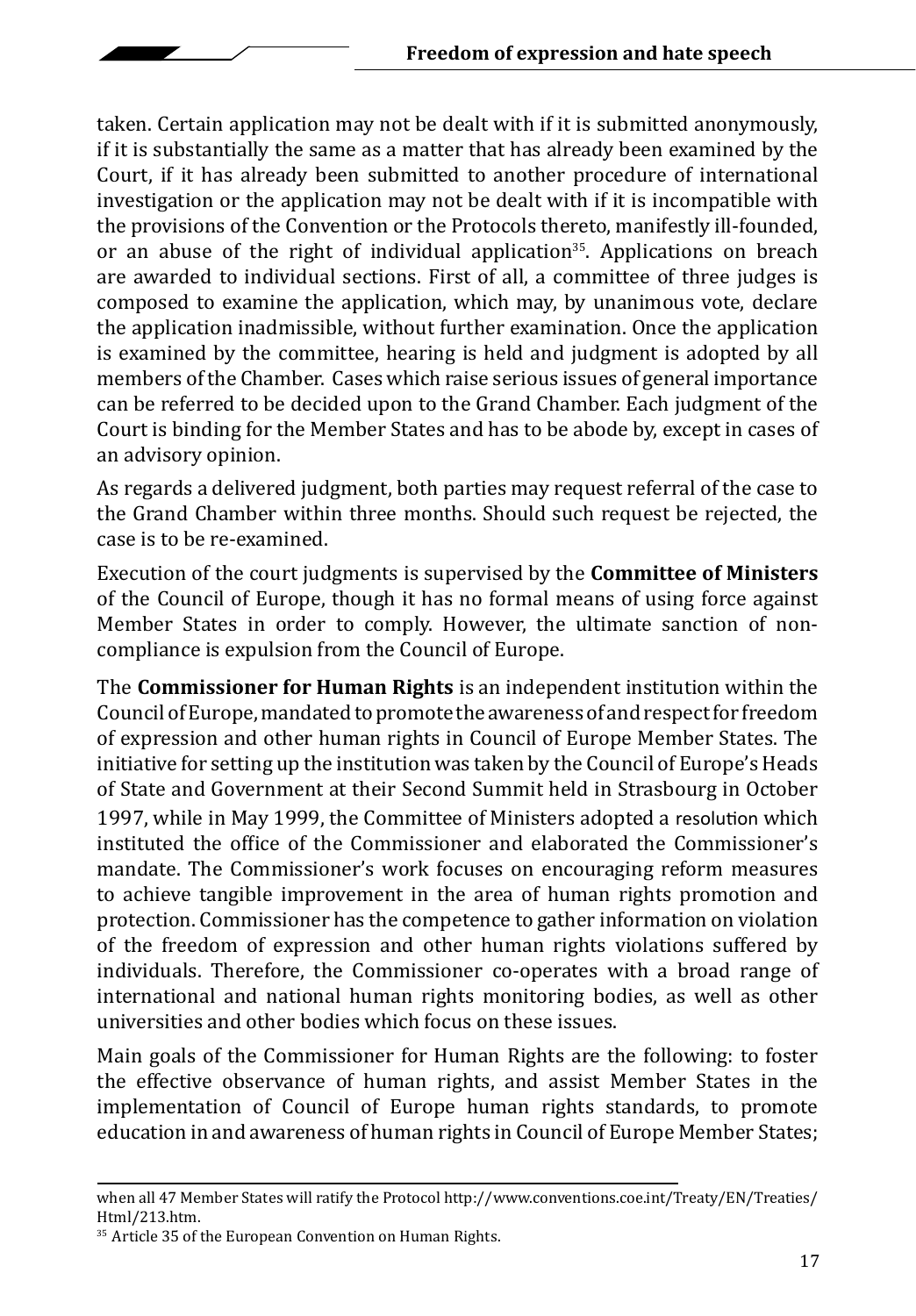to identify possible shortcomings in the law and practice concerning human rights, to facilitate the activities of national ombudsperson institutions and other human rights structures and to provide advice and information regarding the protection of human rights across the region.

#### **1.2.4. European Union**

"In recognising that its policies could have an impact on human rights and in an effort to make citizens feel 'closer' to the EU, the EU and its Member States proclaimed the EU Charter of Fundamental Rights in 2000. The Charter contains a list of human rights, inspired by the rights contained in the constitutions of the Member States, the ECHR and the universal human rights treaties, such as the UN Convention on the Rights of the Child." <sup>36</sup>By 2009, The Charter was merely a 'declaration', which means that it was not legally binding. The 2009 Treaty of Lisbon altered the status of the Charter of Fundamental Rights to make it a legally binding document.

Article 11 of the Charter of Fundamental Rights of the European Union, titled as "Freedom of Expression and Information" also underlines the freedom of expression.

*Article 11 of the Charter of Fundamental Rights of the European Union:*

- *1. Everyone has the right to freedom of expression. This right shall include freedom to hold opinions and to receive and impart information and ideas without interference by public authority and regardless of frontiers.*
- *2. The freedom and pluralism of the media shall be respected.*

What is of special importance as regards freedom of expression is that, inter alia, this Charter is aimed at responding to the problems stemming from the on-going and future development of the information technology. "It abolishes the distinction that existed so far made by European and international books between civil and political rights, on one hand, and economic and social rights, on the other, and lists all rights grouped according to the basic principles: dignity, freedom, equality, solidarity, civil rights and justice." <sup>37</sup> European Union institutions are legally bound to respect the Charter of Fundamental Rights of the European Union, including its provisions on non-discrimination. When they apply the EU law, Member States are to comply with the Charter.

"As regards the instruments of the Council of Europe, pursuant to Article 6 (2) of the Treaty of Lisbon, European Union will accede to the human rights instrument of the Council of Europe: The Union shall accede to the European Convention for the Protection of Human Rights and Fundamental Freedoms. Such accession

<sup>36</sup> Handbook on European Non-Discrimination Law, European Union Agency for Fundamental Rights, Council of Europe, 2010, p. 17.

<sup>37</sup> Introduction to European Law, Desche Stiftung fur Internetionale Rechtliche Zusammenarbeit E.V., Magor Doo, Skopje, p. 102.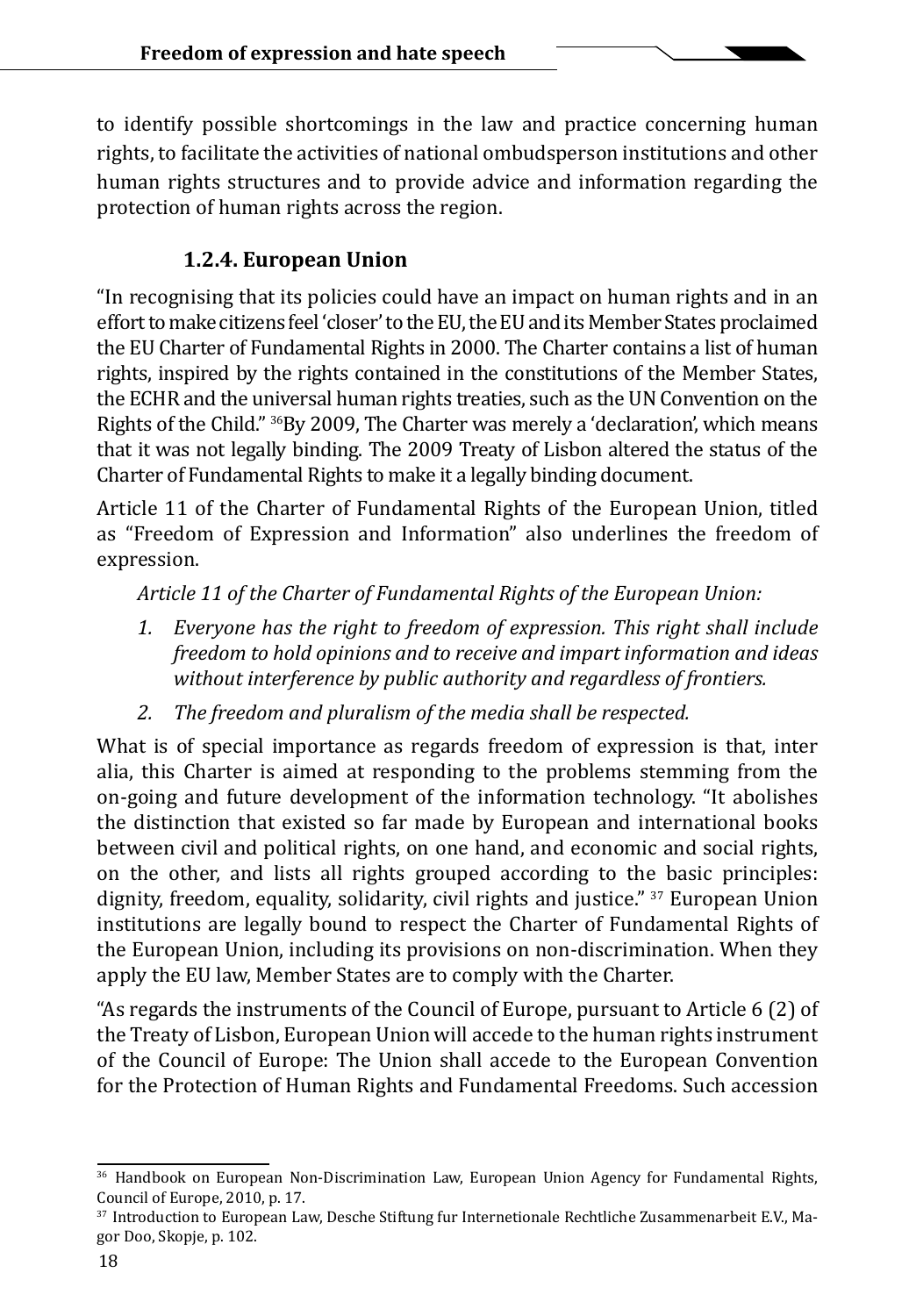shall not affect the Union's competences as defined in the Treaties."<sup>38</sup>

An important document within the European Union legislation is the **Framework Decision on Combating Certain Forms and Expressions of Racism and Xenophobia by Means of Criminal Law** of 28th November 200839, aimed at establishment of a common criminal-law approach in all EU Member States, requiring the Member States to review whether their existing legislation is in line with the Framework Decision<sup>40</sup>. The Decision was a novelty in the Union, since, although the European Union cannot adopt a universal criminal code, the Decision binds the Member States to govern the criminal-law issues and to envisage these offences as a criminal offence in all criminal codes, introducing effective, proportionate and dissuasive penalties for the persons having committed such offences. These criminal offences include public incitement to violence or hatred, public dissemination or distribution of tracts, pictures or other material, public condoning, denying or grossly trivialising crimes of genocide, crimes against humanity, war crimes, Nazi crimes.

In 2007, the European Union established the **European Union Agency for Fundamental Rights**, as one of its bodies. It was established within the European Monitoring Center on Racism and Xenophobia, headquartered in Vienna. The Agency should provide assistance and expert analysis to the relevant institutions and bodies in the Member States when implementing the EU law, pertaining to the fundamental rights. The Agency has no competence at examining individual applications.

It is independent and cooperates with both national and international bodies, especially the Council of Europe, as well as civil society organizations.

### **1.3 National Provisions on Protection of Freedom of Expression**

Fundamental freedoms and rights of the individual and the citizen, recognized by the international law and established in the **Constitution**, are one of the fundamental values which constitutional order in the Republic of Macedonia rests on (Article 8 of the Constitution).

As regards the freedom of expression, it is guaranteed under Article 16 of the Constitution of the Republic of Macedonia.

*Article 16* of the Constitution of the Republic of Macedonia

<sup>38</sup> Introduction to European Law, Desche Stiftung fur Internetionale Rechtliche Zusammenarbeit E.V., Magor Doo, Skopje, p. 104.

<sup>&</sup>lt;sup>39</sup> EU Framework Decision on Combating Certain Forms and Expressions of Racism and Xenophobia by Means of Criminal Law of 28th November 2008.

<sup>40</sup> Racist and xenophobic conduct has to constitute a criminal offence in all Member States. Such forms of conduct include public incitement to violence or hatred; public dissemination or distribution of tracts, pictures or other material containing expressions of racism and xenophobia; public denying or trivializing crimes of genocide, crimes against humanity and war crimes, when such conduct is carried out in a manner likely to incite to violence or hatred against a group of persons or a member of such a group defined by reference to race, colour, descent, religion or national or ethnic origin.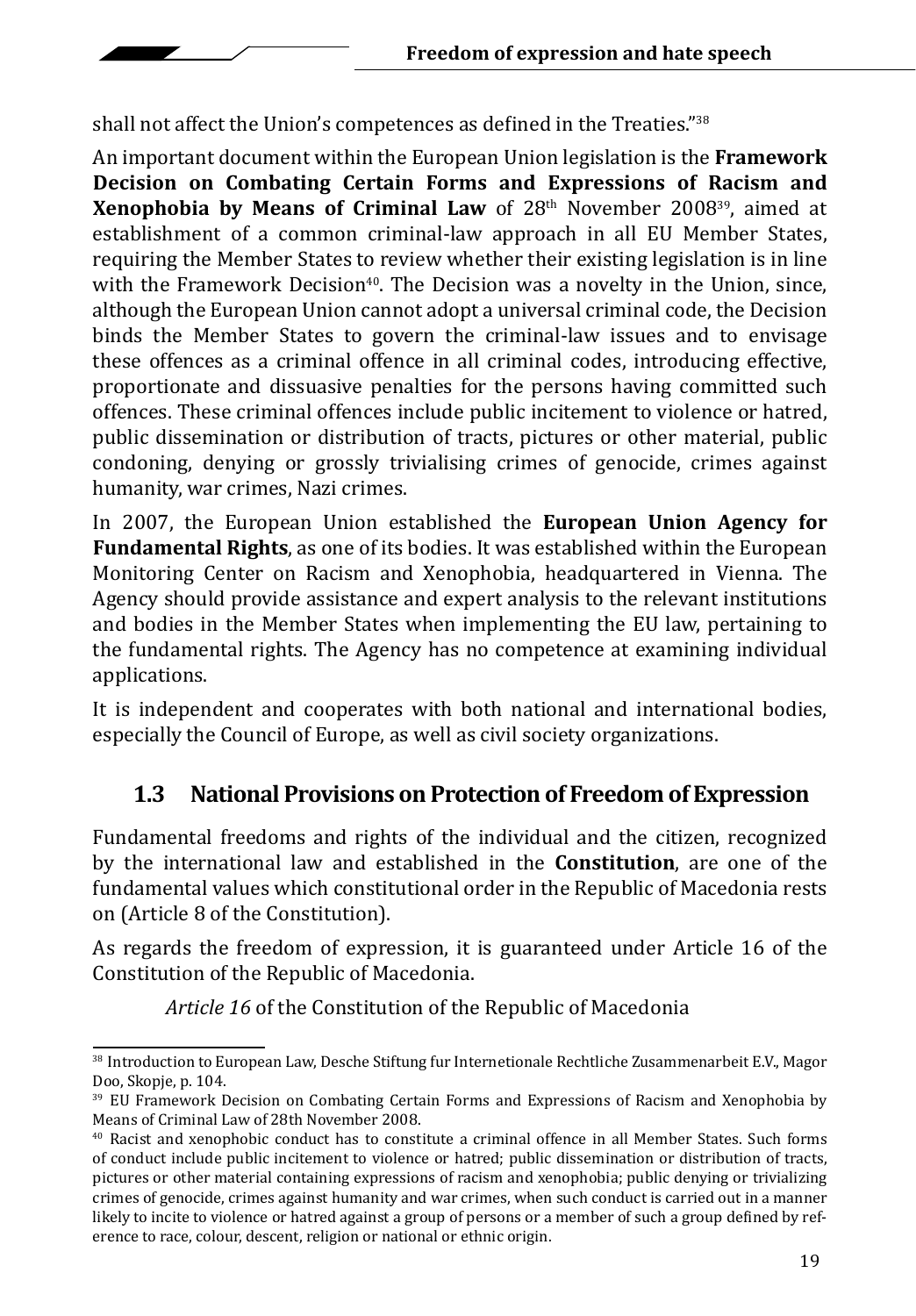*Freedom of personal belief, conscience, thought and public expression of thought shall be guaranteed.*

*Freedom of speech, public address, public information and establishment of institutions for public information shall be guaranteed.*

*Free access to information and freedom of receiving and imparting information shall be guaranteed.* 

*Right of reply via the mass media shall be guaranteed.*

*Right of correction in the mass media shall be guaranteed.* 

*Right to protect a source of information in the mass media shall be guaranteed.* 

*Censorship shall be prohibited.*

With respect to the limitations on the freedom of expression, above-mentioned Article 16 of the Constitution of the Republic of Macedonia should be viewed in correlation to other provisions in the Constitution which guarantee the political freedoms and rights and which this right may conflict with in terms of the forms hatred manifests, as follows: Article 19, paragraphs 1 and 2 (freedom of religion and public expression of religion); Article 20, paragraph 1 (freedom of association); Article 20, paragraph 3 (programmes and activities of political parties and other associations of citizens may not be directed at violent destruction of the constitutional order) and Article 25 (guaranteeing the privacy of the citizen, as well as his/her dignity and reputation).

Article 110 of the Constitution of the Republic of Macedonia, in addition to listing the competences of the Constitutional Court, also stipulates that the Constitutional Court protects the freedom of expression.

Article 110 of the Constitution of the Republic of Macedonia:

*"Constitutional Court of the Republic of Macedonia … protects the freedoms and rights of the individual and the citizen relating to the freedom of belief, conscience, thought and public expression of thought, political association and activity, as well as to the prohibition of discrimination among citizens on the grounds of sex, race, religious or national, social or political affiliation…"*

Constitutional Court of the Republic of Macedonia manifests, through its case law, a positive tendency towards indirect referral to international principal and auxiliary sources, consulting, in the decision-making process, relevant international conventions, "soft" rules and/or judgments of international courts when applying the constitutional or legal norms, in particular in the light of the European Convention on Human Rights and the case law of the European Court of Human Rights in Strasbourg.<sup>41</sup>

 $41$  Application of the Law of the European Union in the Republic of Macedonia in the period prior to  $Ac$ cession to the EU, National Scientific Research Project, Faculty of Law, Ss. Cyril and Methodius University, BoroGrafika, Skopje, p. 65.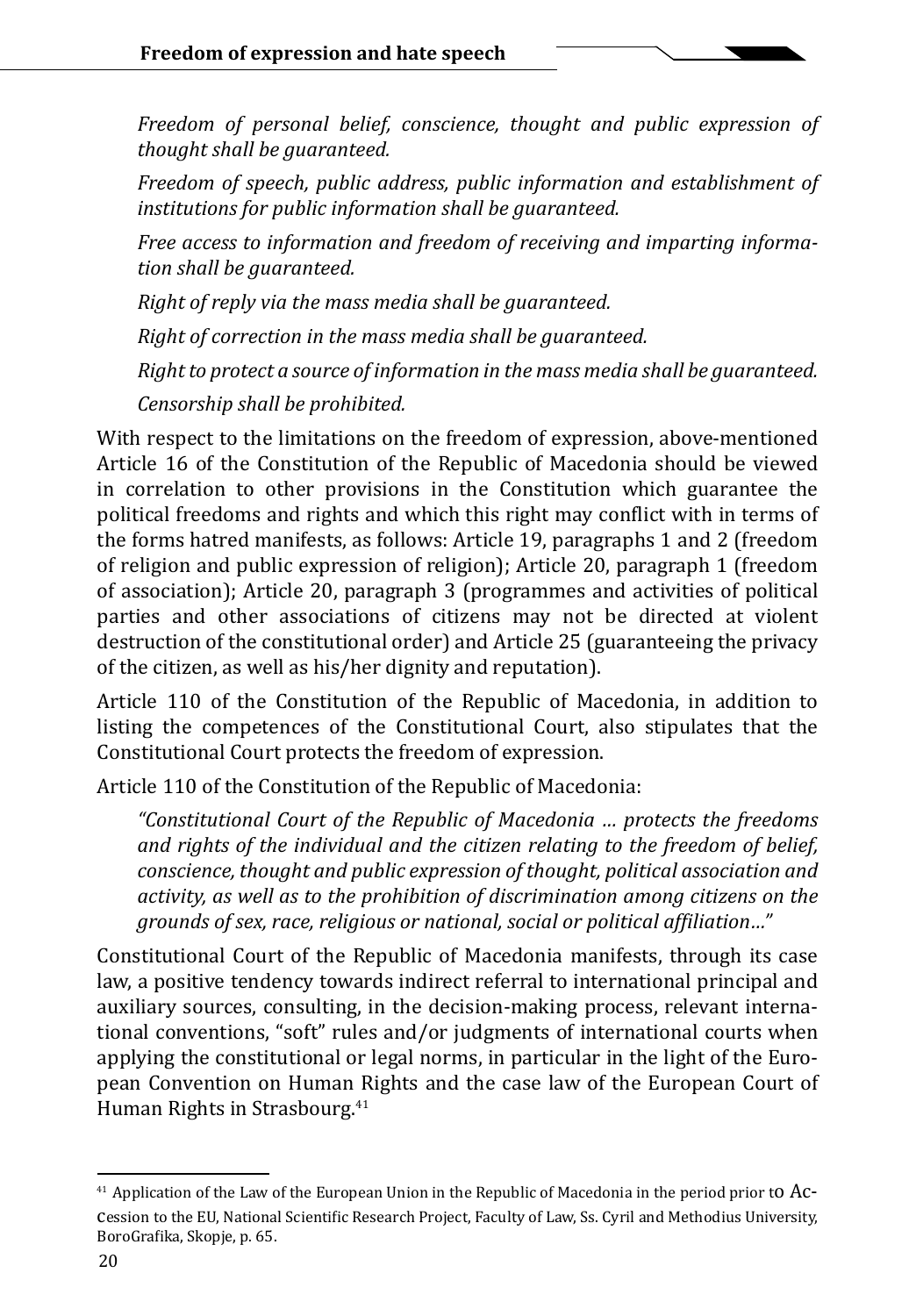Law on Civil Liability for Insult and Defamation<sup>42</sup> was adopted in 2012 and it decriminalized the crimes previously encompassed in the Criminal Code – Chapter 18 "Crimes against Honour and Reputation". Since this Law is important in relation to the freedom of expression and hate speech, it is necessary to present its legal solutions in more details.

Goal of this Law is to regulate civil liability for a harm caused to the honour and the reputation of a natural person or legal entity with an insult and defamation.

The Law prescribes that the freedom of expression remains guaranteed and that possible restrictions are subject to strict requirements in line with the national legislation, as well as the international treaties in force, such as the European Convention on Protection of Human Rights and Fundamental Freedoms and the case law of the European Court of Human Rights. This provision only acknowledges the high importance and the level of protection of the freedom of expression, since even without separately referring to the European Convention, as well as the case law of the Court in Strasburg, they are still legal sources and are part of the law in force in the country.

The legislator sets that insult can be caused through a word, gesticulation, drawing, sound or in any other manner, as well as that in addition to natural persons, legal entities, groups of individuals, as well as a deceased person, fall within a protected category.

The Law also stipulates that author of a statement given, the editor or a person replacing him/her in the mass media and the legal entity can be held liable for an insult committed via a mass media. The plaintiff, when filing the lawsuit, is free to decide against whom of the persons referred to in this paragraph to file the lawsuit for determining the liability and compensation for damage caused by the insult. The journalist as author of the statement is not held liable if the statement obtained an insulting character by inserting headlines, sub-headlines, photographs, taking parts of the statement out of the context, by announcements or in any other manner by the editor or the person replacing him/her.

Article 7 sets in more details certain cases when there is no liability for an insult. These are, among others, the cases when the statements are given when participating in the work of the Assembly of the Republic of Macedonia and the local municipal councils, in the course of court procedures and the procedure before the Ombudsman, when opinions contained in official documents are communicated, as well as when opinions presented at public gatherings or public events are communicated. In addition, no liability for an insult is held if the humiliating opinion is stated against a public office holder, if such statement contains justified criticism or inciting a debate of public interest.

As regards liability for defamation, the Law stipulates that "A person shall be

 $42$  Law on Civil Responsibility for Insult and Defamation ("Official Gazette of the Republic of Macedonia", no. 143/2012).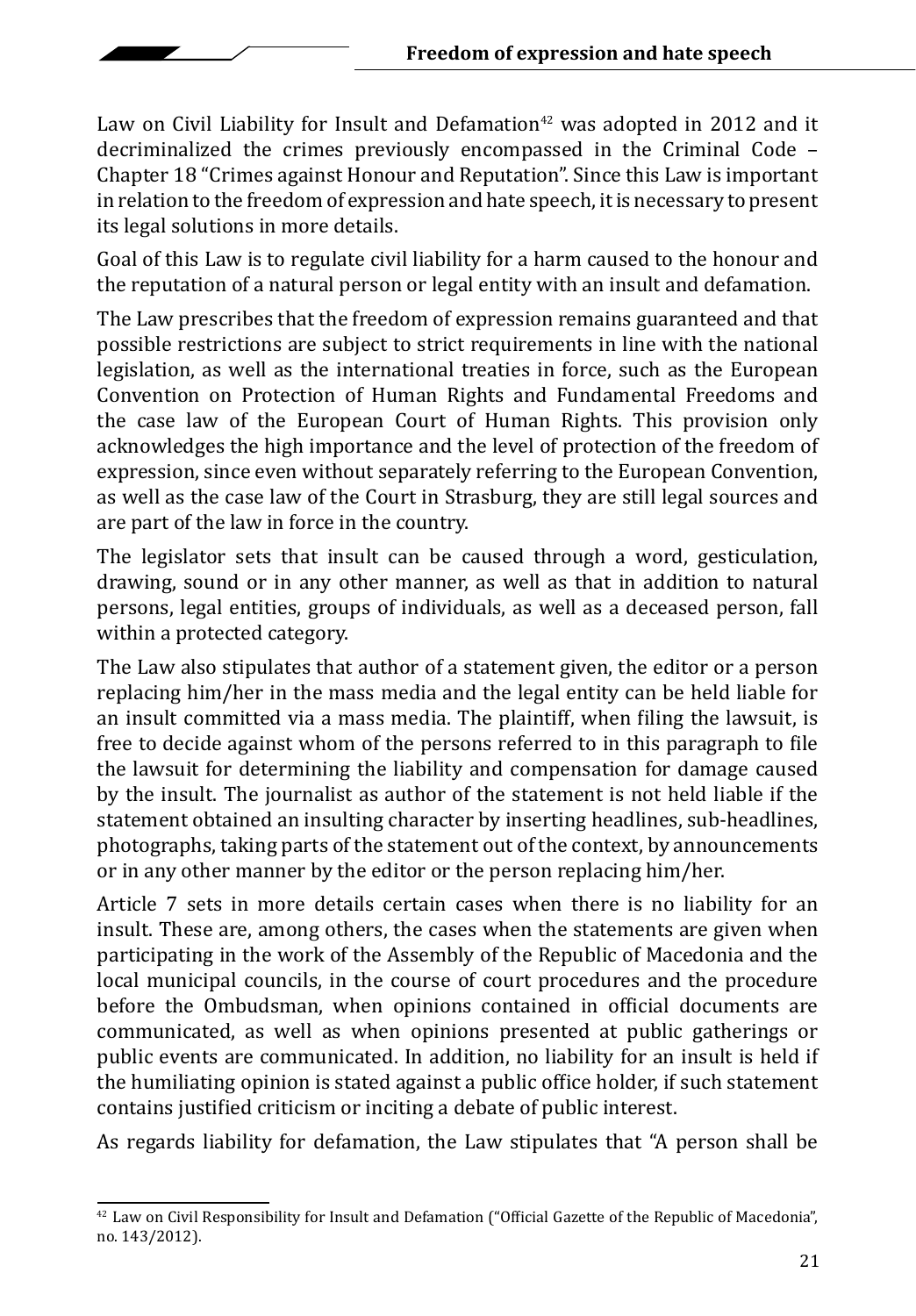held liable for defamation if he/she presents or disseminates, before a third party, false facts harming the honour and reputation of another person with an established or apparent identity, with the intention of harming his/her honour and reputation, while knowing or has been obliged to know and may know that the facts are false." It also prescribes that "liability for defamation shall also exist if the false statement contains facts harmful to the reputation of a legal entity, a group of persons or a deceased person."

This shows that for a defamation to exist, it is necessary for the following three elements to be met: existence of intention to harm the honour and the reputation, presenting false facts which he/she was obliged to or could have known to be false, as well as presenting such facts before a third person. Should false facts be presented only before the person whose reputation is harmed, than it may be a matter of insult, rather than a defamation.

Since falseness of the facts is one of the essential elements of defamation, the defendant is obliged to prove the truthfulness of the facts presented in his/her statement. Upon exception, burden of proof falls upon the plaintiff, if he/she is a public office holder, when the public office holder is legally obliged to provide explanation for the facts related to the public office, if the defendant proves that he/she had reasonable grounds to present a statement in the public interest. Proving the facts is also generally excluded as regards the personal life of the plaintiff, except in cases stipulated in Article 9.

Pursuant to the Law, a journalist against whom a lawsuit is being filed as regards liability for insult and defamation cannot be requested to reveal his/ her secret source of information for the facts he/she is obliged to prove. The court may request for the relevant information to be disclosed for the purpose of determining the truthfulness of the information without identifying the source of such information. Still, if the defendant rejects it, such rejection cannot be deemed as his/her confession of guilt or it cannot be basis of the conclusion that the defendant failed to prove the truthfulness of the facts.

When filing a lawsuit for damage compensation for insult and defamation, the Law stipulates measures to mitigate such damage by requesting an apology and public retraction of the statement on the media and in the form in which the insult and the defamation were committed. If the insult and the defamation are committed via a mass media, the aggrieved party has the right to submit a request for publishing a response, disclaimer or correction.

Compensation for a non-pecuniary damage for insult is awarded if the person committing the insult has not apologized and has not publicly retracted the insulting statement or if he/she has repeated the insult following the court ruling prohibiting such repetition. Amount of the pecuniary damage compensation should be proportionate to the damage caused to the reputation of the aggrieved party and, when determining it, the court should take into account all circumstances of the case, as well as the financial status of the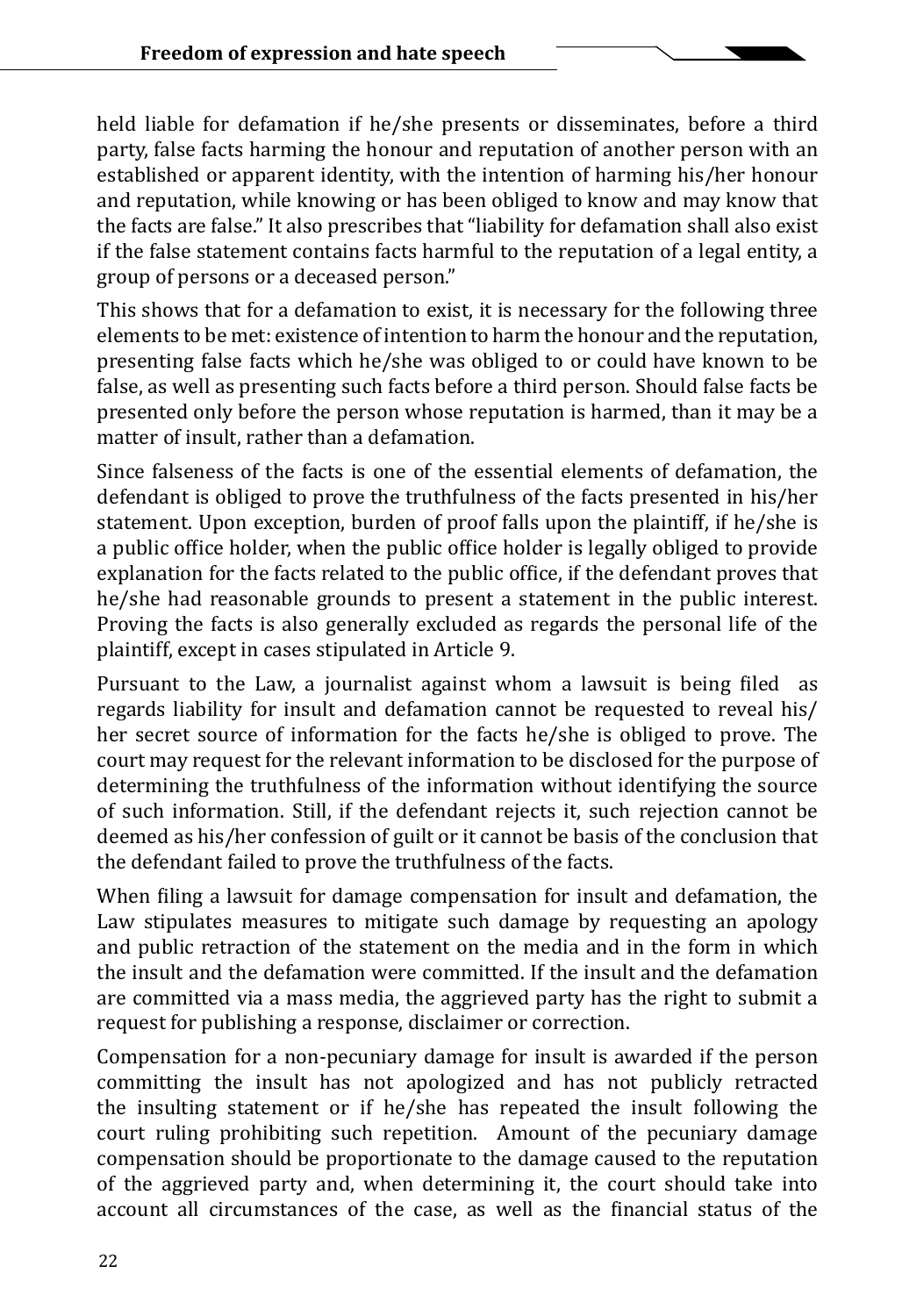defendant. Compensation for a proved material damage can consist of pecuniary compensation of the actual damage and the lost profit.

Compensation should be proportionate to the damage caused and should include non-material damage caused to the honour and the reputation of the aggrieved party, as well as proved material damage as actual damage and lost profit. When determining the amount of the pecuniary compensation, the court should take into account all circumstances of the case, as well as the financial status of the defendant. The circumstances that suggest gaining material or any other benefit by the defendant by the commitment of the act are regarded as special circumstance by the court. For the purpose of reducing the damage, the defendant may prove that he/she has apologized, offered an apology or in any other manner has made a serious attempt to eliminate the harmful consequences of the defamation.

Pursuant to this Law, the procedure under a lawsuit for determining the liability for insult or defamation and compensation for damage is urgent. If the insult or defamation is committed via the mass media, the competent court is obliged to initiate the procedure within a time period not exceeding 30 days as of the day on which the lawsuit is submitted to it. The court is obliged to carry out the procedure without any delay, within a reasonable time, with the least possible costs and to prevent any abuse of the rights which the parties in the procedure are entitled to.

Law on Free Access to Public Information<sup>43</sup> governs the terms and conditions, the manner and the procedures for exercising the right to free access to public information held by the state authorities and other bodies and organizations determined by law, the municipal bodies, the bodies of the City of Skopje and the municipalities of the City of Skopje, institutions and public services, public enterprises, legal entities and natural persons performing public competences, established by law (hereinafter: holders of information).

**Law on Broadcasting**<sup>44</sup> points out the importance of the right to freedom of thought and expression, in particular performing the broadcasting activity ensures freedom of public expression of thought, freedom of speech, public appearance and public information.

<sup>43</sup> Law on Free Access to Public Information ("Official Gazette of the Republic Of Macedonia", nos. 13/2006, 86/2008 and 6/2010).

<sup>44</sup> Law on Broadcasting ("Official Gazette of the Republic of Macedonia", nos. 100/2005; 19/2007; 103/2008; 152/2008; 6/2010; 145/2010; 97/2011; 13/2012 and 72/2013).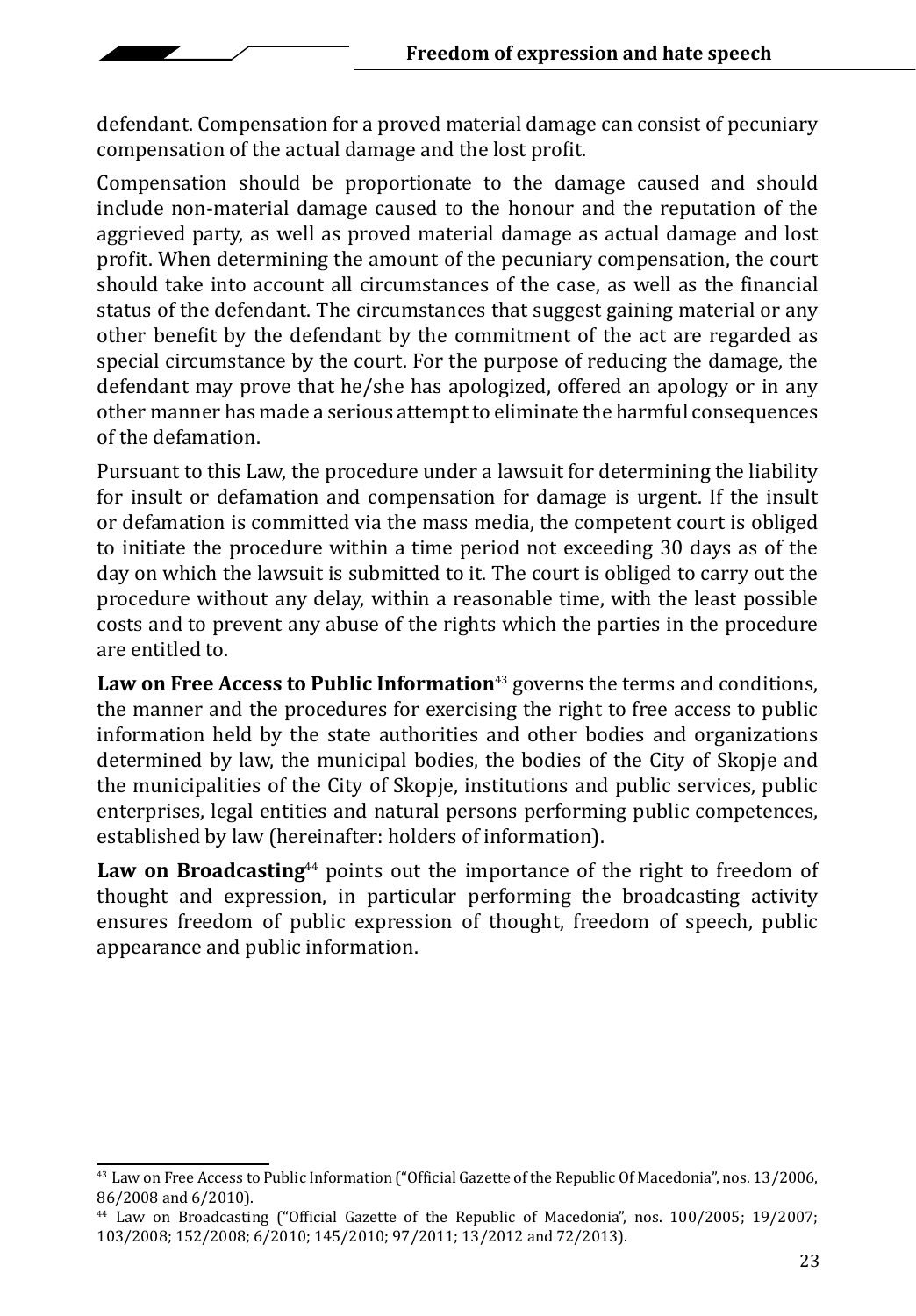## **2. HATE SPEECH**

Freedom of expression, in its essence, provides for exchange and pluralism of ideas so as to have affluence of the thought and to realize democracy and political discourse through communication. That is why its limitations should undergo a strict filtering for it not to be jeopardized or even abused.

When examining the cases on limitations on the freedom of expression, one can identify cases when certain expression can harm the goals that are legitimately protected. Such mechanism provides for the freedom of expression not to be abused and not to be directed towards the very opposite of the freedom itself, such as the hate speech, which is the most severe abuse of the possibility for expression.

Hate speech causes unpleasant and complex problems to the modern societies devoted to respecting and nurturing cultural pluralism and tolerance. Regulating the hate speech is, to a great extent, a phenomenon of the period following the Second World War. Instigated by the obvious relations between the racist propaganda and the Holocaust, many international treaties, as well as individual states, underlined the hate speech as unacceptable and contrary to the rights protected under the Constitution. Debates about the hate speech today are ever more a reaction to the constant discussions about the growing migration, dedication to pluralism and respect for the diversity in the modern constitutional democracies.

### **2.1 Defining Hate Speech**

Hate speech is expression of hatred against a certain group. It is used to insult a person on the account of that person's race, ethnic, religious or other group to which he/she belongs. Such speech generally seeks to condemn or dehumanize the individual or the group or to express anger, hatred, violence or contempt toward them. It brings the message of inferiority of the members to the concerned group and condemns, humiliates and is abundant in hatred. Practically, all racist, xenophobic, homophobic and other related declinations of identity assaulting expression could be classified under the term "hate speech".

Implicit definition of hate speech is contained in Recommendation No. R (97) 20 of the Committee of Ministers on "hate speech" dated 1997. Appendix to the Recommendation points out that the term "hate speech" is to be understood as a term covering all forms of expression which spread, incite, promote or justify racial hatred, xenophobia, anti-Semitism or other forms of hatred based on intolerance, including: intolerance expressed by aggressive nationalism and ethnocentrism, discrimination and hostility against minorities, migrants and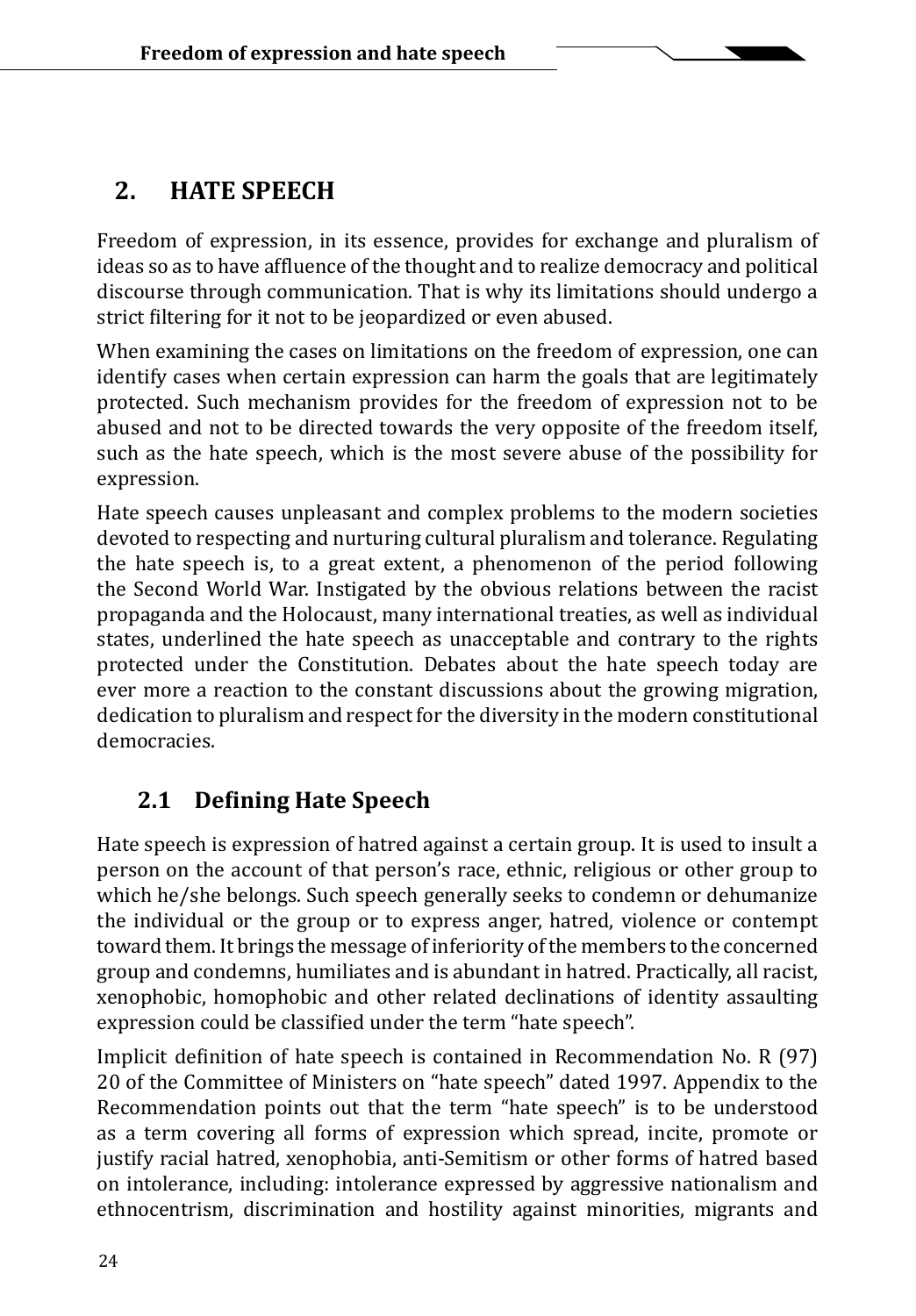people of immigrant origin<sup>45</sup>.

European Court of Human Rights takes this definition of hate speech or its understanding as a speech that covers "all forms of expression which spread, incite, promote or justify racial hatred, xenophobia, anti-Semitism or other forms of hatred based on intolerance"<sup>46</sup> as a starting point in its judgments pertaining to hate speech. For instance, in the case of Gündüz v. Turkey, the Court refers directly to the recommendation of the Committee of Ministers from 1997, as well as to the definition of the term "hate speech" therein<sup>47</sup>.

When talking about the term "hate speech", it is also necessary to mention that, despite the frequent use of this term, there is no universally accepted definition. A synthetic definition, which will, above all, be used as a doctrine, can be drawn from the discussion held by experts and numerous proposals for defining "hate speech":

*Hate speech is a kind of expression designed to promote hatred on the basis of race, religion, ethnicity, national origin, gender, sexual orientation, class/social origin, physical or mental disability.*

- target of this speech can be one or more individuals associated with a group that shares particular characteristics; or the group itself
- protected characteristic is a common characteristic/feature shared by the group, such as "race", religion, ethnicity, nationality, sexual orientation or any other similar common factor that is fundamental to the identity.

More precisely, hate speech, as a concept, refers to a whole spectrum of a negative discourse, stretching from expressing, inciting or promoting hatred, to abusive expression and vilification, and arguably also to extreme forms of prejudice, stereotypes and bias. In addition to direct speech, hate speech also includes In addition to direct speech, hate speech also includes many other forms of expression, such as:

- public use of insulting symbols (for instance, swastika);
- their explicit presentation at parades, protest, public address, etc.;
- burning crosses (this is characteristic for the Ku Klux Klan in the USA);
- burning flags;
- $\bullet$  writing graphite<sup>48</sup>;

<sup>&</sup>lt;sup>45</sup> Recommendation No. R (97) 20 of the Committee of Ministers on "hate speech" http://www.coe.int/t/ dghl/standardsetting/media/doc/cm/rec%281997%29020&expmem\_EN.asp.

<sup>&</sup>lt;sup>46</sup> Erbakan v. Turkey (Application no.59405/00), Judgment 6th July 2006, § 56.

<sup>47</sup> Gündüz v. Turkey (Application no. 35071/97), Judgment 4th December 2003, § 22.

<sup>&</sup>lt;sup>48</sup> It is interesting to point out that contrary to the obvious hate speech, there are also subtile cases of such offensive expression. In fact, on the door of a LGBT organization, unknown perpetrators wrote "Tremiti" with a spray, which obviously did not sound as hatred against anybody, however, the Isole Tremiti was a place where Mussolini deported the homosexuals in Italy. This common toponym has turned into a hate speech against the LGBT community.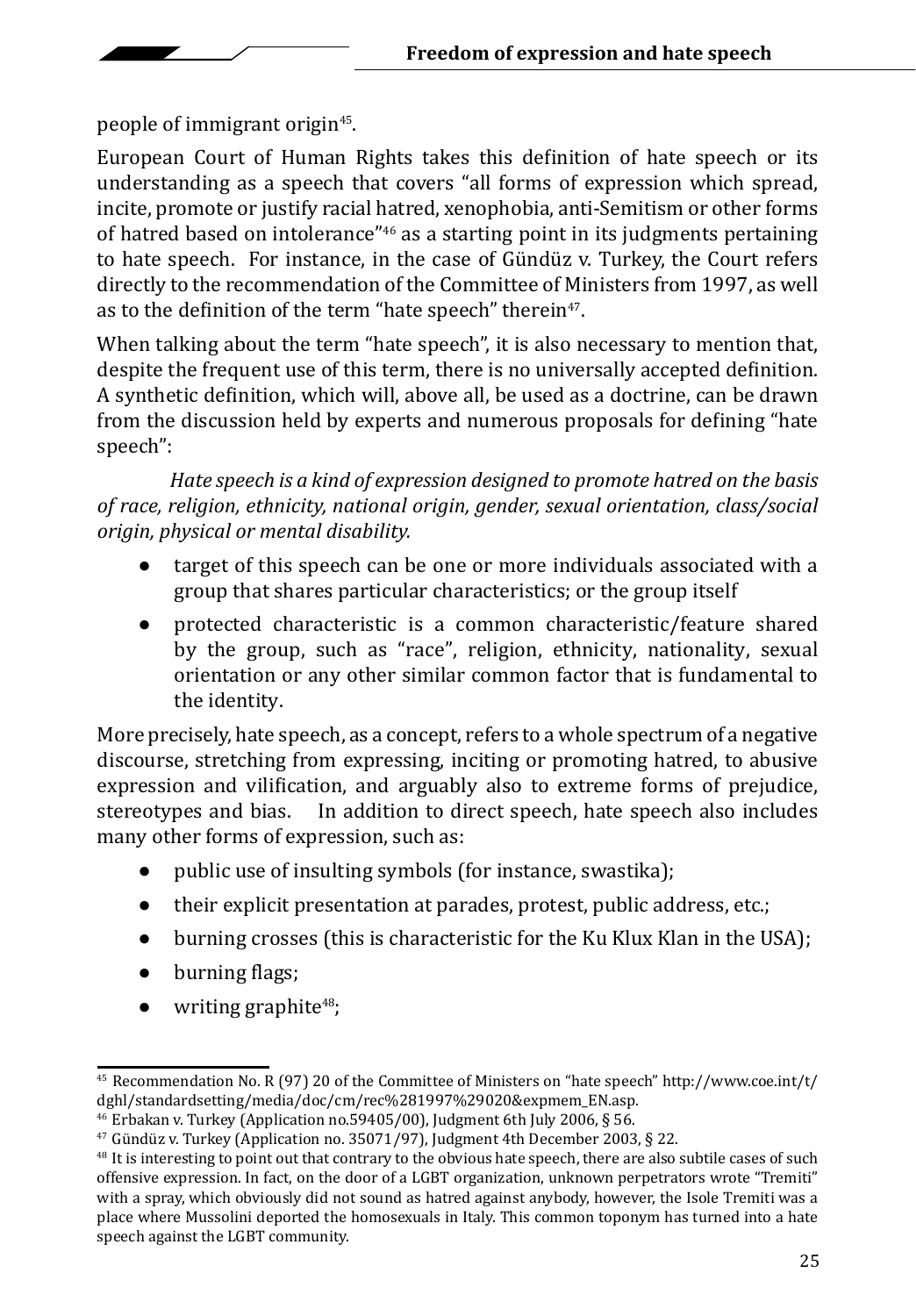- putting up posters;
- distribution and dissemination of leaflets with such contents;
- expression through TV and radio;
- and from recently, expression via Internet.

### **2.2 Elements of Hate Speech**

European Court of Human Rights has developed several elements of hate speech in its case law: intent, contents, i.e. context of expression, and proscribed results $^{49}$ .

- **intent to spread hatred against a certain group.** Hate speech means an expression behind which there is an intention to incite, promote or justify hatred towards persons associated with a certain group (racial, religious or ethnic group, LGBT community, etc.). Such intention to incite or promote intolerance, racism, homophobia, violence or other hatred should be distinguished from the intention to inform the public on issues of general interest (hence, in the case of Jersild v Denmark $50$ , broadcasting a documentary of a racist organization does not constitute hate speech; it rather intends to present a social phenomenon of general interest to the public $5<sup>51</sup>$ .
- **contents/context of a specific expression.** Assessment of whether certain expression represents a hate speech will depend on both the contents of what is being expressed and the specific circumstances of the case, i.e. in addition to the contents, the context of a specific expression also matters. For instance, whether the statement is given by a politician, a journalist, an artist, ordinary citizen, under which circumstance, at which place and time, etc.
- **consequences/proscribed results arising from hate speech.** Hate speech, in addition to offending the dignity of the person(s) whom it is directed to, is also a speech with the ability to disturb public peace and order or incite violence, such as instantaneous incidents or stirring up violence between the respective groups in the society, as well as hate crime towards persons previously targeted with the hate speech. Proscribed result covers all socially detrimental consequences caused by such expression, may it be only hatred against others, even though the actual acts of causing more severe consequences are lacking<sup>52</sup>.

<sup>&</sup>lt;sup>49</sup> Also see Mirjana Lazarova Trajkovska, Legal Analysis on the Concept of Hate Crime and Hate Speech, OSCE, Polyesterday, Skopje, 2012.

<sup>50</sup> Jersild v Denmark, Application no. 15890/89, Judgment 23rd September 1994.

<sup>&</sup>lt;sup>51</sup> Mirjana Lazarova Trajkovska, Legal Analysis on the Concept of Hate Crime and Hate Speech, OSCE, Polyesterday, Skopje, 2012.

<sup>52</sup> Ibid.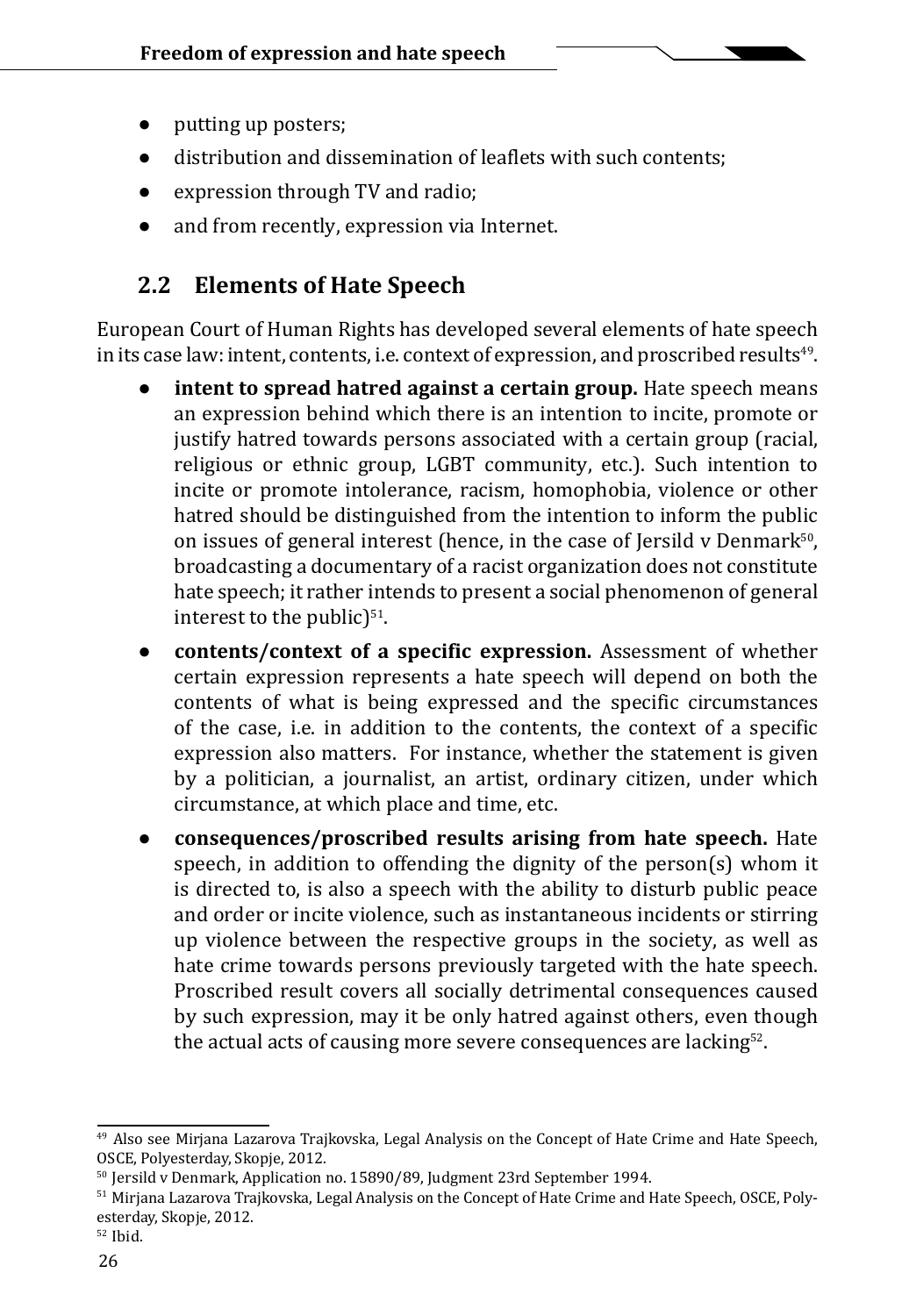### **2.3 Protected Characteristics**

The issue of protected characteristics is one of the key aspects of the hate speech concept. Although there is no precise answer as to which characteristics should be included and the decision must be made with regard to the needs of each state, there are still certain factors that need to be taken into account:

*- immutable or fundamental characteristics* Hate speech targets the aspects of a person's identity that are unchangeable or fundamental to a person's sense of self. Such characteristics are usually evident, such as race or skin colour. In addition, these characteristics should function as markers of group identity. Not all immutable or fundamental characteristics are markers of group identity. For instance, blue eyes may be an immutable characteristic of a person, but blueeyed people do not identify themselves as a group, nor do others see them as a group, hence eye colour is not typically a marker of group identity.

- *social and historical context* Determining the protected characteristics also requires an understanding of the history of oppression and discrimination in a particular state, as well as its current social problems. Hence, protected characteristics should also include the characteristics that have been the basis for past discrimination or oppression, as well as the ones that are the basis for the present or contemporary incidents of discrimination or oppression. In the case of the previous example, blue-eyed people have not experienced history of oppression, nor they experience oppression or discrimination at the moment, hence the expression targeting this characteristic will not/cannot be treated as a hate speech<sup>53</sup>.

Compared to the prohibition of discrimination, there is a list of protected characteristics envisaged in the national and the international instruments for protection of human rights:

For instance, Article 14 of the European Convention on Human Rights and Article 1 of the Protocol No. 12 to the European Convention envisage an open and exhaustive list of protected characteristics pertaining to the prohibition of discrimination, such as: gender, race, colour, language, religion, political or other opinion, national or social origin, association with a national minority, property, birth or other status. Although the Convention does not mention sexual orientation, physical or mental disability or age in the list of protected characteristics, European Court of Human Rights has applied Article 14 with respect to the characteristic not being explicitly mentioned therein (for instance, as regards sexual orientation, the judgment dated  $21<sup>st</sup>$  December 1999 in the case of Salgueiro da Silva Mouta v. Portugal).

Article 3 of the Law on Prevention and Protection against Discrimination of

<sup>53</sup> Lawrence, Frederick M., Punishing Hate: Bias Crimes under American Law, Harvard University Press, Cambridge, Massachusetts, 1999. Also in OSCE, Hate Crime Laws: A Practical Guide, Published by ODIHR, Warsaw, Poland, 2009, pp 38-39.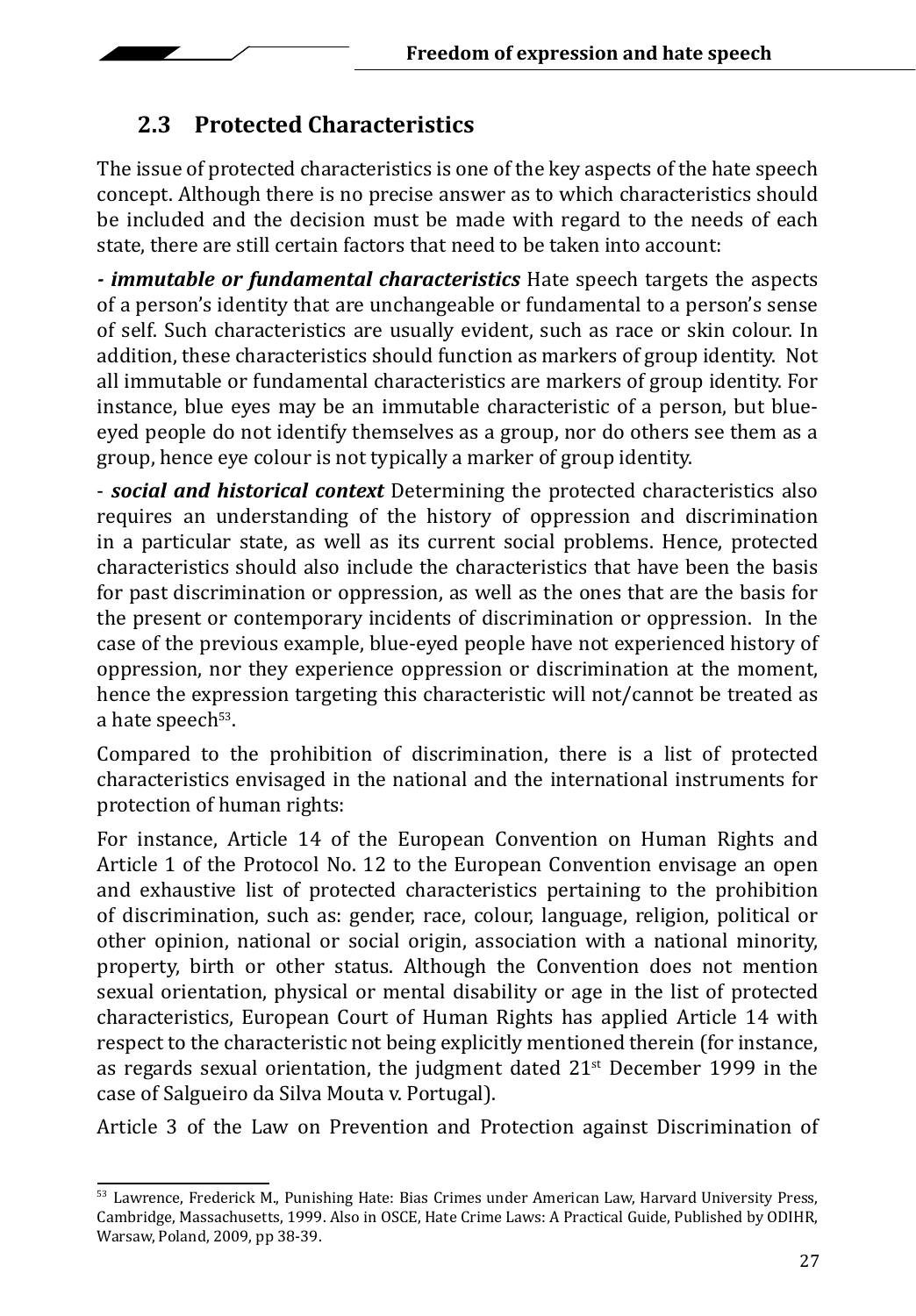the Republic of Macedonia also envisages a broad and open list of protected characteristics, including: sex, race, skin colour, gender, belonging to marginalized group, ethnicity, language, citizenship, social origin, religion or religious belief, other types of belief, education, political affiliation, personal or social status, mental and physical disability, age, family or marital status, property status, health condition or any other basis envisaged by law or by ratified international agreements.

Hence, the term/concept of hate speech refers only to several of the protected characteristics out of the wide range of protected characteristics envisaged in the national and the international instruments for protection of human rights. Taking into account that hate speech means racist, xenophobic, homophobic and other related declinations of identity assaulting expression, the list of protected characteristics as regards hate speech would be limited to the following:

- race, skin colour, religion or religious belief, ethnicity, national origin, citizenship, language
- gender, sex, sexual orientation
- physical or mental disability
- class/social origin

In fact, as pointed out above, hate speech targets the aspects of a person's identity that are unchangeable or fundamental to that person. Such is the belonging to a certain culture. This basis: belonging to a particular culture is also used as an umbrella term, which explains the nature of certain identity characteristics, such as: race, skin colour, ethnicity, religion, national origin, citizenship or language. Their application varies and they often interweave or are used in turn. Identity or protected characteristics also encompass the gender, the sex, the sexual orientation, the class/social origin (characteristic for societies with a history of class division), as well as the physical and the mental disability.

Protected characteristics as regards hate speech do not include, for instance, political affiliation of the person or his/her political belief, as well as the economic or financial status, marital status, education, etc. They can certainly be basis for discrimination against an individual, however, insult on the basis of affiliation to such group (for instance, membership in a political party), will not be deemed as hate speech. It is so because such affiliations do not function as "markers" of the fundamental identity of the individual and/or do not have history of previous oppression.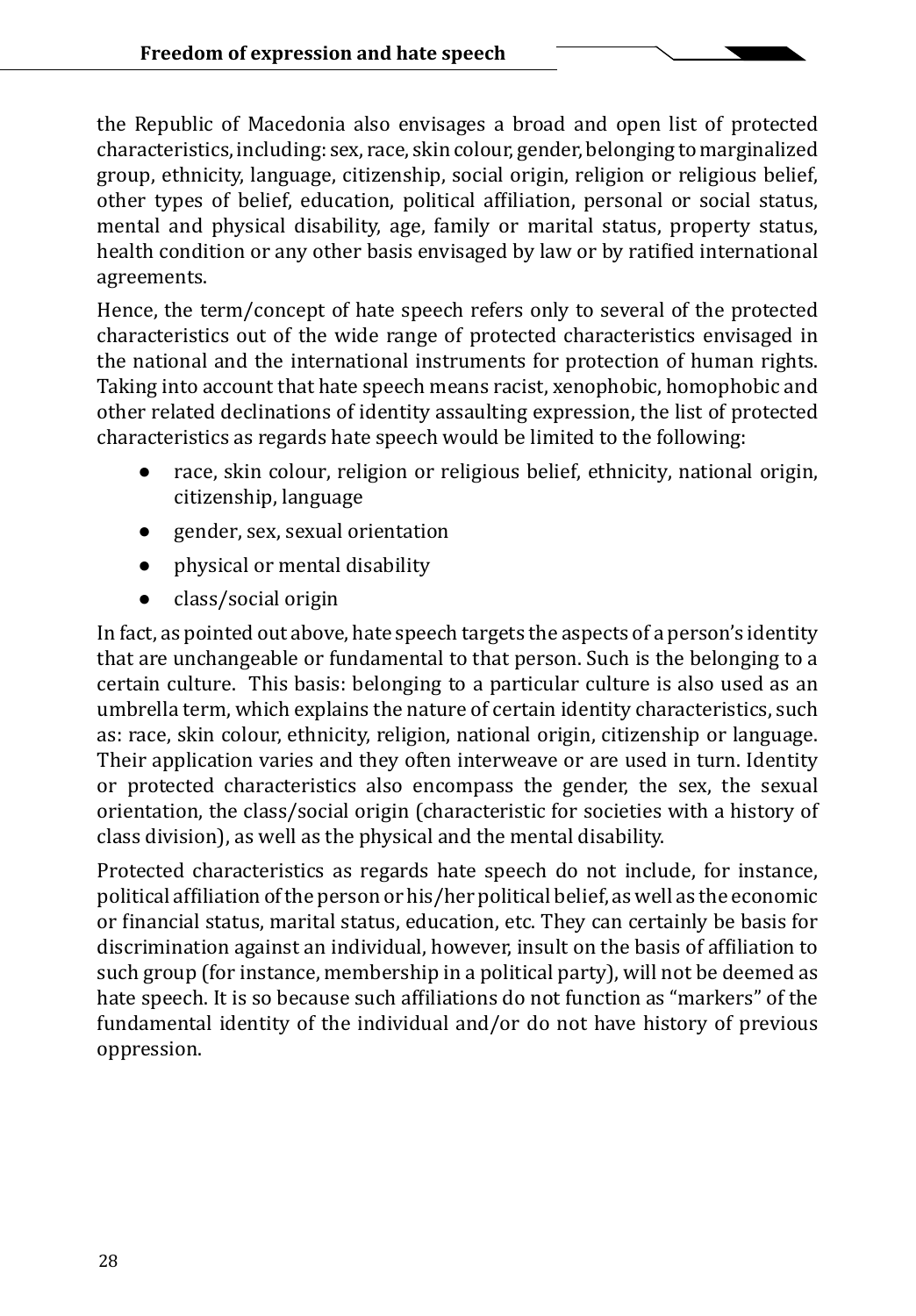#### **Cases of hate speech from the European Court of Human Rights case law**

#### **How does hate speech look like?**

- Daniel Féret was a member of the Belgian House of Representatives and the Chairman of the political party Front National-Nationaal Front in Belgium. During the election campaign, its Party distributed several types of leaflets, carrying the slogans as following: "Stand up against the Islamification of Belgium", "Stop the sham integration policy" and "Send non-European job-seekers home". Mr Féret was convicted of incitement to racial discrimination. He was sentenced to community service and was disqualified from holding parliamentary office for 10 years. He appealed before the European Court for a violation of his right to freedom of expression In the Court's view, Mr Féret's comments were clearly liable to arouse feelings of distrust, rejection or even hatred towards foreigners, especially among less knowledgeable members of the public. His message, conveyed in an electoral context, carried heightened resonance and clearly amounted to incitement to racial hatred. His conviction by the national authorities is justified in the interests of preventing disorder and protecting the rights of others, namely members of the immigrant community. The Court held that there had been no violation of Article 10 (Féret v. Belgium, Application no. 15615/07, judgment dated 16th July 2009).

- Denis Leroy, a cartoonist, presented the attack on the World Trade Center in New York in one of his drawings published in a Basque weekly newspaper on 13th September 2011, with a caption which read: "We have all dreamt of it … Hamas did it." Having been sentenced to payment of a fine for "condoning terrorism", Mr. Leroy appealed before the European Court of Human Rights that his freedom of expression had been infringed. The Court considered that, through his work, the applicant glorified the violent destruction of American imperialism, expressed moral support for the perpetrators of the attacks of 11 September, commented approvingly on the violence perpetrated against thousands of civilians and diminished the dignity of the victims.

Despite the newspaper's limited circulation, the Court observed that the drawing's publication had provoked a certain public reaction, capable of stirring up violence and of having a demonstrable impact on public order in the Basque Country. The Court held that there had been no violation of Article 10 (Leroy v. France, Application no. 36109/03, judgment dated 2nd October 2008).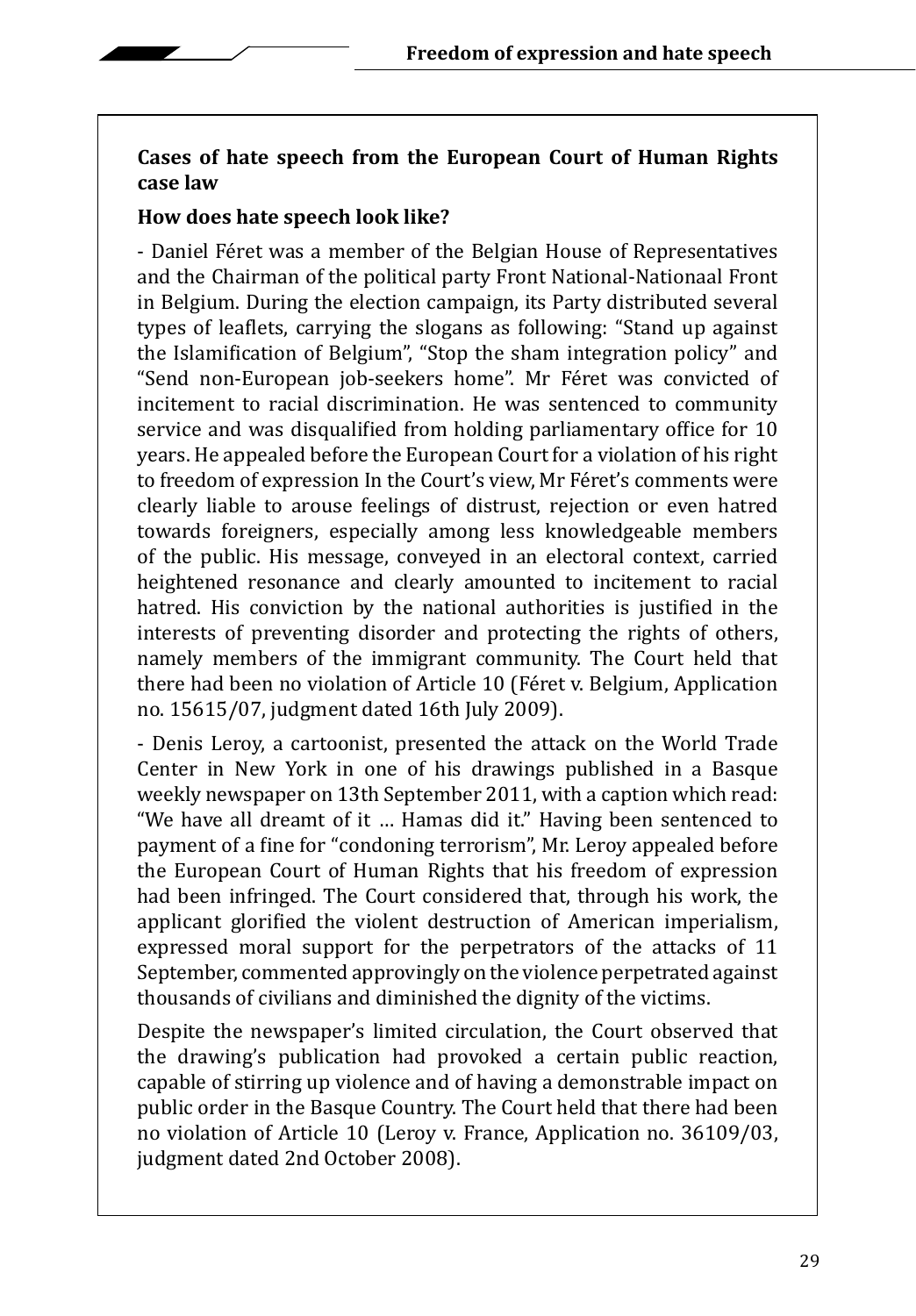- In the case of Vejdeland and Othres v. Sweeden, the applicants were convicted of distributing in an upper secondary school approximately 100 leaflets considered by the Swedish courts to be offensive to homosexuals. The applicants distributed leaflets by an organisation called National Youth, by leaving them in or on the pupils' lockers. The leaflets contained information and statements that homosexuality was a "deviant sexual proclivity", had "a morally destructive effect on the substance of society" and was responsible for the development of HIV and AIDS. The applicants claimed before the Court that they had not intended to express contempt for homosexuals as a group and stated that the purpose of their activity had been to start a debate about the lack of objectivity in the education in Swedish schools. The Court found that these statements had constituted serious and prejudicial allegations, even if they had not been a direct call to hateful acts. The Court concluded that there had been no violation of Article 10 (Vejdeland and Others v. Sweden, Application no. 1813/07, judgment dated 9th February 2012).

 - Pavel Ivanov wrote and published a series of articles portraying Jews as the source of evil in Russia. He accused them of plotting against the Russian people, and the tenor of his remarks was markedly anti-Semitic. He was convicted of incitement to ethnic, racial and religious hatred. In European Court of Human Rights's view, the applicant, who had sought in his publications to "incite hatred towards the Jewish people" and advocated violence against a particular ethnic group, could not claim the protection of Article 10. The Court declared the application inadmissible (Pavel Ivanov v. Russia, Application no. 35222/04, decision on admissibility dated 20th February 2007).

- Mark Anthony Norwood displayed in the window of his apartment a poster representing the Twin Towers in flame, accompanied by the words "Islam out of Britain – Protect the British People". The poster was supplied by the British National Party (BNP), of which Norwood was a member. As a result, he was convicted of aggravated hostility towards a religious group. Mr. Norwood argued that his right to freedom of expression had been breached. European Court of Human Rights found that such a general, vehement attack against a religious group, linking the group as a whole with a grave act of terrorism, was incompatible with the values proclaimed and guaranteed by the Convention, notably tolerance, social peace and non-discrimination, and that Mr. Norwood could not claim the protection of Article 10 of the Convention. The Court declared his application inadmissible (Mark Anthony Norwood v. the United Kingdom, Application no. 23131/03, decision on admissibility dated 16th November 2004).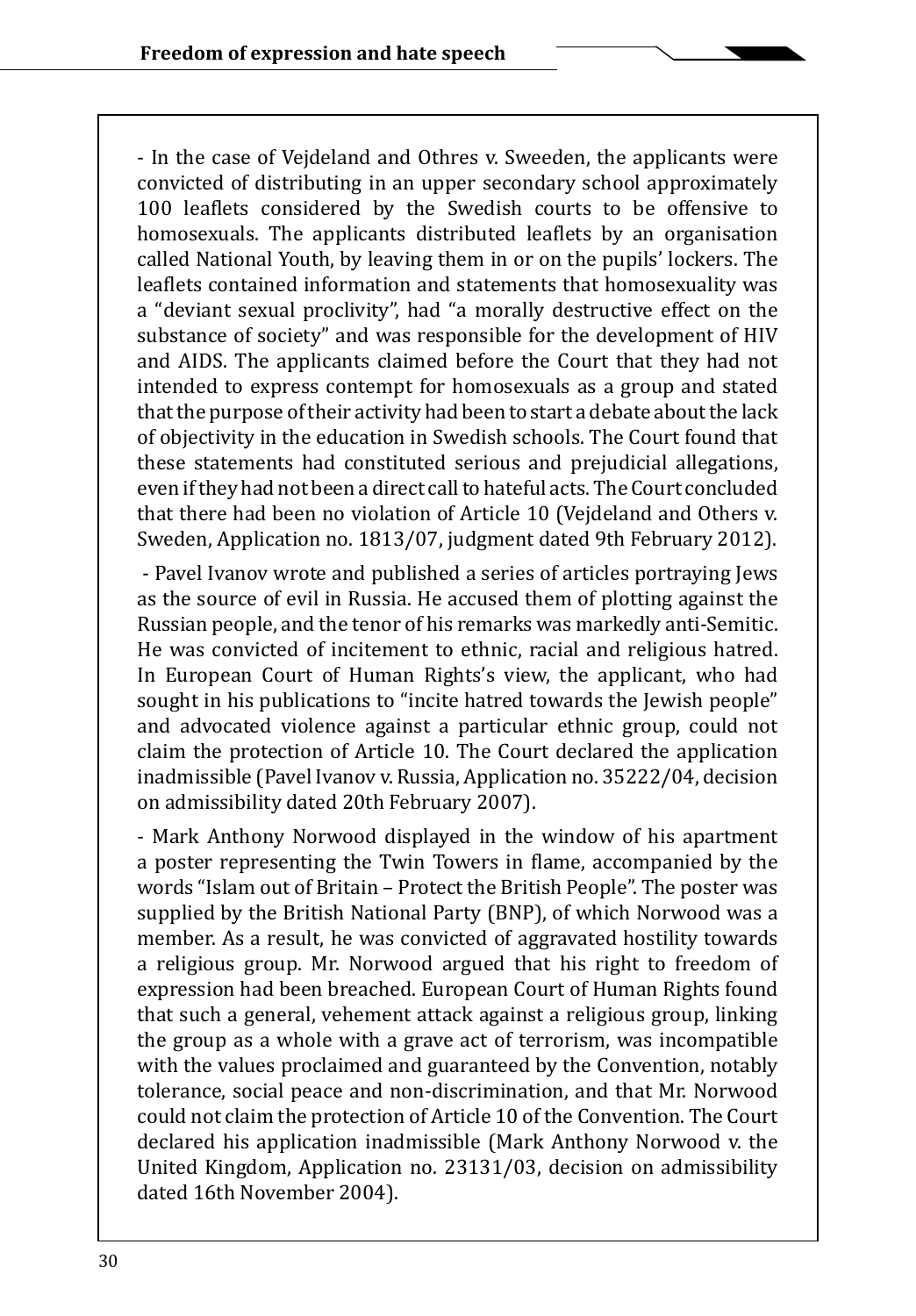# **2.4 Identifying the Hate Speech**

Indicators of prejudices are one or more factors showing that the respective speech can be based on prejudices which categorize it as hate speech. These indicators provide for objective criteria on the basis of which judgment can be reached as regards the possible hate speech. However, the indicators presented below are not explicitly listed, nor are they listed as requirements to be cumulatively met for a particular expression to be identified as hate speech. Therefore, we use them as soft indicators.

It is important to mention that there is no consensus among the states in the OSCE region as regards statements motivated by hatred or a prejudice. Some participating States criminalize only those forms of expression that represent a real and immediate threat of violence towards a particular individual. In many other countries, laws criminalize oral, written or symbolic communications that advocate for or incite hatred founded on discrimination . These differences can also influence a particular country on its choice of indicators.

Indicators of prejudices are useful for the judges, the prosecutors, the media, the journalists, as well as the civil society organizations, when analyzing whether certain expression represents a hate speech. Below is a list of indicators of prejudices, which is not exhaustive and is compiled on the basis of elements of hate speech:

#### **Intent indicators:**

"Intent" indicators are aimed at determining, as much impartially as possible, whether the speaker's intention is to insult, cause violence, degrade or in any other manner humiliate particular group of individuals. It could be determined through the opinion of the victim of the hate speech, the witness of the event, as well as the broader public (experts and/or civil society organizations). This is important when it is a matter of especially vulnerable or marginalized categories, which are still not in a position to articulate the violation caused with such speech.

Possible indicator would be the differences (ethnic, religious, national, gender, etc.) that exist between the author of the statement and the victim's group, as well as whether a history of violence and intolerance exists between the two groups. This is especially relevant if, during the hate speech incident, certain individual was engaged in promoting activities of the group to which he/she belongs (for instance, during Pride Parade, LGBT community is often a victim of hate speech).

### **Contents/context indicators:**

Each speech is interpreted mandatory according to its contents, as well as within the context in which it is expressed. Therefore, it is necessary to always assess the context in which the expression is made. It is usual for a hate speech of a person belonging to a dominant majority group in the society to be more alarming than a hate speech of a person belonging to a vulnerable and discriminated minority.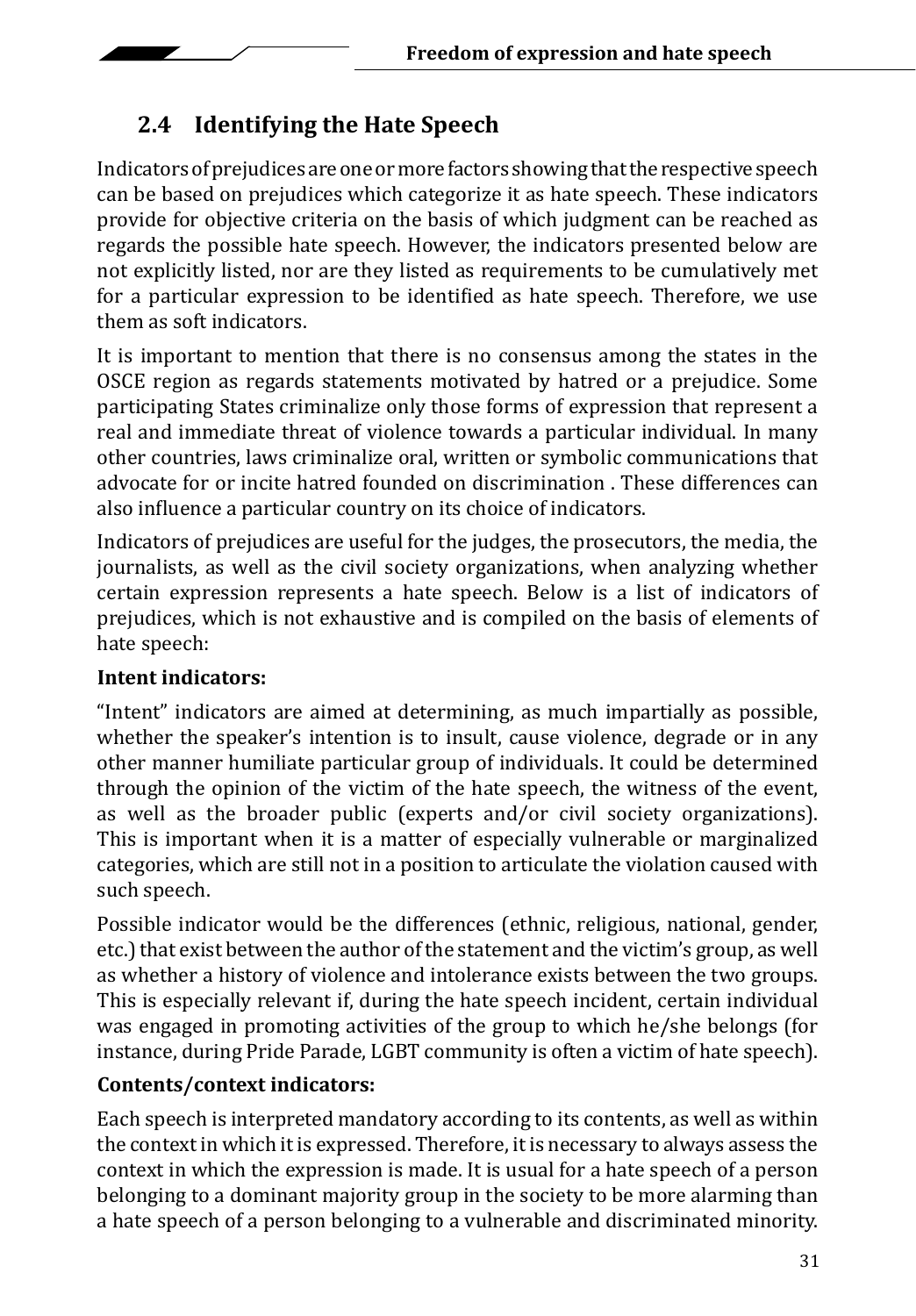However, hate speech can be targeted by a minority towards another minority or vulnerable group in the society. For instance, hate speech of a person belonging to a discriminated ethnic minority targeted towards a gay community or LGBT population, expression of sexism, chauvinism or misogyny.

It is common for the statements and the expression made by state representatives (as well as by influential political representatives) to be less protected compared to even more explicit examples of hate speech of a marginalized/outsider group having no credibility in the society. In brief, higher state function/position means less protection as regards the expression. In the light of this context, the line between official statements of state representatives and the expressions made when not in such capacity is blurred, and the tendency is all of them to be equally relevant. The case is similar with the other creators of public opinion as opposition leaders and religious dignitaries.

In addition to explicit expression of hatred, hate speech can also appear in the form of coded messages which might not express an insult explicitly, but anyhow are designed to express hatred towards a particular group. Such as, for instance, the denial/negationism of the Holocaust or the denial of the past, which signify serious violations of human rights of a particular community. Hence, denial/ negationism is also considered to be a hate speech. In the case of Garaudy v. France , the European Court of Human Rights pointed out that "denying crimes against humanity is … one of the most serious forms of racial defamation of Jews and of incitement to hatred of them."

Thereby, in order to determine more precisely the contextual framework, location at which the hate speech took place is of relevance (at home among friends, in the park in front of a small audience, on the Internet available to everyone or in an intercommunal environment, etc.), as well as the circumstances under which that person appeared or the context of the expression, for instance, whether the incident occurred on a date of special significance (during a national holiday of the ethnic group targeted with the hate speech, immediately prior to or during a Gay Parade, etc.).

#### **Consequences/proscribed results indicators:**

Here, we are talking about racist and Nazi slogans on the Internet (Facebook profiles, blogs, etc.) that incite to violence against individuals belonging to a particular ethnic group; racist slogans and chanting at football matches which incite to incidents of violence among the supporters; hate speech targeted towards particular ethnic communities in the media, accompanied by incidents of violence towards the individuals belonging to those ethnic communities in the schools, public transportation, etc.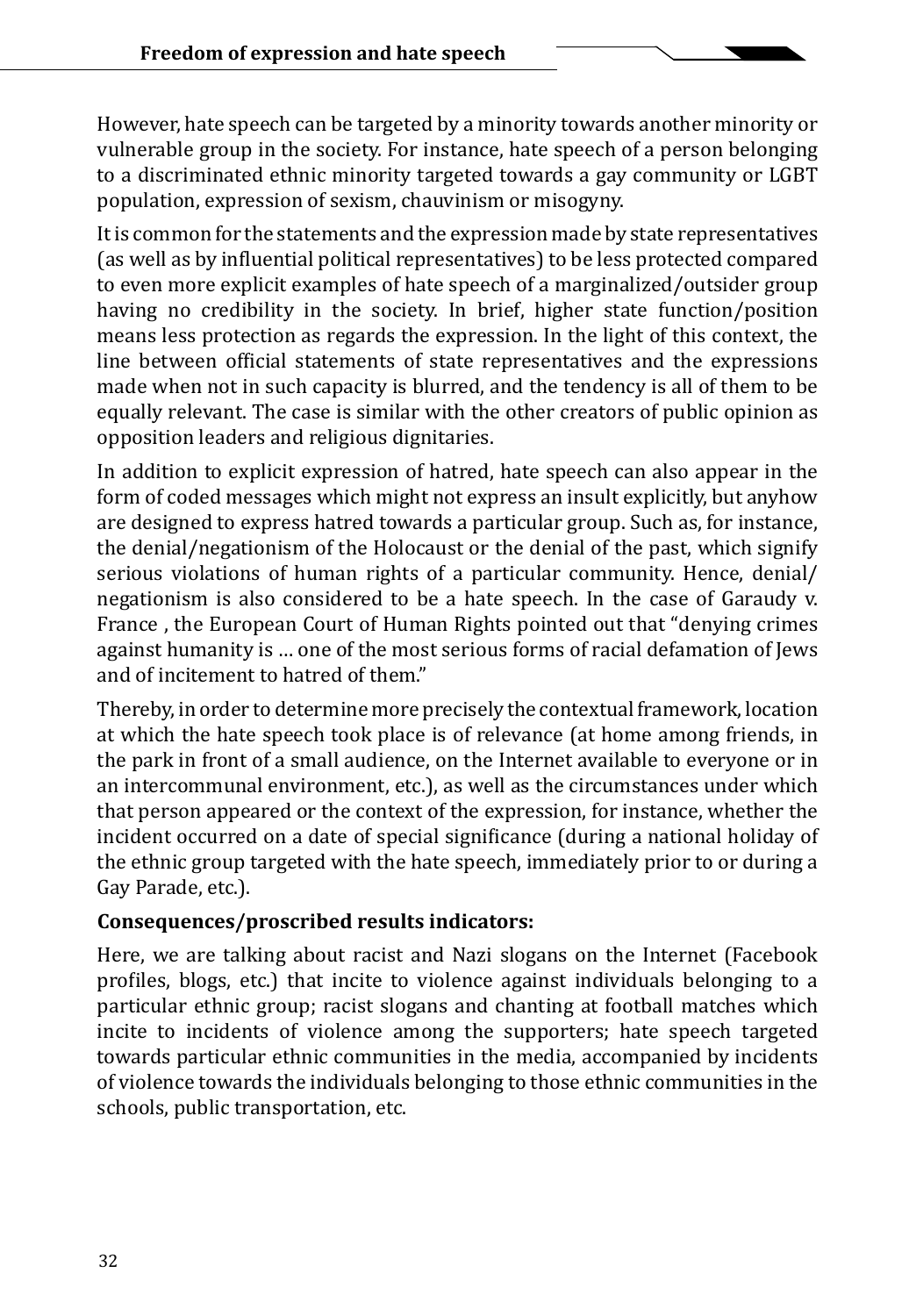

### **2.5 Detrimental Consequences Stemming from Hate Speech**

Hate speech causes great damage to both a particular individual, i.e. group, it is targeted to and the society as a whole.

Hate speech causes emotional and psychological suffering to the victims, affects the social mobility and the career prospects: psychological responses to such verbal attacks consist of the feeling of humiliation, isolation, self-hatred and selfdoubt. The affected person may react by seeking escape through alcohol, drugs or other forms of anti-social behaviour." Additionally, humiliation can manifest itself in such social symptoms such as approach to parenting which diminish selfconfidence of the child and acknowledges the expectations of social failure. All these symptoms can stem from the humiliation contained in the hate speech.

Hate speech hurts the "market of ideas" itself, the educational environment and ideal of equality – the equal treatment and the principle of non-discrimination, which are the fundaments of each democratic society: hate speech bears no other meaning than an attitude for essential inequality among the people, it is a form of social and political exclusion, declaration of hostility towards one segment of the citizens in the society.

Hate speech potentially leads to hate crime, which can also lead to genocide: when a particular group will be humiliated or dehumanized and will be kept outside "the community of equals" due to such hate speech, it can easily become object of physical attacks and violence. In addition, language-based classification or symbolization is one of the measurable steps towards genocide .

Hate speech has detrimental effects on the order and peace in the society and the quality of life of the community: by making the members of the victimized communities fearful, angry and suspicious towards other groups and towards the structure of power that is supposed to protect them – this kind of speech has the capacity to seriously damage the social fabric and to divide the communities.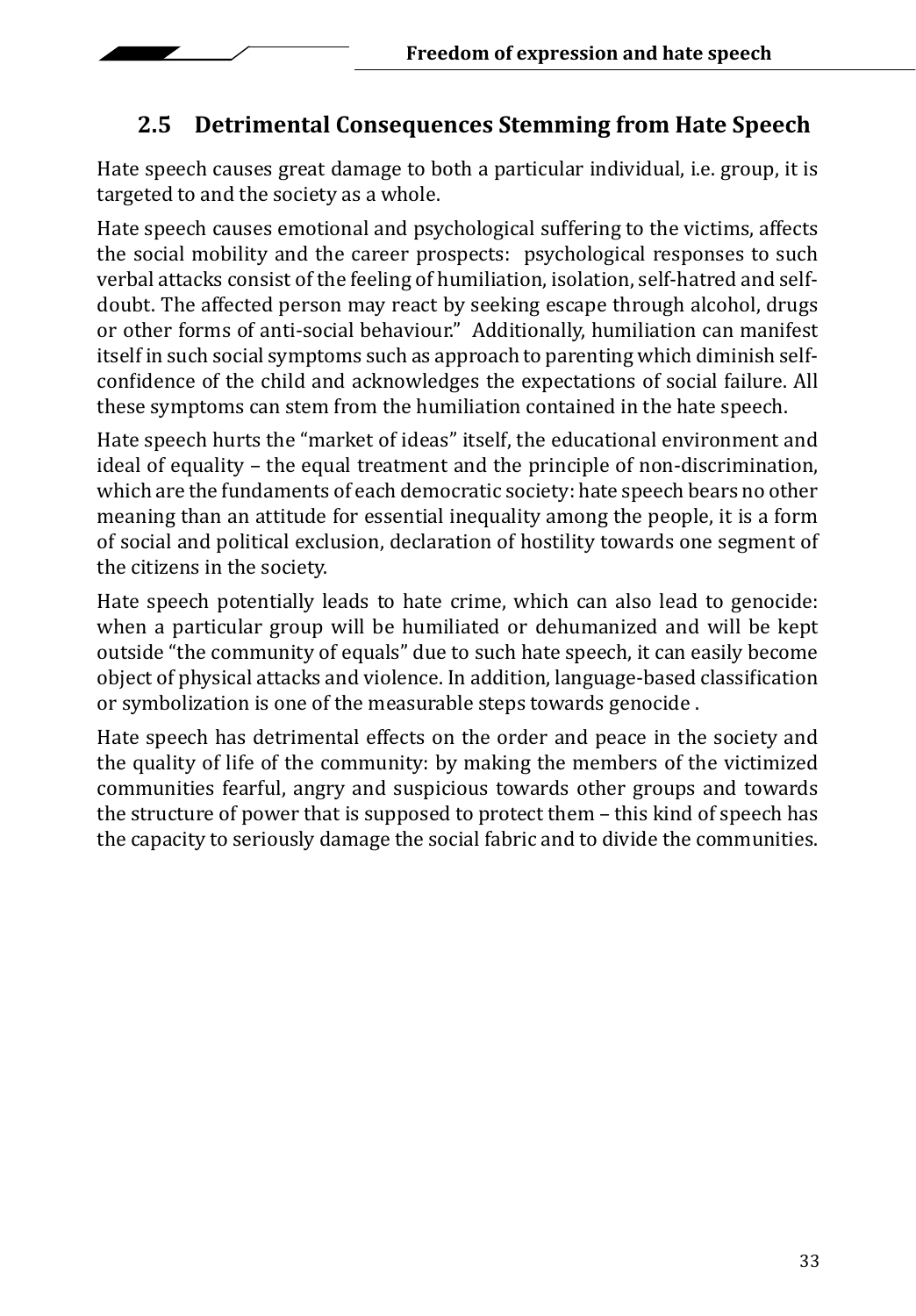### **3. DIFFERENTIATING HATE SPEECH FROM RELATED CONCEPTS**

#### **3.1Hate Speech and Discrimination**

Incrimination of hate speech is generally related with racism, xenophobia, anti-Semitism, chauvinism, homophobia, etc., as well as with the concept of discrimination.

Discrimination is to be understood as different treatment of an individual/ group in similar situations without any objective or reasonable justification. Hence, the concept of discrimination refers to a less favourable treatment of the individual on a prohibited basis, such as racial or ethnic origin, etc. On the other hand, hate speech as a speech spreading hatred can include advocating or inciting discrimination, and the hate speech itself can also be/mean/be treated as discrimination. For instance, in the case of Aksu v. Turkey , the European Court of Human Rights, observing whether there were elements as for the case to be considered from the aspect of prohibition of discrimination, was determining whether the concerned publications including expressions and notes expressing anti-Roma feelings had "discriminatory intent or effects".

This means that, in the fight against hate speech within a national context, provisions from the Law on Prevention and Protection against Discrimination dated 2010 can be effectively applied as well, in particular: Article 9 which prohibits advocating and inciting discrimination and Article 7 which prohibits harassment and degradatory behaviour that offends the dignity of any individual or group of individuals, which stems from discriminatory basis and which aims to or results in offending the dignity of certain individual or creation of threatening, hostile, derogatory or fearful surrounding, approach or practice.

### **3.2 Hate Speech and Hate Crime**

The term hate crime means criminal offences in which the perpetrator is motivated by prejudices towards a group membership of the victim, in other words, towards racial, ethnic, religious, etc., identity of the victim. For a criminal offence to be pronounced as hate crime, it is necessary for it to include two elements (criminal base offence and bias motive to commit it). Unlike hate crime, hate speech, as a discourse that insults or degrades on certain basis, is an expression that is prohibited because of the particular contents, however, the expression itself would not be a criminal offence without that specific prohibited contents. Therefore, hate speech lacks the first essential element of hate crime, i.e. the criminal base offence (if the bias motive or contents were removed, there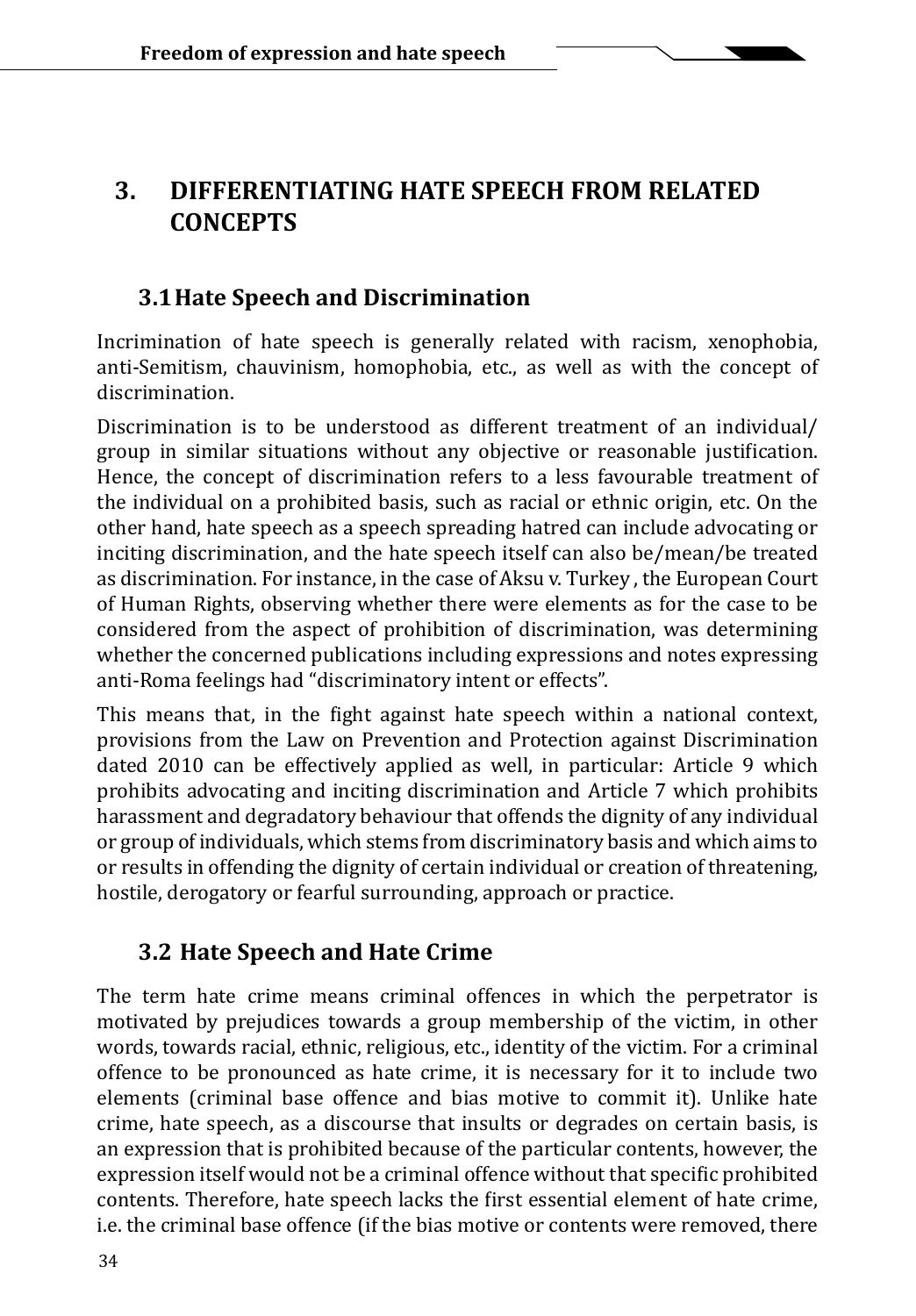would be no criminal offence). Direct and immediate incitement to criminal offences is universally prohibited. Where such incitement occurs with a bias motive, it should be categorized as hate crime because there is a criminal base offence .

In any case, hate speech may constitute evidence of committed hate crime. In other words, racist or biased speech before, during, or after a crime, may constitute evidence of motive of the perpetrator and should form part of the criminal investigation for the hate crime. For instance, it would be ethnic insult preceding or accompanying the physical attack or writing of graphite with racist contents on a religious facility that was damaged. In such cases, insults and graphite are evidence of bias motive, and the attack, i.e. the vandalism in this case will be treated as hate crime.

### **3.3 Hate Speech and Insult and Defamation**

Hate speech is prohibited for the harm it causes. It, above all, harms the dignity of the individual as a member of a group. And causing harm to the dignity of the individual cannot be simply characterized as insult or defamation.

Pursuant to the Law on Civil Liability for Insult and Defamation dated 2012, insult occurs when the person with the intention to humiliate, by means of a statement, behaviour, publication or in any other manner, expresses a demeaning opinion for another person that harms his/her honour and reputation. Defamation, on the other hand, means that a person presents or disseminates, before a third party, false facts harming the honour and reputation of another person, with the intention of harming his/her honour and reputation, while knowing or has been obliged to know and may know that the facts are false .

Protected category under the Law on Civil Liability for Insult and Defamation are natural persons, legal entities, group of individuals, as well as a deceased person, while as regards hate speech, only one characteristic is protected, which is determined by the group itself, or denial/negationism of a particular event, which is/was of significant influence on the characteristic of the group itself, is prohibited (denial/negationism of the Holocaust or other event of that type).

Insult and defamation are scourge on the society due to the harm they cause to the victim in the eyes of others. They harm their social status, as well as their reputation. Unlike insult and defamation, hate speech humiliates the individual for a certain characteristic that may not be perceived as socially unacceptable (race, gender, ethnicity, religion), meaning that his/her self-respect is harmed.

Such as when, for instance, a person publicly states that another person is dishonest, unintelligent or immoral, that other person is or can be insulted with such statement, but when the very same public statements are related to his/ her identity characteristics (for instance, ethnicity, gender or sexual orientation), that person is offended in a very different way, in other words, that person is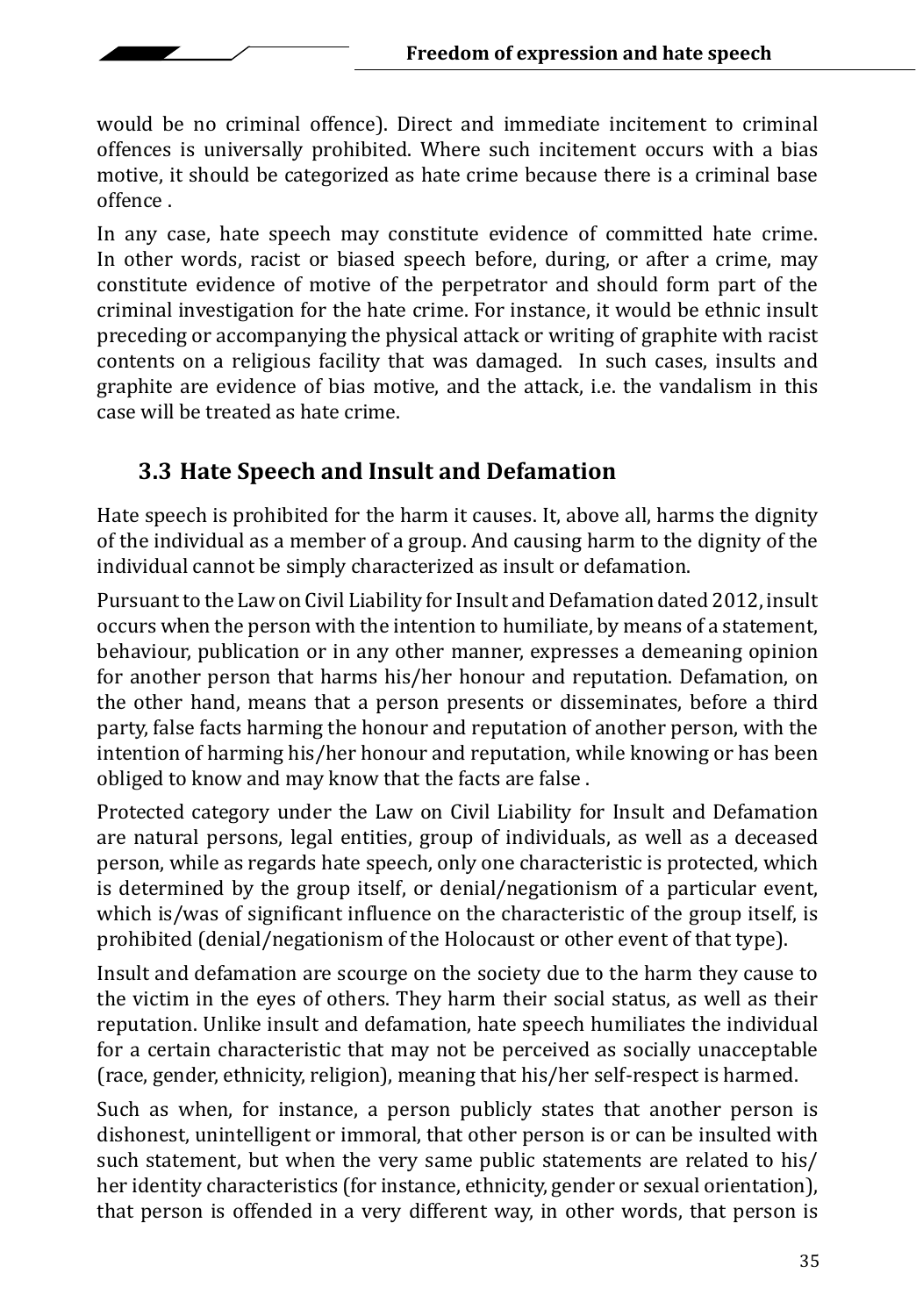#### humiliated.

Identical situation is seen at differentiating between hate speech and defamation. When a person presents false facts about another person before third parties, that person may be defamed, but if such false facts are intended to discredit as regards his/her inherent nature, in that case we are talking about hate speech.

In fact, it is true that hate speech can insult/defame a particular individual. However, he/she is not insulted as an individual, but rather as a member of a particular community, with which he/she shares certain identity characteristics. This is called "indirect rejection" – not a direct rejection of the individual, but rather a rejection of the group to which that individual belongs, which group, on the other hand, sets the manner in which the individual shapes his/her life as a human being. It changes the key components of his/her self-understanding, such as gender, race or culture, into object of ridicule and attack. This is the source of harming the dignity or the humiliation caused by such speech. Thus, the manner in which the individual expresses him/her self as a human is rejected. Hence, such individual is rejected as a human.

These differences between hate speech and insult and defamation lead to differences in the judicial protection and determining the damage compensation. Unlike insult and defamation which are treated under the civil law, hate speech is treated under the criminal law which also means expression of social condemnation of racism, religious, ethnic and other forms of intolerance. In fact, incrimination/regulation not only shows the boundaries between what is allowed and what is prohibited, but also shows what is condemned and what is accepted in the society. Regulating the hate speech under the criminal law sends a message that equality and respect of cultures and other (identity) differences are among the highest values in the society.

## **3.4 Hate Speech and the Internet**

Internet has become a new front for spreading hatred. Anonymity and mobility provided by this means of communication have made the expression of hatred easy in a broad and abstract space which goes beyond the area of the traditional application of the law. Now, the message of hatred can reach millions of people through a network which, additionally, allows the previously different and fragmented groups to connect, producing the sense of community and shared identity.

In its strive for dealing with hatred via Internet, in 2001, Council of Europe adopted the Convention on Cybercrime, which is the first multilateral treaty seeking to address computer crime by increasing the cooperation among the states, harmonizing their national laws and investigative techniques. In 2003, Council of Europe also adopted Additional Protocol to the Convention on Cybercrime as regards hate speech via Internet, the objective of which is dual:

1) to harmonize criminal law in the fight against racism and xenophobia via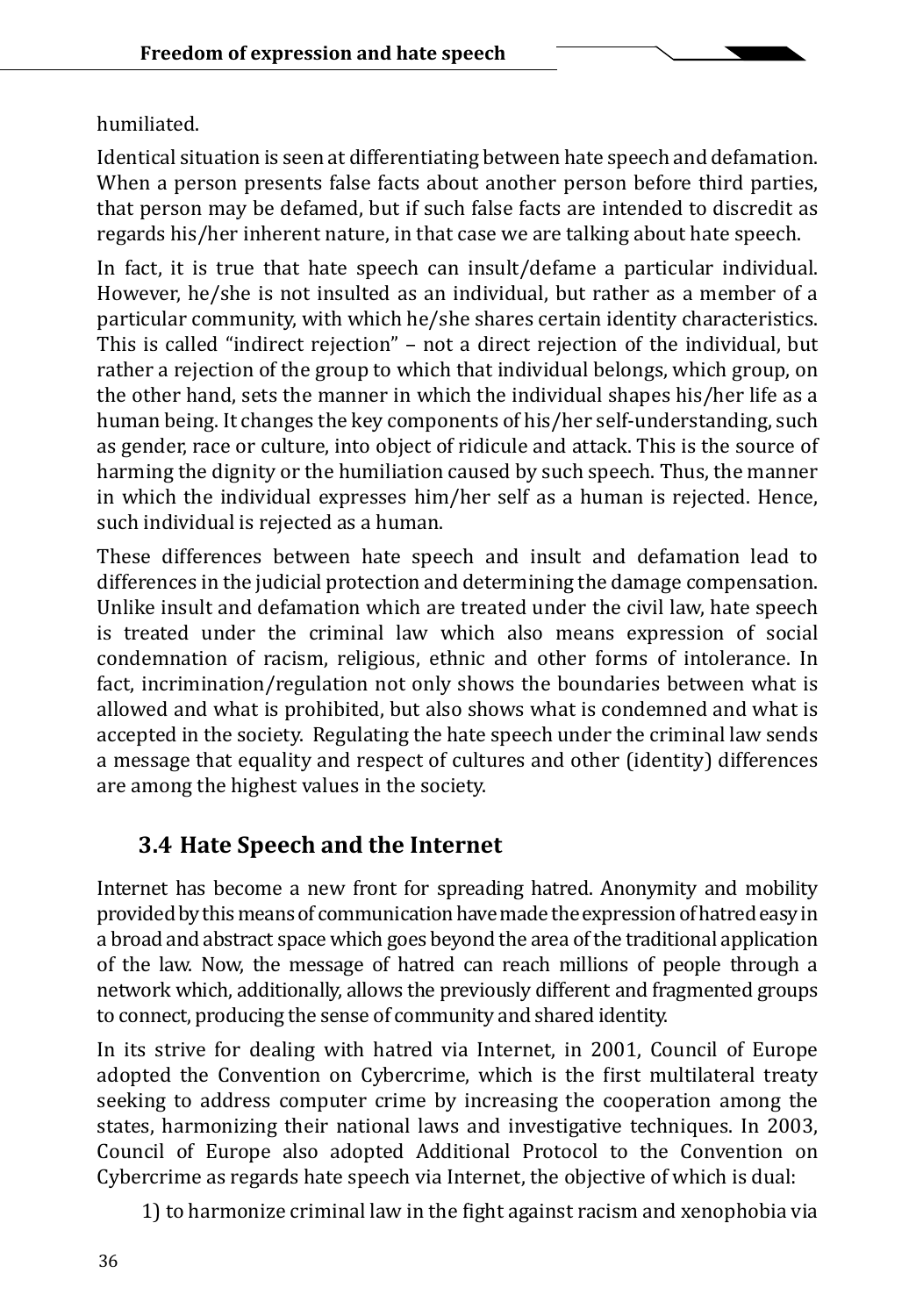Internet; and

2) to promote international cooperation in this field.

According to this Protocol, racist or xenophobic material means: any written material, any image or any other representation of ideas or theories, which advocates, promotes or incites hatred, discrimination or violence, against any individual or group of individuals, based on race, colour, descent or national or ethnic origin, as well as religion if used as a pretext for any of these factors.

Hate speech via Internet, according to this Protocol, means:

- racist and xenophobic motivated threat through a computer system
- racist and xenophobic motivated threat through a computer system
- denial, gross minimisation, approval or justification of genocide or crimes against humanity.

### **3.4.1. Liability and Responsibility of ISPs for third-party content**

One issue of particular importance in the debate on regulating online hate speech is the liability and responsibility of ISPs for third –party content hosted on their services. In this regard, the recent October 10 ECtHR ruling Delfi as vs. Estonia is of a particular importance, because it significantly deviates from this approach, enshrined in the EC e-commerce directive and places a higher burden of liability on the ISPs, even in cases they have the notice-takedown mechanism in place.

On 10 October 2013, the European Court of Human Rights handed down judgment in Delfi AS v. Estonia (no.64569/09), a case concerning the liability of a news portal, Delfi AS for third-party comments made on its website. The Estonian courts found that Delfi AS had editorial control over the comments' section on its news site and should have prevented clearly unlawful comments from being published, notwithstanding the fact that Delfi had taken down the offensive comments immediately upon being notified of them.

In a unanimous judgment, the First Section of the Strasbourg Court concluded that the domestic courts' findings were a justified and proportionate restriction on Delfi's right to freedom of expression. The Chamber of the First Section concluded that there had been no violation of Article 10 ECHR and endorsed the reasoning of the domestic courts.

It was not disputed that the comments posted by readers were defamatory or even unlawful. Nor was it contested that the applicant company promptly removed the 'infringing' comments. The key issue was whether Delfi's civil liability for the defamatory comments was a disproportionate interference with its right to freedom of expression. In addressing this question, the Court first examined the context of the comments. Although the Court acknowledged that the news articles itself was balanced and addressed a matter of public interest, it considered that Delfi "could have realised that it might cause negative reactions against the shipping company and its managers" and there was "a higher-than-average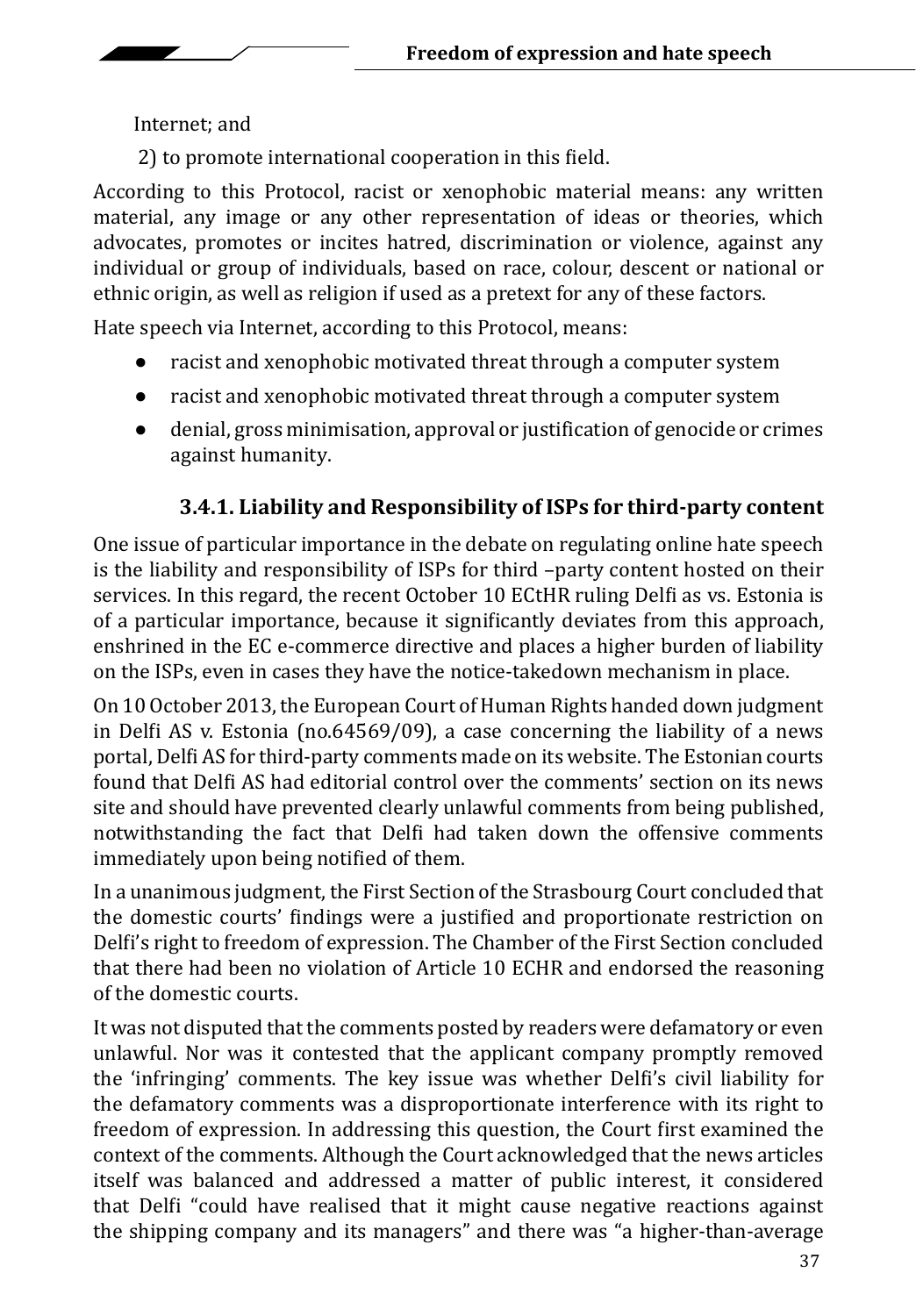risk that the negative comments could go beyond the boundaries of acceptable criticism and reach the level of gratuitous insult or hate speech." Accordingly, the Court concluded that Delfi should have exercised especial caution to avoid liability.

Next, the Court examined the steps taken by the applicant company to deal with readers' comments. In particular, the Court noted that Delfi had put in place a notice-and-takedown system and an automatic filter based on certain key 'vulgar' words. However, the Court concluded that the filter in particular was "insufficient for preventing harm being cause to third parties'. Although the notice-andtakedown system was easy to use – it did not require anything more than clicking on a reporting button – and the comments had been removed immediately upon notice, the comments had been accessible to the public for six weeks. The Court considered that the applicant company "was in a position to know about an article to be published, to predict the nature of the possible comments prompted by it and, above all, to take technical or manual measures to prevent defamatory statements from being made public". Since the actual writers of comments could not modify or delete their comments once posted on the Delfi news portal, Delfi effectively exercised sole control over the publication of comments even if it did not exercise such control to its full extent.

The Court went on to note that Delfi had been given leeway by the domestic courts as to how it should ensure the protection of third-parties rights. Indeed, the domestic courts had not prescribed prior-registration of users or premoderation of comments. Rather, they had imposed a fine of 320 euros, which given Delfi's position as a professional operator of one of the largest Internet news portals in Estonia was 'by no means' disproportionate.

Finally, the Court considered that it would be disproportionate to put the onus on complainants to identify the authors of anonymous comments. By allowing comments to be made by non-registered users, Delfi had assumed a certain responsibility for them. The Court further noted that "the spread of the Internet and the possibility – or for some purposes the danger – that information once made public will remain public and circulate forever, calls for caution". In the Court's view, it was a daunting task to identify and remove defamatory comments at the best of times, including for the applicant. It would be even more onerous for a potentially injured person, "who would be less likely to possess resources for continual monitoring of the Internet".

The Court concluded that there had been no violation of Article 10 of the Convention.

Even though this decision does not affect the position of ISPs as intermediaries under the EC e-commerce directive, because it did not deal with this issue as such, it caused quite animated reaction in many circles. The reason for this controversy is the fact that it could set a precedent in other cases involving comments on websites and shift the balance in regards to freedom of speech and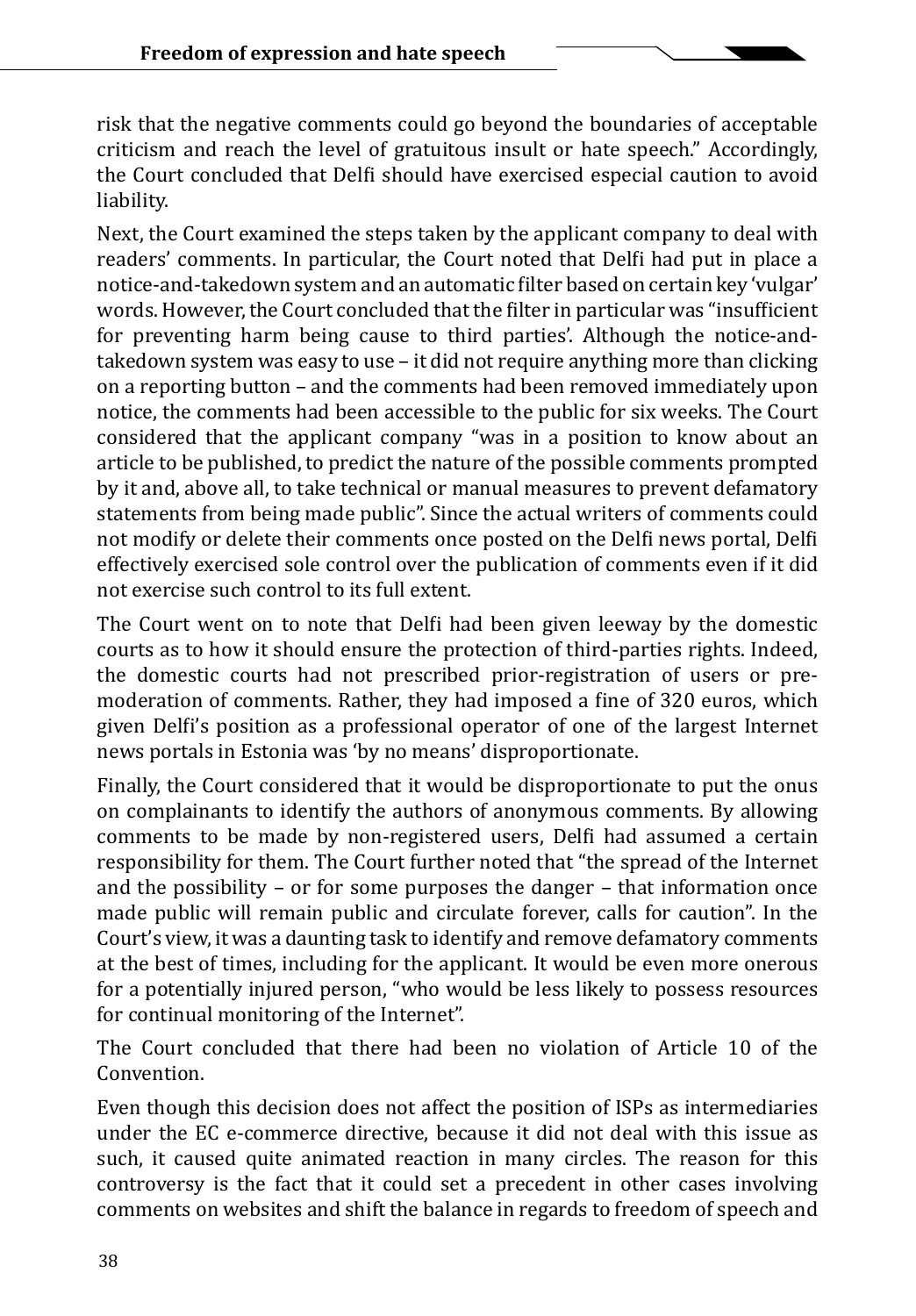the responsibility of ISPs. as intermediaries. It remains to be seen whether this decision will be upheld also at the Grand Chamber, or it will be reversed.

### **4. PUNISHING HATE SPEECH**

Punishing hate speech differs in its scope. While some jurisdictions punish the speech that incites to hatred or insults certain groups, others refer to prohibitions on speech/expression that deny honour and dignity of an individual or the whole nation.

National legislation contains provisions that criminalize the speech due to its particular contents. Criminal law prohibitions to hate speech are focused on incriminating the abuse of the freedom of expression that incites to violence or other violations of the equal freedoms and rights of others or expression of discriminatory behaviour towards others.

Pursuant to the Criminal Code, hate speech is criminalized under specific terms and conditions. In fact, paragraph 3 in Article 417 prescribes that

"A person who spreads ideas about the superiority of one race above some other, or who advocates racial hatred, or instigates to racial discrimination, shall be punished with imprisonment of six months to three years."

Provision that incriminates hate speech through a computer system is contained in Article 394-d.

"A person who spreads in the public, through a computer system, any racial or xenophobic written material, any image or any other representation of ideas or theories, which advocates, promotes or incites hatred, discrimination or violence, against any individual or group of individuals, based on race, colour, national or ethnic origin, as well as religion, shall be punished with imprisonment of one to five years."

Certain elements of hate speech can be also found in Article 179 and Article 319 in the Criminal Code. Article 179 prescribes, in particular, that

"A person, who with the intention to ridicule, shall publicly make a mockery of the Macedonian people and the members of the communities that live in the Republic of Macedonia shall be punished with a fine.",

while Article 319 prescribes that

"(1) A person who by force, mistreatment, endangering the security, ridicule of the national, ethnic or religious symbols, by damaging other people's objects, by desecration of monuments, graves, or in some other manner causes or excites national, racial or religious hatred, discord or intolerance, shall be punished with imprisonment of one to five years.

(2) A person, who commits the crime from item 1 by misusing his position or authorization, or if because of these crimes, riots and violence were caused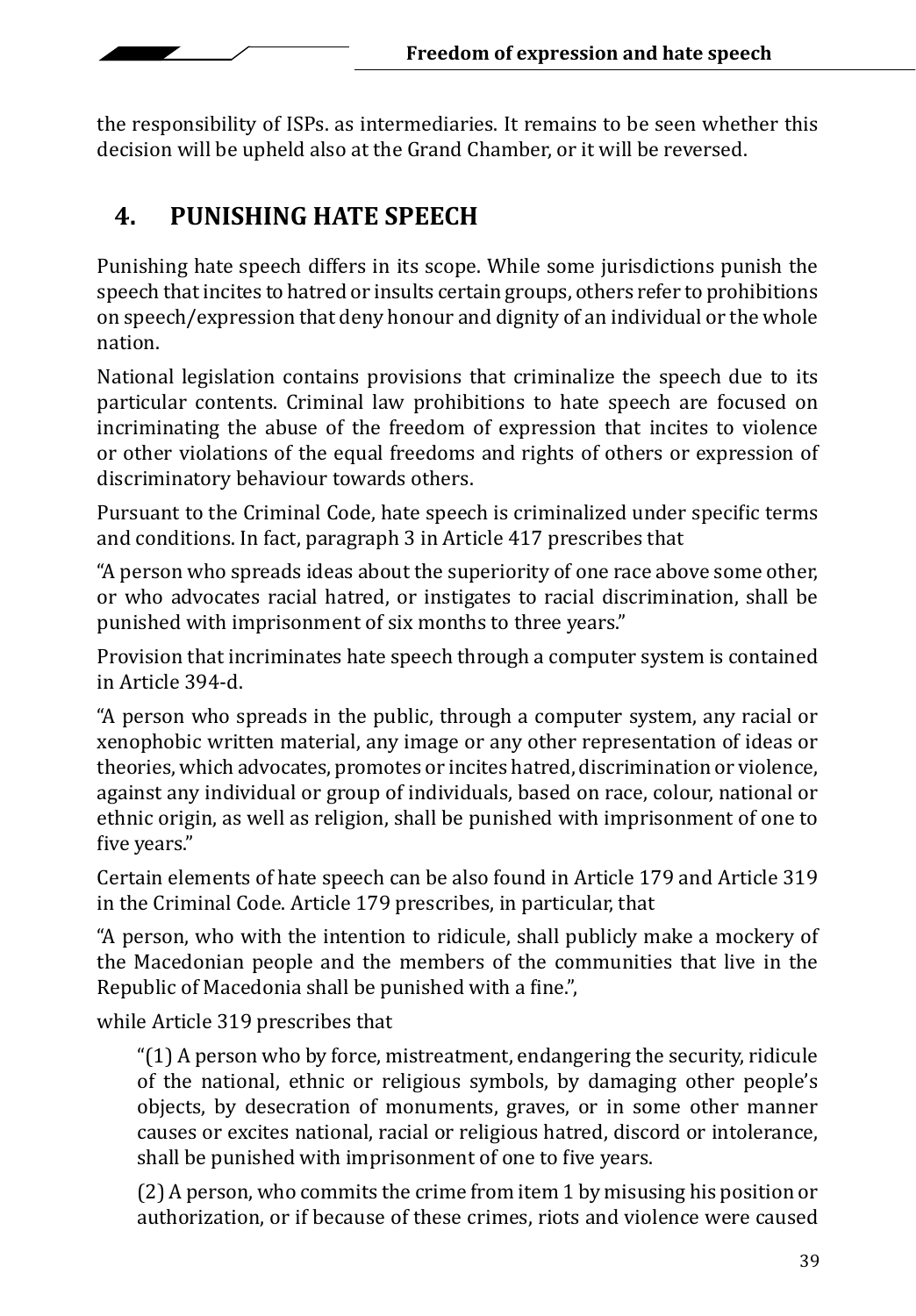among people, or a property damage with a large extent was caused, shall be punished with imprisonment of one to ten years. "

Law on Prevention and Protection against Discrimination dated 2010 prohibits harassment and degradatory behaviour that offends the dignity of any individual or group of individuals, which stems from discriminatory basis and which aims to or results in offending the dignity of certain individual or creation of threatening surrounding, approach or practice (Article 7); invoking and inciting discrimination (Article 9). The Law regulates more precisely that any active or passive behaviour of any person by the public authorities, as well as by legal entities and natural persons from the private and public sector within the public life, which exposes any individual to unjustified or degrading behaviour in relation to other individuals in similar situation on any of the discriminatory basis is considered to be discriminatory behaviour or acting.

Law on Broadcasting dated 2005 prohibits programme contents aimed at inciting national, racial, gender or religious hatred and intolerance in the programmes of broadcasters, as well as the programmes retransmitted via public commercial networks (Article 69).

# **5. MASS MEDIA AND HATE SPEECH**

In 1978, UNESCO adopted Declaration on Fundamental Principles concerning the Contribution of the Mass Media to Strengthening Peace and International Understanding, to the Promotion of Human Rights and to Countering Racialism, Apartheid and Incitement to War . Autonomous and powerful position of the mass media, as a single and absolute institutional channel for social communication, makes the mass media a priority topic when talking about hate speech. Mass media cannot be qualified as creators of hate speech, however they are an instrument, a channel and a means to spread it. They also can create a context, situations, as well as favourable climate to spread hatred or its eastheticization.

The mass media system becomes one of the criteria for democraticity of a society, the use and the protection of human rights. Professional standards and requirements on operations of the mass media, as well as the very important media culture that is directly dependent on the political culture as well, depend on the set-up of the mass media system in a country.

Analyses and debates about the democraticity of the mass media systems are aimed at two directions: structuring the mass media system and abusing the communications in manners and through techniques by which the public opinion and understanding of the citizens is shaped and created so as to come to and maintain the power.

Strategic objectives of the European type of the mass media system are the following:

mass media system rested on quality public broadcasting center;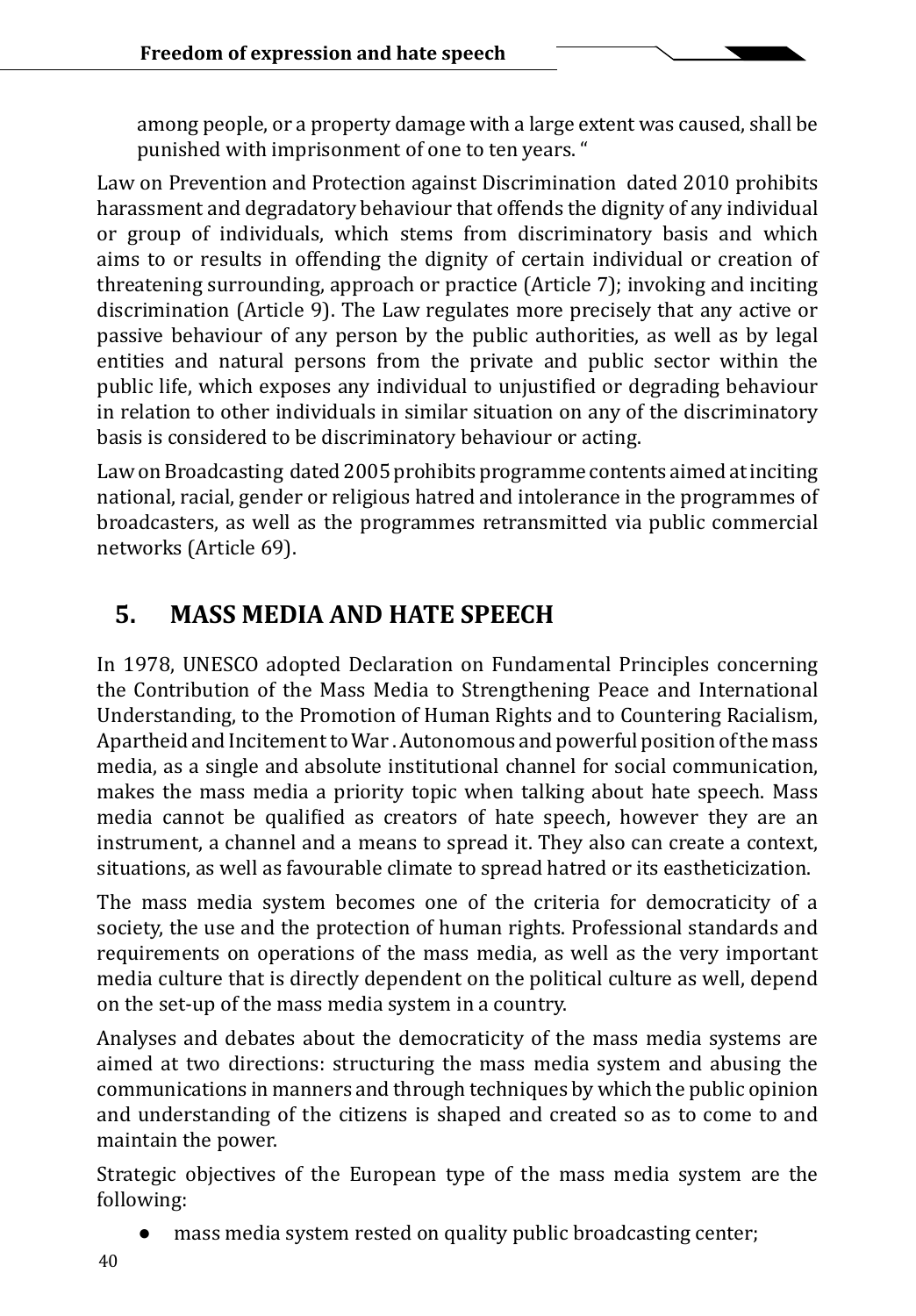- pluralism of the mass media;
- guaranteeing independence of the mass media;
- introducing standards in the journalist profession, i.e. professionalization and intellectualization of the journalist.

Legislators can envisage, in the legislation governing the mass media, national monitoring bodies such as press or mass media councils that regulate the mass media-related issues, which are usually comprised of experts and/ or representatives from the civil society. As for a mass media system to be regulated, certain standards on quality have to be set and competitiveness has to be supported and stimulated. The state can request for certain licences, which have to be issued on a non-discriminatory basis. Monitoring by the state has to be carried out though several mechanisms.

Professional organizations, such as the International Federation of Journalists, the International Press Institute and the International Association of Publishers have comprehensive information on the state-of-play as regards the freedom of the media in different countries and regions throughout the world and provide their members support against limitations. In addition, they pay attention to situations when freedoms are neglected so as to launch campaigns or urgent appeal actions and prepare reports on certain problems such as mass media concentration and transparency in accordance with the freedom on information regulations or corruption. In doing this, they are supported by civil society organizations specialized in freedom of the press and the mass media, like the "ARTICLE 19" Organization as regards Reporters without Borders, as well as by non-governmental organizations the field of interest and the scope of operations of which are common human rights, such as Amnesty International, International Council on Human Rights Policy, etc.

## **5.1Responsibility of the Journalists**

Hate speech and expressions containing its elements are even more detrimental if spread through the mass media, which additionally increases the responsibility of the journalists.

Journalists constantly write about diversities, differences based on religion, race, gender, sexual orientation, social origin, culture. Dominant patriarchal and conservative values also affect the work of the journalists. It can be pointed out, as a general perception, that journalists fundamentally are careful about the division on ethnic and religious basis, while clear discriminatory tendencies on the basis of gender and sexual orientation can be observed.

Therefore, efforts are put, internationally, to eliminate non-professionalism of journalists. International Federation of Journalists obliges the journalists, with a Code of Ethics, to humanity and protection of human rights. The journalist is expected to act according to his/her conscience in the exercise of journalism.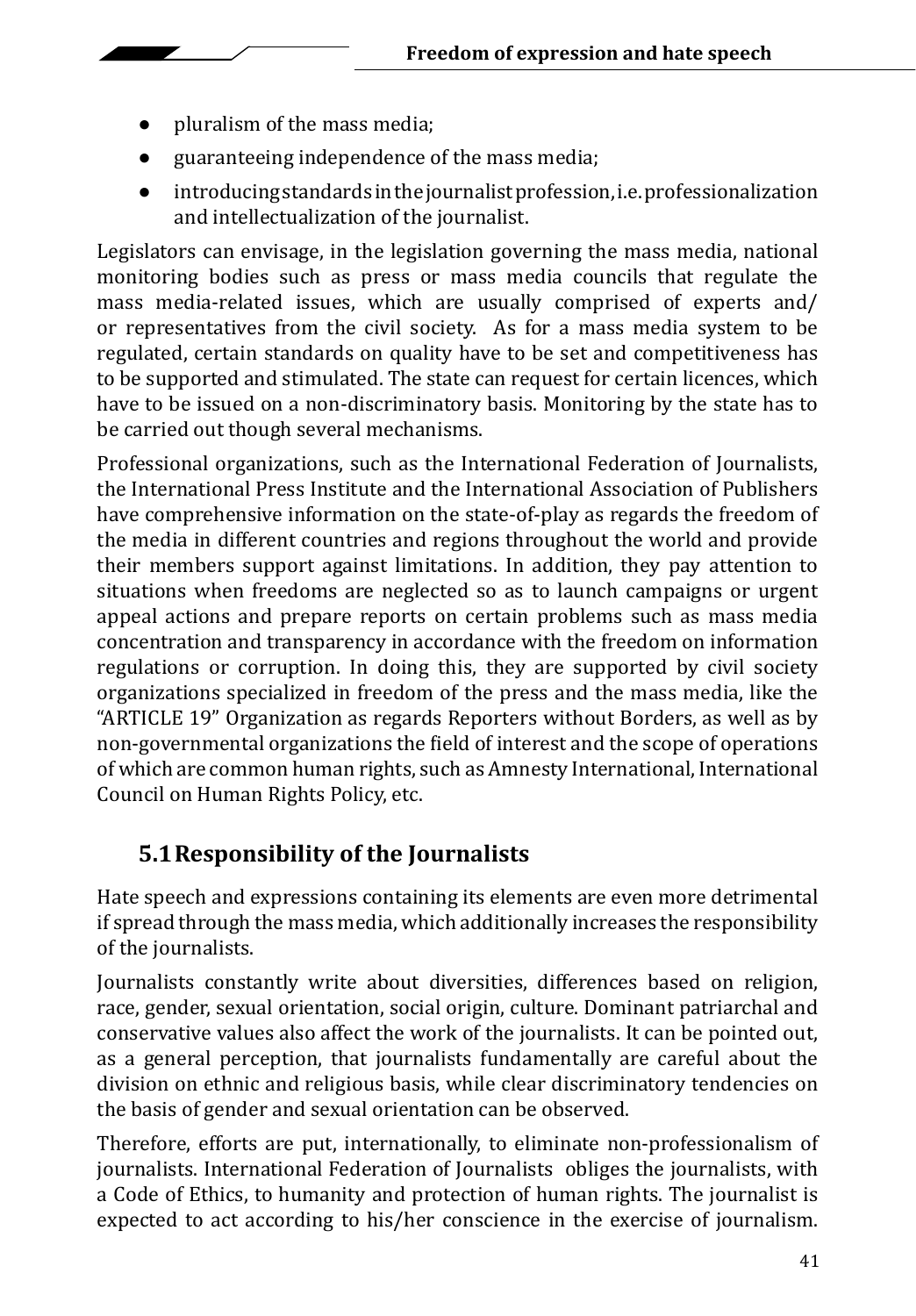Analysis of codes of ethics in the Republic of Macedonia also shows that prohibition of hate speech, as well as decency and respect of human rights and freedoms, are highlighted on a declarative level.

Journalism makes immense number of information available to the public through the mass media, thus directly influencing the public and the actual decision each individual, as consumer, or political entity is to make. Hence, certain states and conditions are disclosed and the problems are highlighted.

High intellectual level of the audience, educated active journalists and development of public journalism put fabricated and biased information put fabricated and biased information under pressure and they are also the main factors bringing about the need for quality and interpretative information, the basis of which is comprised of facts and argumentation. Such quality of information can only be a result of a new journalism, which appeared at the end of the 20th century, the basis of which is the educated and the investigative journalist.

These conditions reflect on the status and the assessment of this profession within social framework. "In the course of the recent decades, in conditions of growing competition, professionalism in the journalism has also grown, although, when it is a matter of this activity, one cannot yet talk about strict rules on professionalization".

A journalist has to be moral, and to accept "ethics in given circumstances". He/ she should be motivated to serve the readers, the listeners, the viewers and the democracy, patient enough to follow the story by its very end and be persistent with the sources of information. He/she should own reliable sources of information and contacts which can help the analysis, as well as the investigative abilities. The journalist may show respect to the politicians, but he/she must not show favour to anybody in particular and should understand the personality of the politician.

# **6. APPROACH TO FIGHT AGAINST HATE CRIME**

Hate speech causes great harm to both particular individuals it is targeted to and the society as a whole. It harms the ideal of equality or the equal treatment and the principle of non-discrimination, which are the fundaments of each democratic society. Hate speech has detrimental effects on the order and peace in the society and the quality of life of the community - this kind of speech has the capacity to seriously damage the social fabric and to divide the communities. And finally, hate speech potentially leads to hate crime, which can also lead to genocide.

Taking into consideration the harm hate speech causes, it is clear why its regulating is generally accepted in terms of its punishing at various levels. European experience is aimed at strengthening the principle of non-discrimination with the right not to be discriminated against (Protocol 12 of the European Convention on Human Rights) and the attempt to expand the "promotion of equality" principle.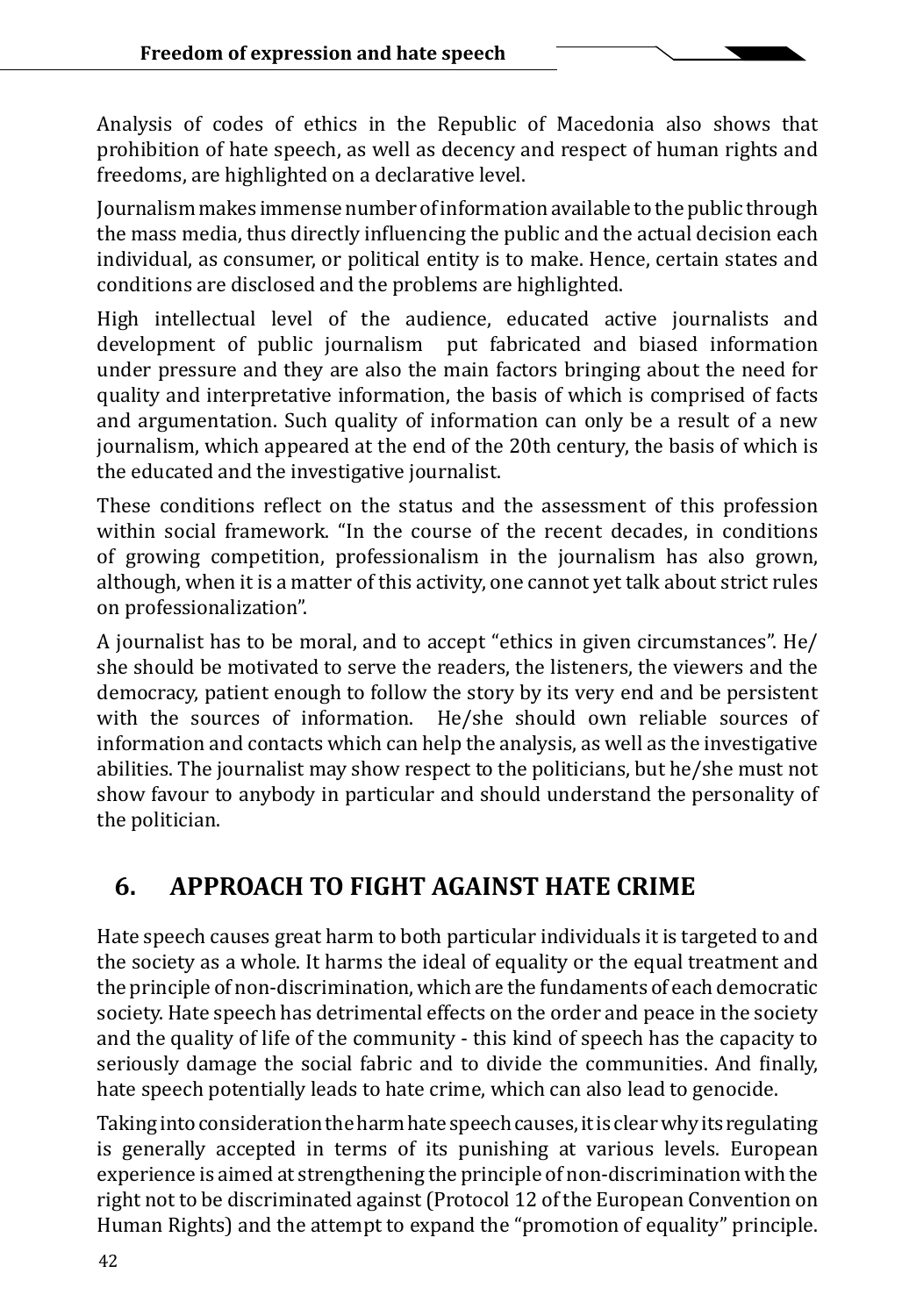These two principles require far greater engagement by the state in eliminating the more subtle forms of indirect discrimination and creation of conditions for effective equality of opportunities. This especially reflects on hate speech in terms of far greater sensitivity to dangers arising from public expressions containing intolerance and xenophobia (see, in particular, ECRI recommendations, Council of Europe recommendations). Experience in Europe shows acceptance of legal outcome for the overlapping rights: right to freedom of expression and right not to be insulted on ethnic and cultural grounds.

Additionally, such "legal outcome" takes the indivisibility and universality of human rights as a starting point, which confirms the affirmative relationship between freedom of expression and equality. In fact, freedom of expression and equality have a complementary and essential contribution to securing and safeguarding human dignity. Hence, "narrowing" the freedom of expression by prohibiting the hate speech provides for a greater social space for freedom of expression for all groups in the society, i.e. it enables a vibrant multi-faceted public interest debate giving voice to different perspectives and viewpoints. And vice versa, when racist, homophobic or xenophobic speech is free, the speech of some groups in the society is suppressed. Right of everyone to be heard, to speak and to participate in the political, artistic and social life is an integral part of attaining and enjoying equality. When people are denied public participation and voice, their issues, experience and concerns are rendered invisible and they become more vulnerable to bigotry, prejudice and marginalization .

All this points out that standards of constitutionally permitted regulation of hate speech should be adjusted to the fundamental principles that go beyond geographical, cultural and historical boundaries, at the same time remaining open enough to adjust to the specific circumstances in the society. The fixed principles are: openness to pluralism and respecting the most elementary level of autonomy, equality, dignity and reciprocity. Variables, on the other hand, include: specific history and nature of discrimination, status of the minority or the majority group and the relative power or powerlessness of those expressing hate speech and their target groups in a particular society.

Fight against hate speech should be based on a three-tier approach: development of positive policies; protection through administrative and civil laws/procedures and envisaging criminal sanctions. Each of these represents an irreplaceable link in the efforts of the society to tackle hate speech and protect pluralism and diversity. Positive role of the state in creating an enabling environment for pluralism and diversity is equally necessary as its sanctioning or penalizing approach. In addition, not all types of expressions within the "hate speech" require application of criminal provisions. It could lead to too broad and unnecessary limitation of the expression as regards: political comments and debates; religious disagreements, comments or criticism; as well as artistic expressions (in the case of Handyside v. the United Kingdom , the European Court of Human Rights decided that freedom of expression also referred to information or ideas that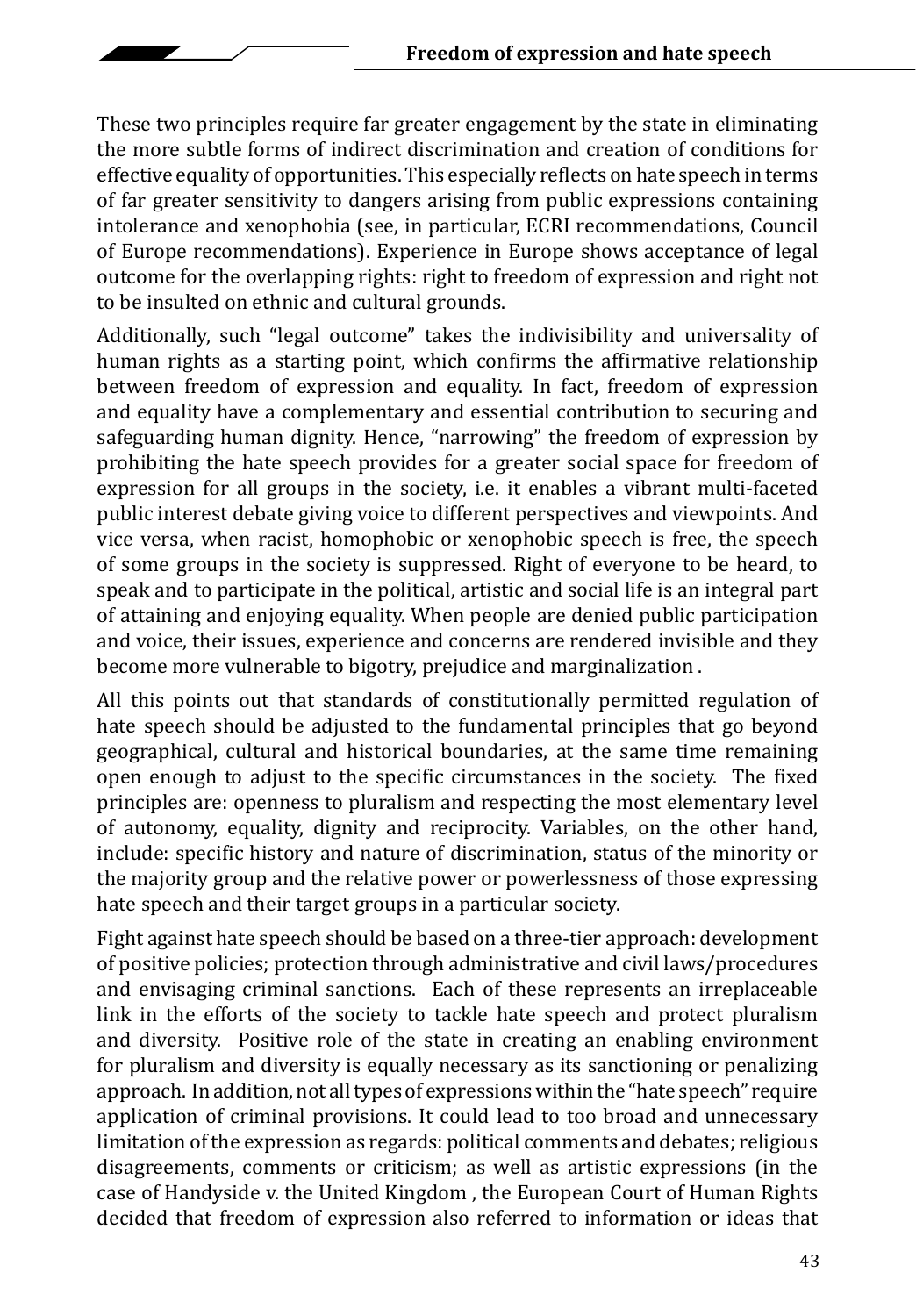"offend, shock or disturb"). The Camden Principles on Freedom of Expression and Equality are a useful guide to positive policies and measures guaranteeing freedom of expression and equality in the society.

**- positive policies and measures for attaining freedom of expression and equality in the society** mean existence of a comprehensive framework to protect the freedom of expression, anti-discriminatory legislation and implementation, building institutional knowledge and information campaigns. Very important segments are both the civil sphere and the mass media. Their capacity for sensitivity to hate speech in all of its forms should be developed through provisions in the Code of Ethics for Journalists, action programmes of their unions, and be a constant subject of discussions on their channels. In fact, the last one can be called internal monitoring of the state-of-play as regards hate speech. Education is an area of exceptional influence. Most sophisticated programmes and curriculum have to be developed for the high education. However, such programmes have to be developed at all levels down to kindergartens. Interventions in all these projects have to have a single goal: getting to know the culture of the other and attempting to understand it as a way of enriching your own culture.

**- Civil and administrative procedures** are also important means that actually give voice to the vulnerable and deprived groups in the society and provide for they to come to light. They enable the victims to seek redress independently and should be available together with other mechanisms for support of victims (for instance, legal aid to victims, right of associations of citizens to represent the victims, etc).

**- Criminal sanctions** should be applied in cases of incitement to hatred. However, the scope of the term "incitement" is not precisely determined and depends, to a great extent, on the legal and judicial approach of individual countries. Several elements indicated in the Camden Principles on Freedom of Expression and Equality (see in particular Principle 12) are crucial for understanding and defining "incitement": definition of the terms (hatred, hostility, advocacy, incitement), recognizing that no exhausting grounds exist and the severity of the criminal offence. Assessment of the "severity" of the criminal offence (or determining whether incitement exists or not), on the other hand, includes examining the following: the intent of the speaker to incite to discrimination, hostility or violence; contents of the expression in terms of the action advocated, extent of the expression – in terms of the position of the speaker and the audience (public debate versus private conversations); imminence – in terms of the time scale of the advocated discrimination, hostility or violence occurring; likelihood/ probability of discrimination, hostility or violence as a result of the expression; and the context of the expression – in terms of broader societal context of the speech .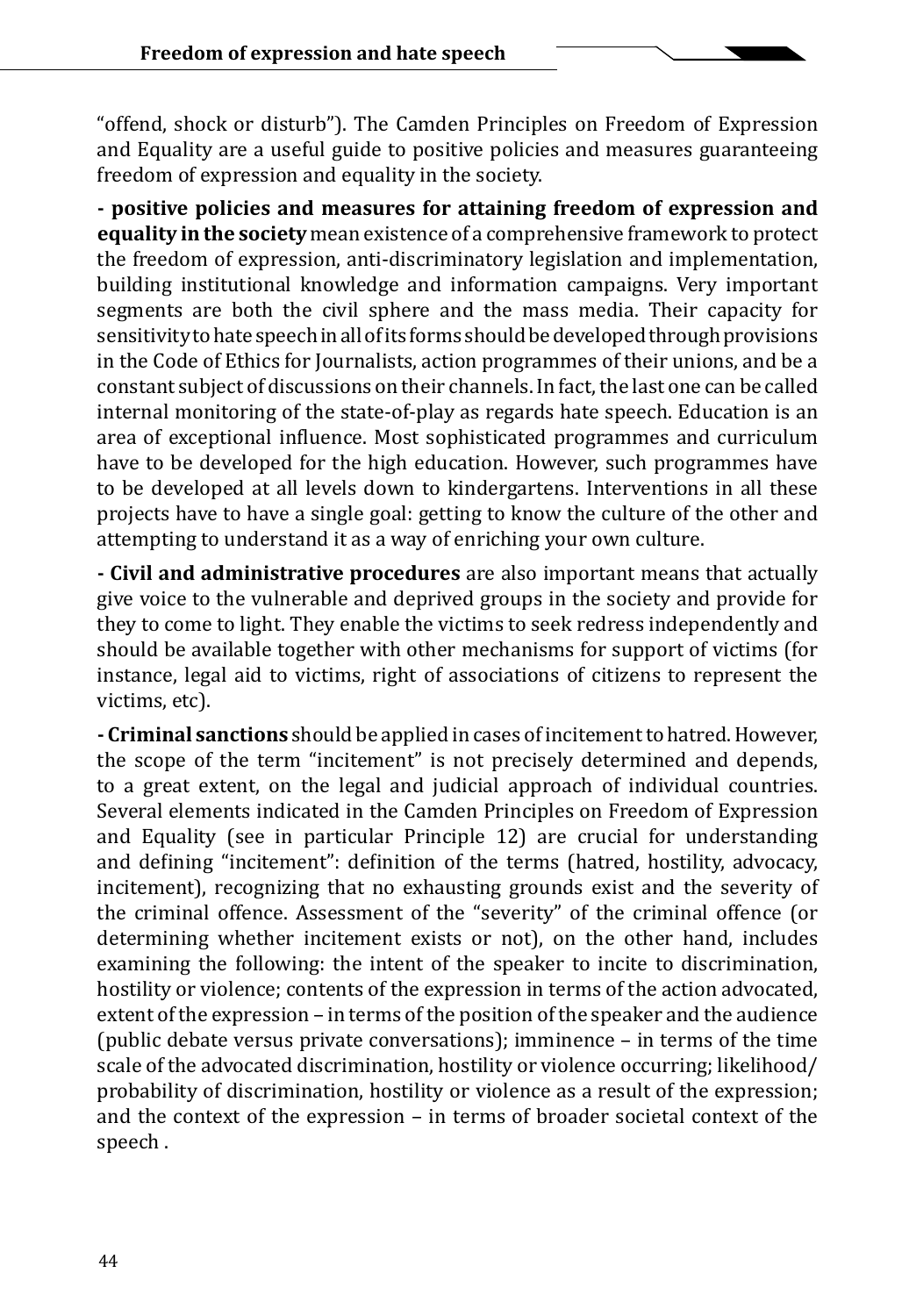## **Literature**

- 1. Legal Analysis on the Concept of Hate Crime and Hate Speech, OSCE, Polyesterday, Skopje, 2012;
- 2. Regulating the Changing Media, A Comparative Study, David Goldberg, Tony Prosser and Stefaan Verhulst, Ars Lamina, Skopje;
- 3. 3. European Convention on Human Rights, Steven Greer, Prosvetno Delo, Skopje, 2009;
- 4. 4. Freedom of Expression and Democracy, Slagjana Dimiskova, Vecer Press Doo Skopje, Cetis Print, Skopje, 2008;
- 5. Freedom of the Media, Freedom of Expression, Free Flow of Information; Conference on Security and Co-operation in Europe (CSCE) and Organization for Security and Co-operation in Europe (OSCE) 1975-2012, 2nd Edition - Vienna: OSCE Representative on Freedom of the Media, 2013, 56 pp.
- 6. Handbook on European Non-Discrimination Law, European Union Agency for Fundamental Rights, Council of Europe, 2010.
- 7. Introduction to European Law, Desche Stiftung fur Internetionale Rechtliche Zusammenarbeit E.V., Magor Doo, Skopje.
- 8. Application of the Law of the European Union in the Republic of Macedonia in the period prior to Accession to the EU, National Scientific Research Project, Faculty of Law, Ss. Cyril and Methodius University, BoroGrafika, Skopje.
- 9. Hate Speech in Bulgarian and Macedonian Media: Examples, Causes, Solutions", Media Development Center.
- 10. Legal Analysis on the Concept of Hate Crime and Hate Speech, OSCE, Polyesterday, Skopje, 2012.
- 11. Štefan Rus Mol, Ana Jugoslava Zagorac Keršer, Novinarstvo, Clio, 2005;
- 12. The Camden Principles on Freedom of Expression and Equality, April, 2009;
- 13. Practical Guide on Admissibility Criteria, Magor Doo Skopje, 2013.
- 14. Judgments and decisions on hate speech from the case law of the European Court of Human Rights (supported by OSCE), Scanpoint, Skopje 2012;
- 15. Lawrence, Frederick M., Punishing Hate: Bias Crimes under American Law, Harvard University Press, Cambridge, Massachusetts, 1999.
- 16. Hate Crime Laws: A Practical Guide, Published by ODIHR, Warsaw, Poland, 2009;
- 17. Preventing and Responding to Hate Crimes: A Resource guide for NGOs in the OSCE region, OSCE/ODIHR, 2009;
- 18. Richard Delgado, "Words that wound: A tort action for racial insults, epithets,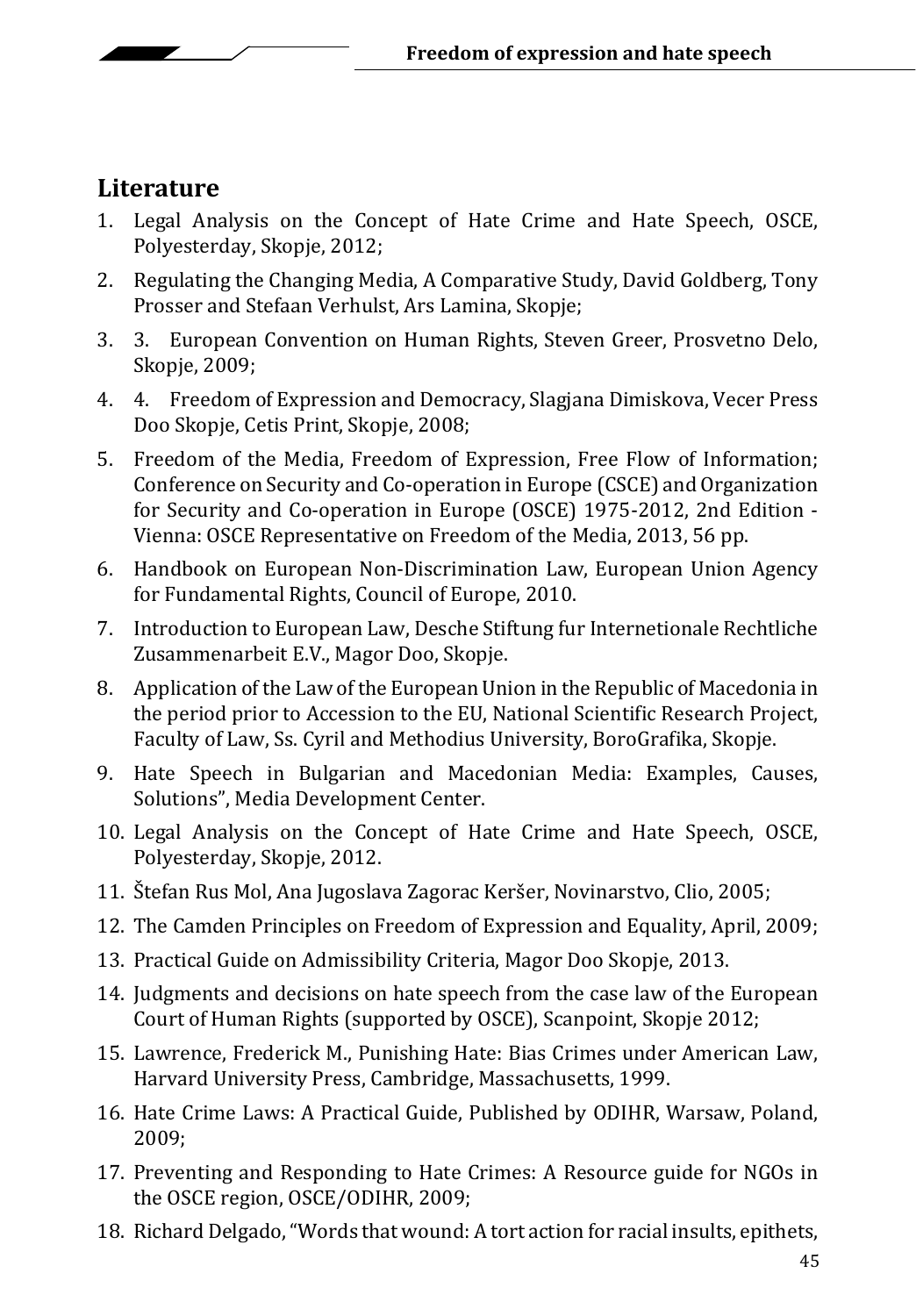and name calling" In Mari J. Matsuda, C.R. Lawrence III, R. Delgado, & K. W. Crenshaw (Eds.), Words that wound: Critical race theory, assaultive speech, and the First Amendment, Westview Press, Boulder, CO, 1993;

- 19. Hate Crime Laws: A Practical Guide, Published by ODIHR, Warsaw, Poland, 2009;
- 20. Barbora Bukovská (Presentation), Regional Conference on Hate Crime and Hate Speech, OSCE, RM, 2012;

### **International Documents**

- 1. US Declaration of Independence, 1776;
- 2. French Declaration of the Rights of Man and of the Citizen, 1789;
- 3. Virginia Declaration of Rights, 1776;
- 4. The Constitution of the United States of America, 1791;
- 5. Universal Declaration of Human Rights, 1948;
- 6. International Covenant on Civil and Political Rights 1966;
- 7. European Convention on Human Rights, 1950;
- 8. Charter of Fundamental Rights of the European Union, 2000;
- 9. American Declaration of the Rights and Duties of Man, 1948;
- 10. American Convention on Human Rights, 1969;
- 11. African Charter on Human and People's Rights, 1981;
- 12. International Convention on the Elimination of All Forms of Racial Discrimination, 1965;
- 13. EU Framework Decision on Combating Certain Forms and Expressions of Racism and Xenophobia by Means of Criminal Law, 2008;
- 14. Convention on Criminalisation of Acts of Racist and Xenophobic Nature Committed through Computer Systems (Convention on Cybercrime), 2001 and Additional Protocol thereto, 2003;
- 15. Declaration on Fundamental Principles concerning the Contribution of the Mass Media to Strengthening Peace and International Understanding, to the Promotion of Human Rights and to Countering Racialism, Apartheid and Incitement to War, UNESCO, 1978;